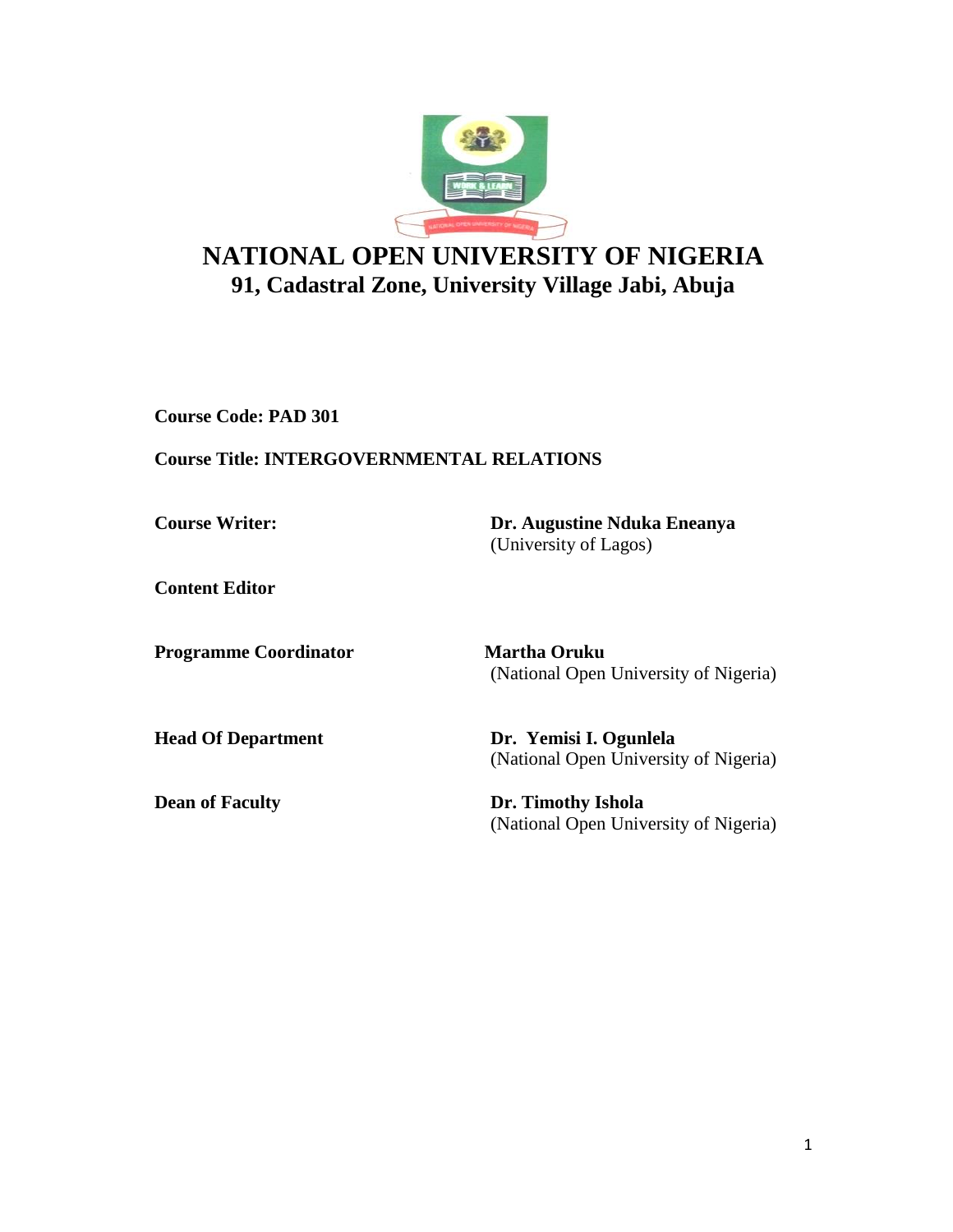# **CONTENTS**

## **PAGE**

|                                    | 1              |
|------------------------------------|----------------|
| What You Will Learn in This Course | 1              |
|                                    | 2              |
|                                    | 2              |
|                                    | 2              |
|                                    | 3              |
|                                    | 3              |
|                                    | 3              |
|                                    | 4              |
|                                    | $\overline{4}$ |
|                                    | 4              |
|                                    | 5              |
|                                    | 5              |
|                                    | 5              |
|                                    | 7              |
|                                    | 8              |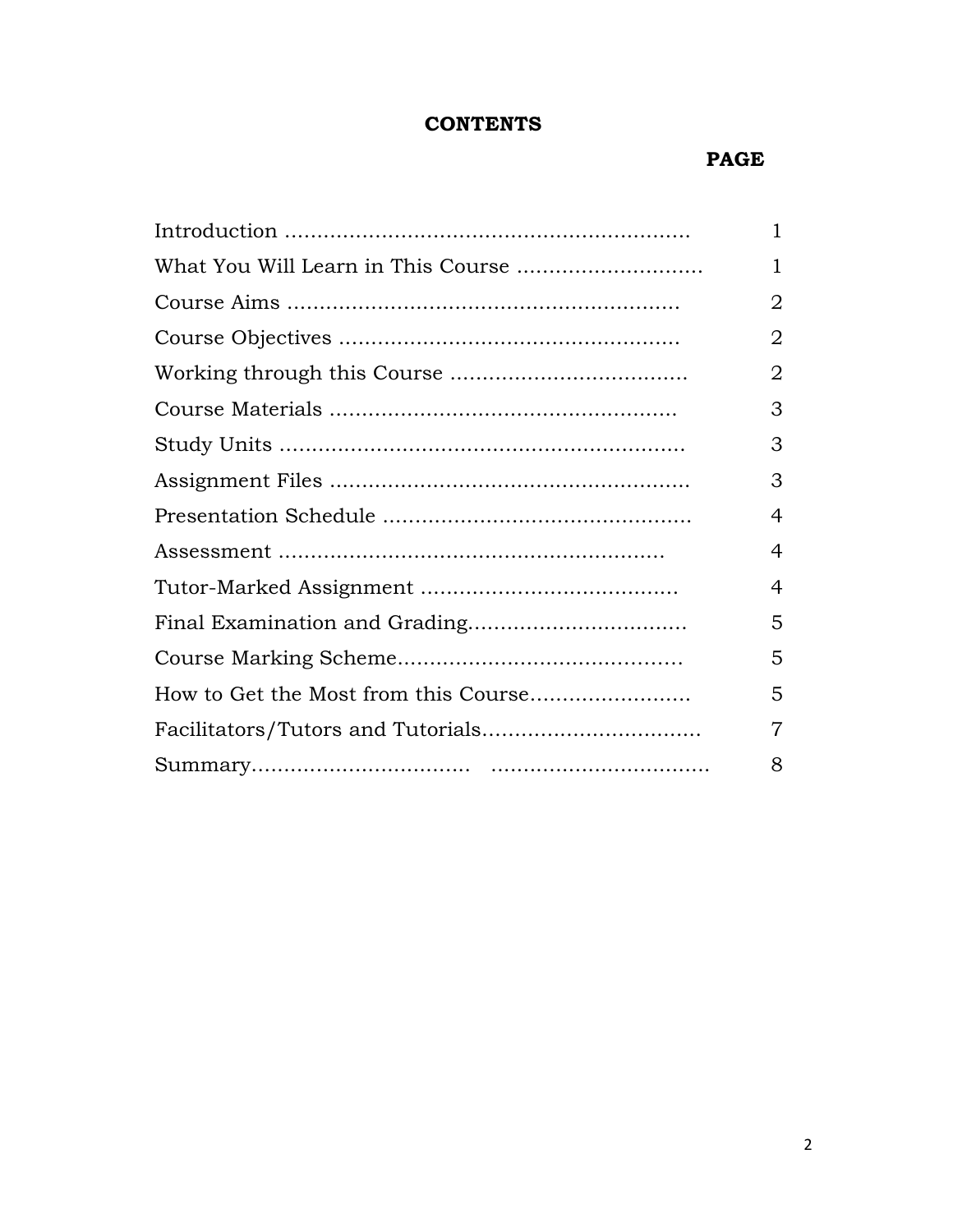### **INTRODUCTION**

PAD 301: Intergovernmental Relations is a course to be undertaken by students that are undergoing Doctor of Philosophy Degree Programme in Public Administration. It will be available for all students offering Post-graduate studies in Public Administration and Management.

This course will expose you to understanding of many of the concepts and theories in Intergovernmental Relations as they affect Public Sector organizations in Nigeria. It will assist you to be able to apply these concepts and theories to the task and roles that you perform as an Administrator, Policy Analyst and Programme Manager in the Public Sector setting.

The course consists of 15 units, which include course guide, evolution of federalism, meaning and nature of federalism, models of federalism rationale for federalism, theoretical/ideological perspectives of federalism, models of intergovernmental relations, structures and patterns of intergovernmental relations, allocation of jurisdictional powers, federal-state-local government relations, comparative intergovernmental relations using Nigeria, America, Brazil, India and Canada as case studies.

This course guide tells you briefly what the course is about, what course materials you will be using and how you can work your way through these materials. It suggests some general guidelines for the amount of time you are likely to spend on each unit of the course in order to complete it successfully.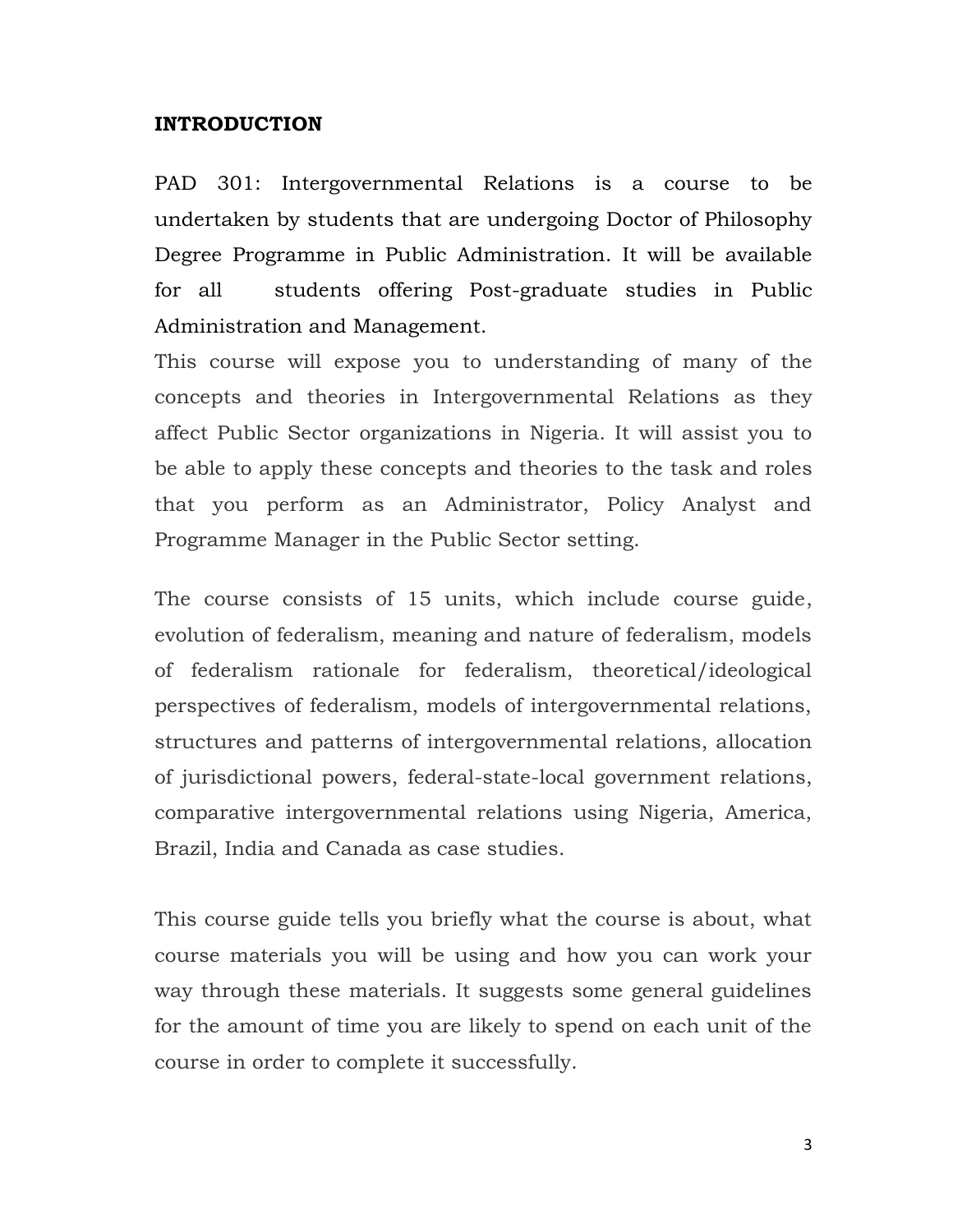It also gives you some guidance on your tutor-marked assignments, which will be made available in the assignment files. There are regular tutorial classes that are linked to the course. You are advised to attend these sessions.

#### **WHAT YOU WILL LEARN I THIS COURSE**

PAD 301 Intergovernmental relations introduces you to various techniques, guides, principles, practices, etc. relating to Performance measurement and management in Public organizations.

#### **COURSE AIM**

The aim of the course can be summarized as follows:

This course aims to give you an understanding of the meaning of intergovernmental relations and management, what they are and how they can be applied in everyday public activities. It also aims to help you develop skills in the intergovernmental relations and management. You can also apply the principles to your job as public sector managers, top management of corporate organizations in both the private and public enterprises. All these will be achieved by aiming to:

#### **COURSE OBJECTIVES**

To achieve the aims set out, the course sets overall objectives. Each unit also has specific objectives. The unit objectives are always included at the beginning of a unit; you should read them before you start working through the unit. You may want to refer to them during your study of the unit to check on your progress.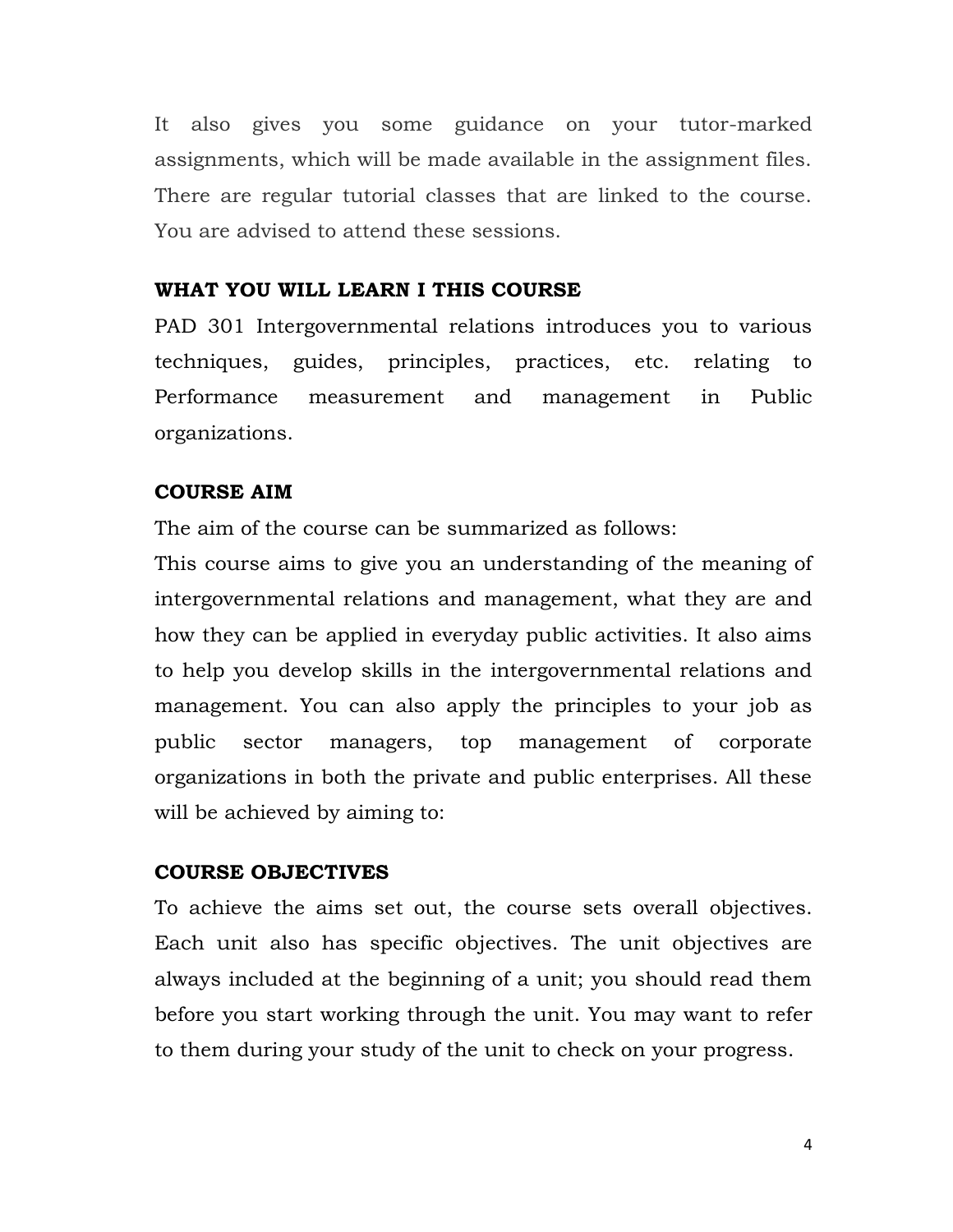You should always look at the unit objectives after completing a unit. In doing so, you will be sure that you have followed the instructions in the unit.

Below are the wider objectives of the course as a whole. By meeting these objectives, you should have achieved the aims of the course as a whole. On successful completion of the course, you should be able to:

- (1) Explain the evolution of federalism
- (2) Understand the meaning and nature of federalism
- (3) Understand the models of federalism
- (4) Understand the rationale for federalism
- (5) Understand the theoretical/ideological perspectives of federalism
- (6) Understand the models of intergovernmental relations
- (7) Understand the structures and patterns of intergovernmental relations
- (8) Understand the allocation of jurisdictional powers
- (9) Understand the Federal-State-Local government relations
- (10) Understand the institutions for managing intergovernmental relations
- (10) Understand the fiscal relations in Nigeria
- (11) Understand intergovernmental relations in America
- (12) Understand intergovernmental relations in Brazil
- (13) Understand the intergovernmental relations in India
	- (14) Understand how to understand intergovernmental relations in Canada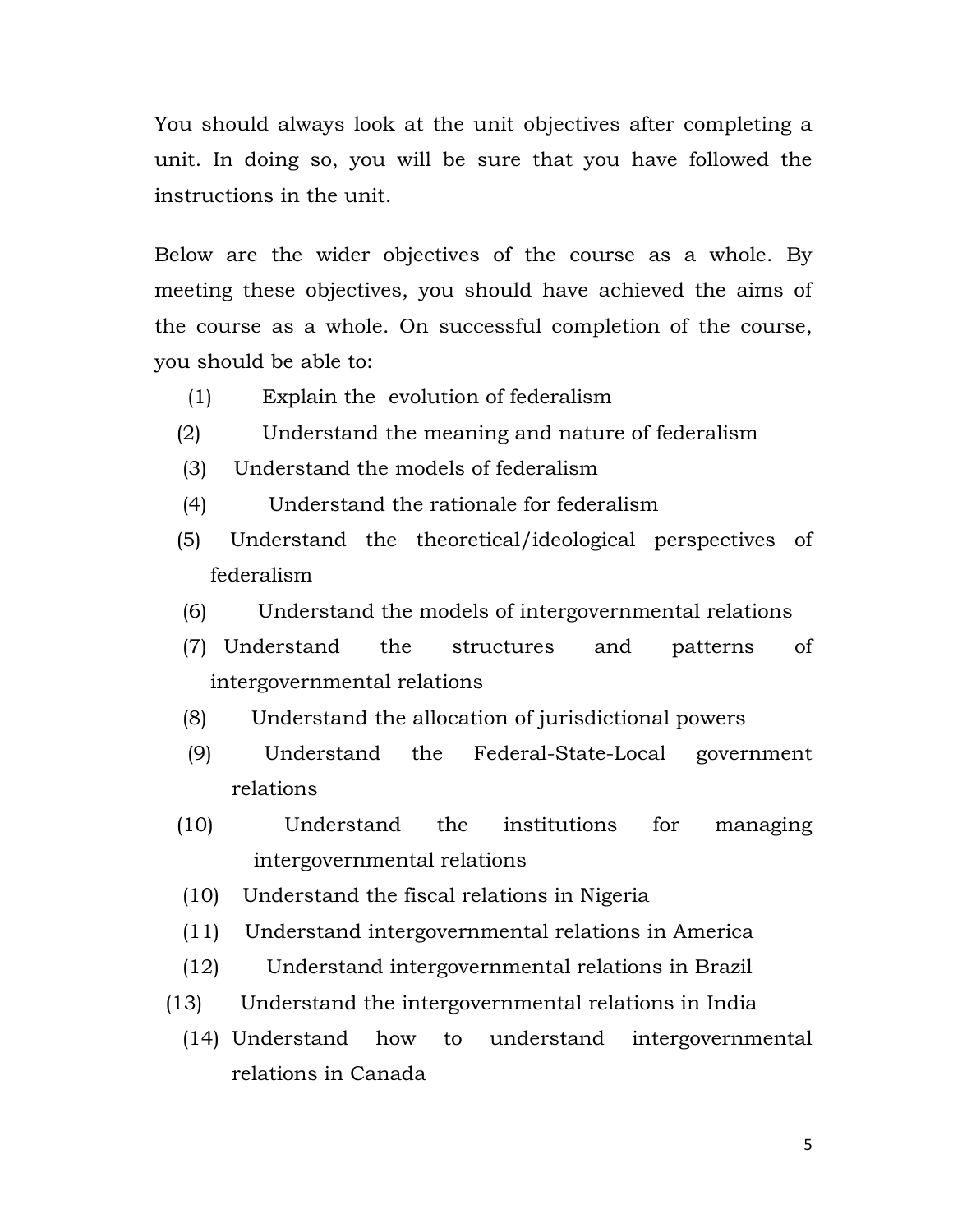# **WORKING THROUGH THIS COURSE**

To complete this course, you are required to read the study units, read set books and read other materials provided by the National Open University of Nigeria (NOUN). Each unit contains selfassessment exercises, and at a point in the course, you are required to submit assignments for assessment purposes. At the end of the course, is a final examination. The course should take you about 16 - 17 weeks in total to complete.

Below you will find listed all the components of the course, what you have to do, and how you should allocate your time to each unit in order to complete the course successfully on time.

Below are the lists of all the components of the course:

# **COURSE MATERIALS**

Major components of the course are:

- Course Guide
- Study Units
- References
- Assignment
- Presentation Schedule

# **STUDY UNITS**

The study units in this course are as follows:

# **Module 1**

Unit 1 Evolution of Federalism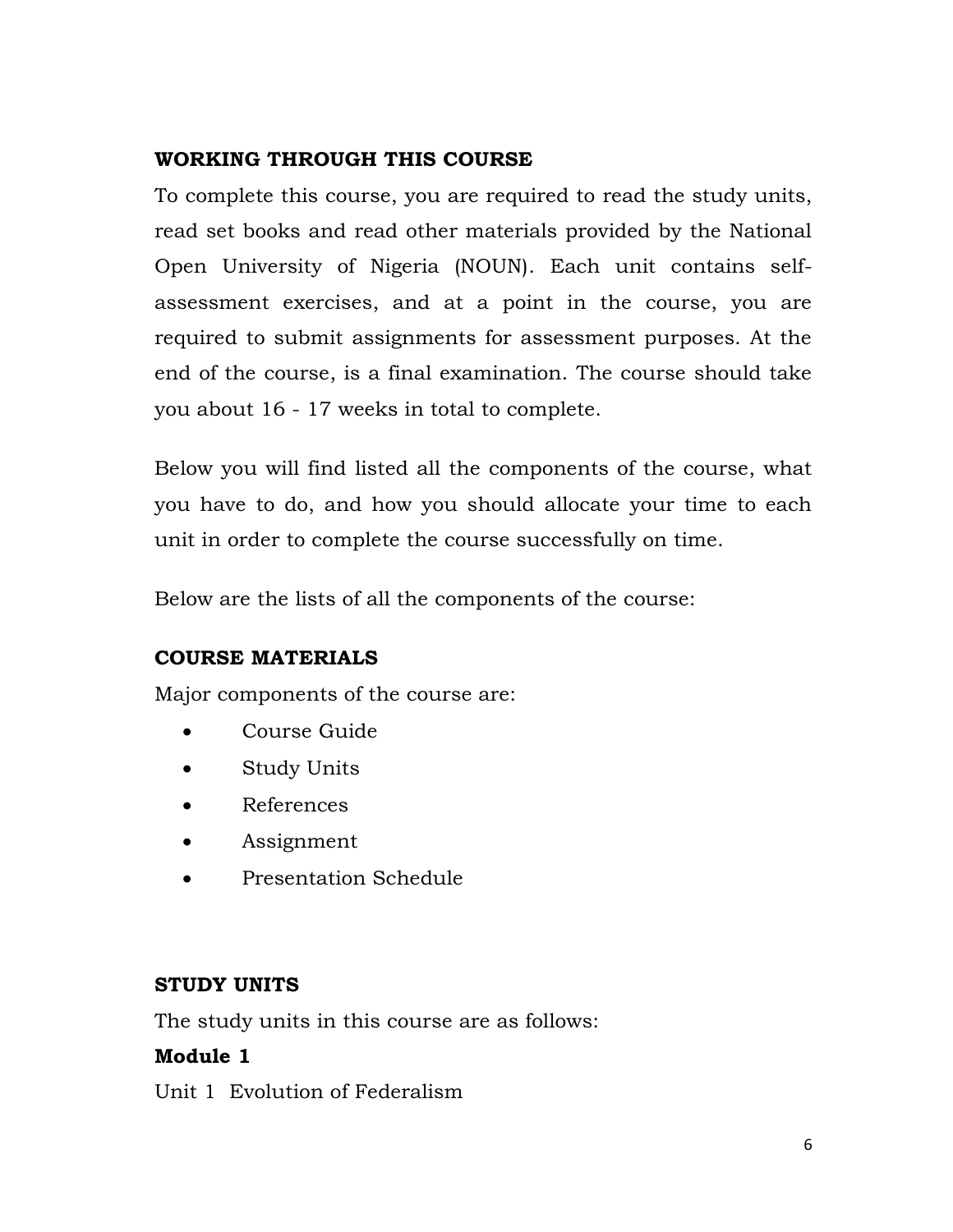- Unit 2 Meaning and nature of federalism
- Unit 3 Models of federalism
- Unit 4 Rationale for Federalism
- Unit 5 Theoretical/ideological perspectives of federalism

## **Module 2**

- Unit 1 Models of Intergovernmental Relations
- Unit 2 Structures and Patterns of Intergovernmental Relations
- Unit 3 Allocation of Jurisdictional powers
- Unit 4 Federal-State-Local government Relations
- Unit 5 Institutions for managing intergovernmental Relations

# **Module 3**

- Unit 1 Intergovernmental fiscal Relations in Nigeria
- Unit 2 Intergovernmental Relations in America
- Unit 3 Intergovernmental Relations in Brazil
- Unit4 Intergovernmental Relations in India
- Unit 5 Intergovernmental Relations in Canada

The first two units explain the evolution, meaning and nature of intergovernmental relations. The next three units give insight in the context of models, rationale and theory of intergovernmental relations.

The next units explain the dynamic, structures, patterns, allocation of jurisdictional powers and institutions for managing intergovernmental relations.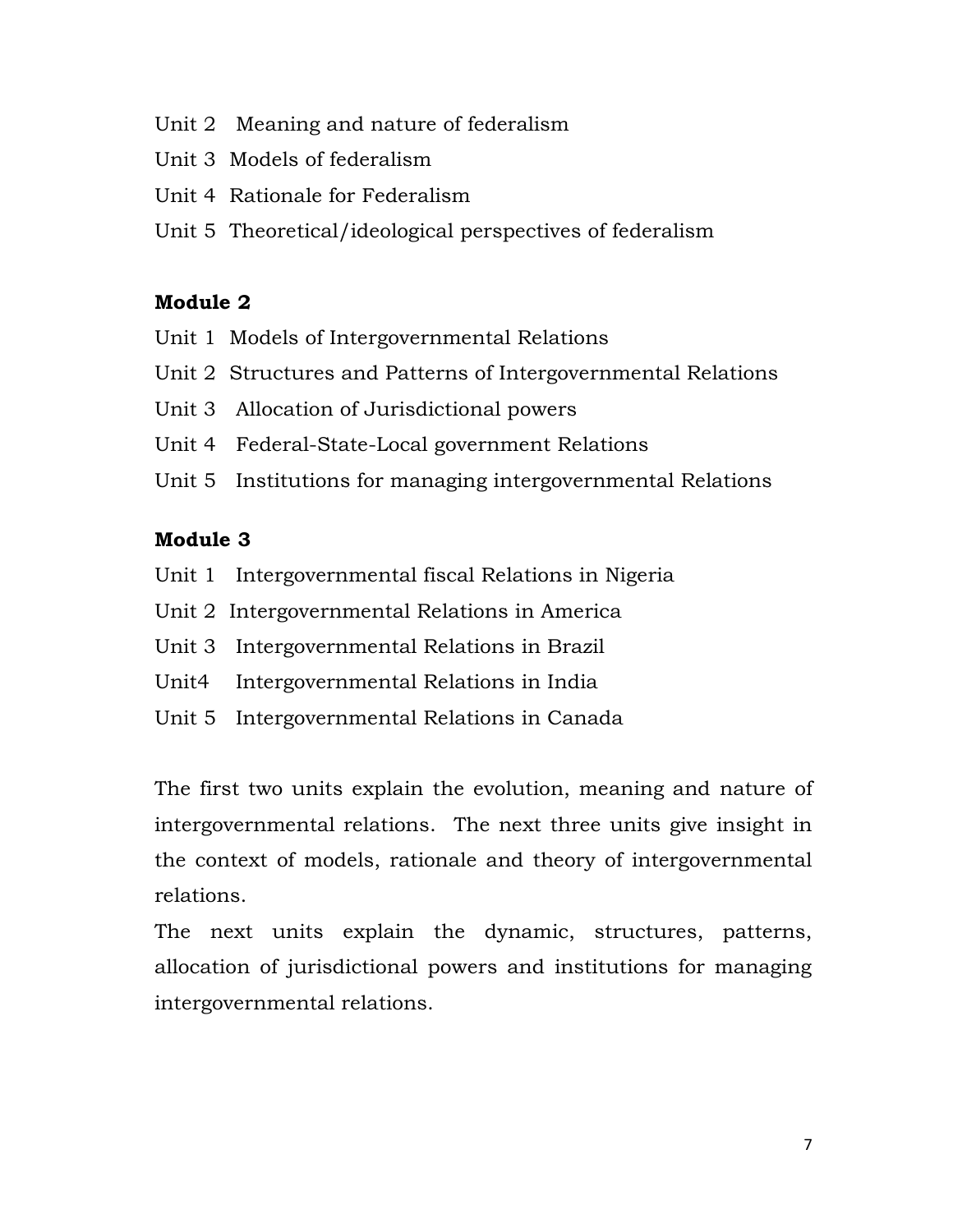This is followed by five other units, which tend to compare intergovernmental relations in Nigeria, America, Brazil, India and Canada

#### **ASSIGNMENT FILES**

There are fifteen assignments in this course. The fifteen-course assignment which cover all the topics in the course material are there to guide you to have proper understanding and grasp of the course.

#### **PRESENTATION SCHEDULE**

The presentation schedule included in your course materials gives you the important dates for this year for the completion of tutormarked assignments and attending tutorials. Remember, you are required to submit all your assignments by the due date. You should guard against falling behind in your work.

#### **ASSESSMENT**

There are three aspects to the assessment of the course: first is self-assessment exercises; second, is the tutor-marked assignments; and third, there is a written examination.

In tackling the assignments, you are advised to be sincere in attempting the exercises; you are expected to apply information, knowledge and techniques gathered during the course. The assignments must be submitted to your tutor for formal assessment in accordance with the deadlines stated in the Presentation Schedule and the Assignment File. The work you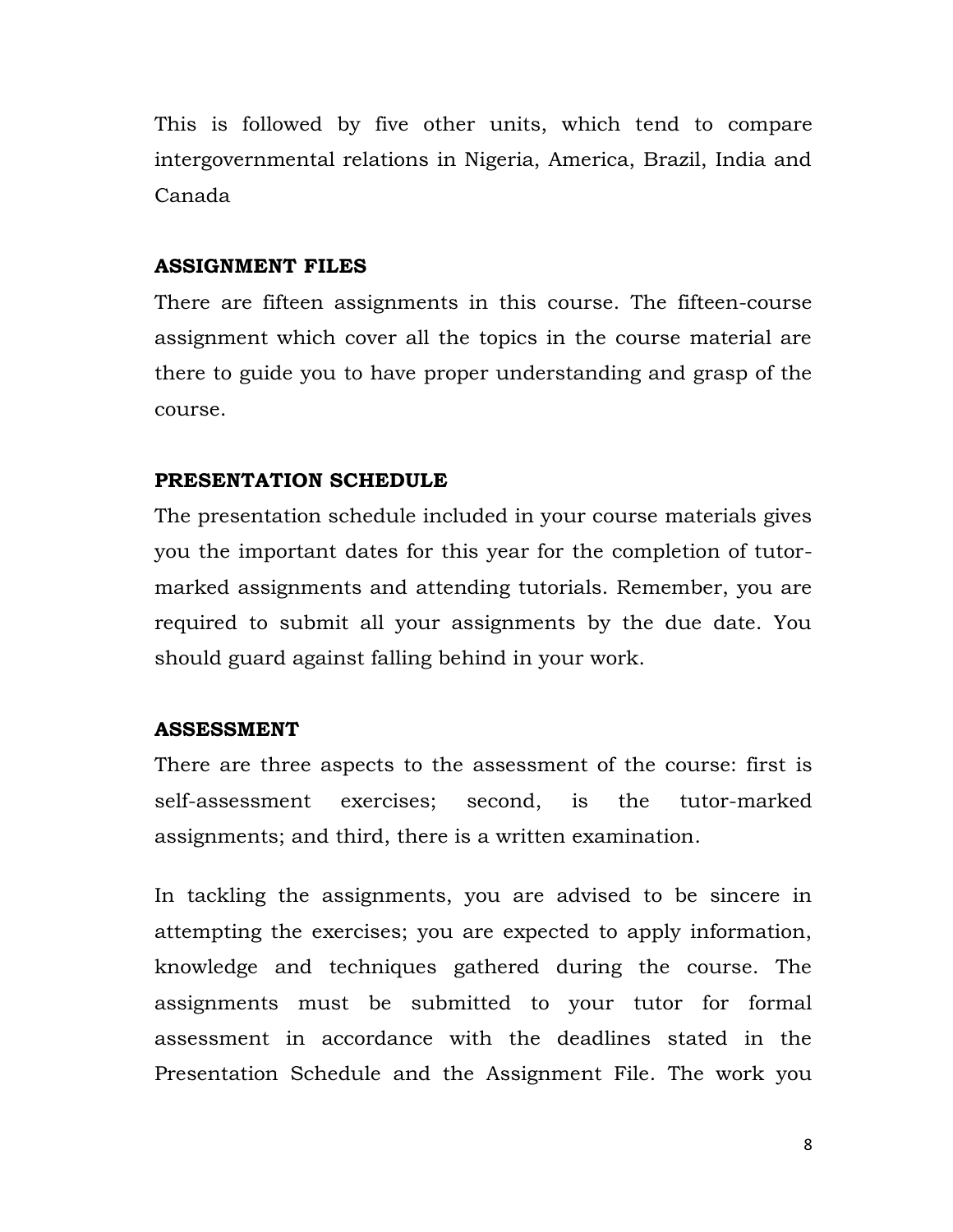submit to your tutor for assessment will count for 50% of your total Course mark.

At the end of the course, you will need to sit for a final written examination of 'three hours' duration. This examination will also count for 50% of your total course mark.

## **TUTOR-MARKED ASSIGNMENT (TMAS)**

There are nine tutor-marked assignments in this course. You only need to submit five of the eight assignments. You are encouraged, however, to submit all eight assignments in which case the highest five of the eight marks will be counted. Each assignment counts 10% towards your total course mark.

Assignment questions for the units in this course are contained in the Assignment File. You will be able to complete your assignment from the information and materials contained in your reading, references and study units- However, it is desirable in all degree level education to demonstrate that you have read and researched more widely than the required minimum. Using other references will give you a broader viewpoint and may provide a deeper understanding of the subject.

When you have completed each assignment, send it together with a TMA (tutor marked assignment) form, to your tutor. Make sure that each assignment reaches your tutor on or before the deadline given in the Presentation Schedule and Assignment File. If for any reason, yon cannot complete your work on time, contact your tutor before the assignment is due to discuss the possibility of an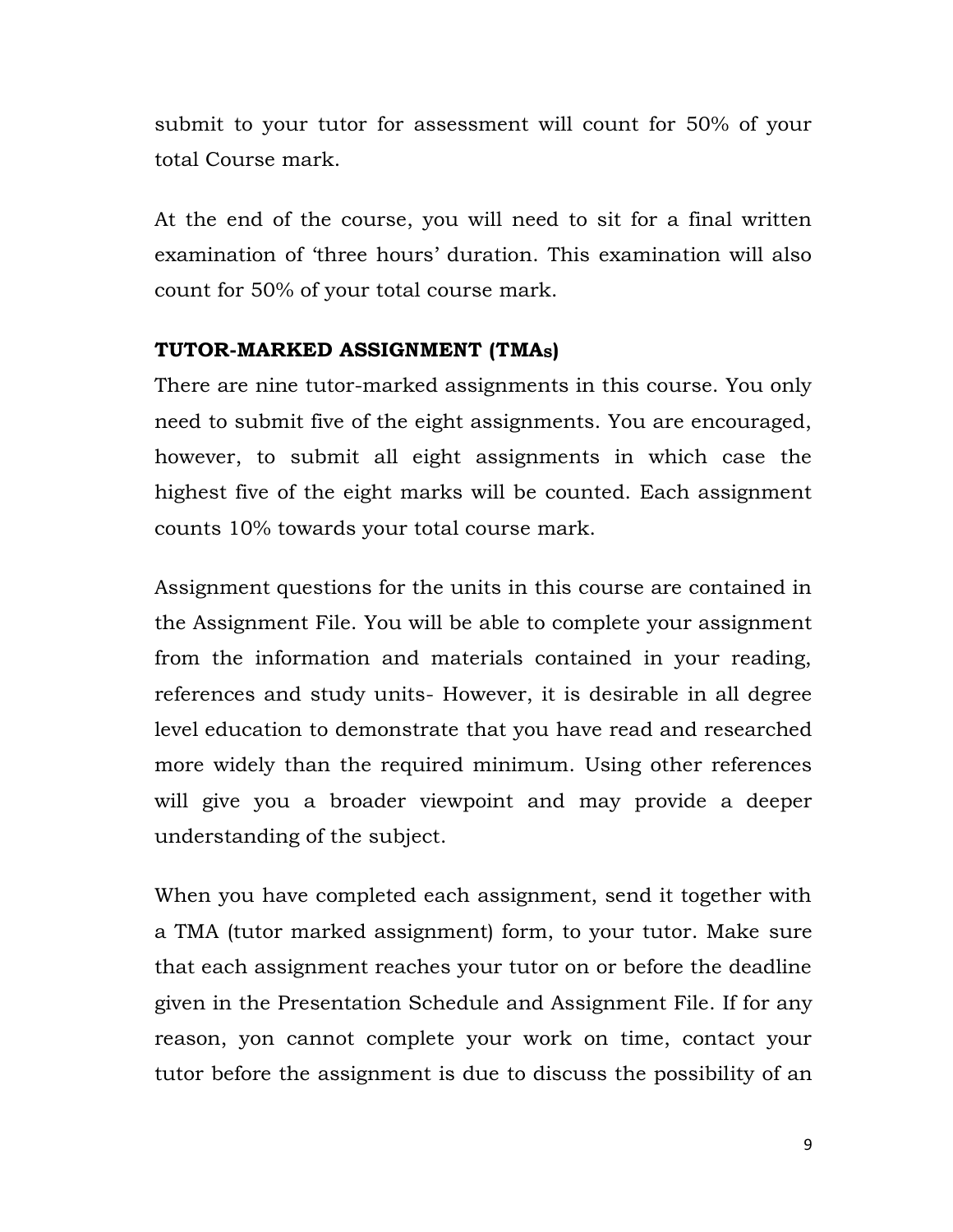extension. Extensions will not be granted after the due date unless there are exceptional circumstances.

# **FINAL EXAMINATION AND GRADING**

The final examination PAD 301 will be of three hours' duration and have a value of 50% of the total course grade. The examination will consist of question, which reflect the types of self-testing, practice exercise and tutor-marked problems you have previously encountered. All areas of the course will be assessed.

Spend the time between finishing the last unit and sitting for the examination to revise the entire course work. You might find it useful to review the self-tests, tutor-marked assignments and comments on them before the examination. The final examination covers information from all parts of the course.

# **COURSE MARKING SCHEME**

Total Course Marking Scheme

| <b>ASSESSMENT</b> | <b>MARKS</b>                        |  |
|-------------------|-------------------------------------|--|
| Assignment 1-9    | Nine assignments, best six marks of |  |
|                   | the nine count $@$ 5% each = 30% of |  |
|                   | course marks                        |  |
| Final Examination | 70% of overall course marks         |  |
| Total             | 100% of course marks                |  |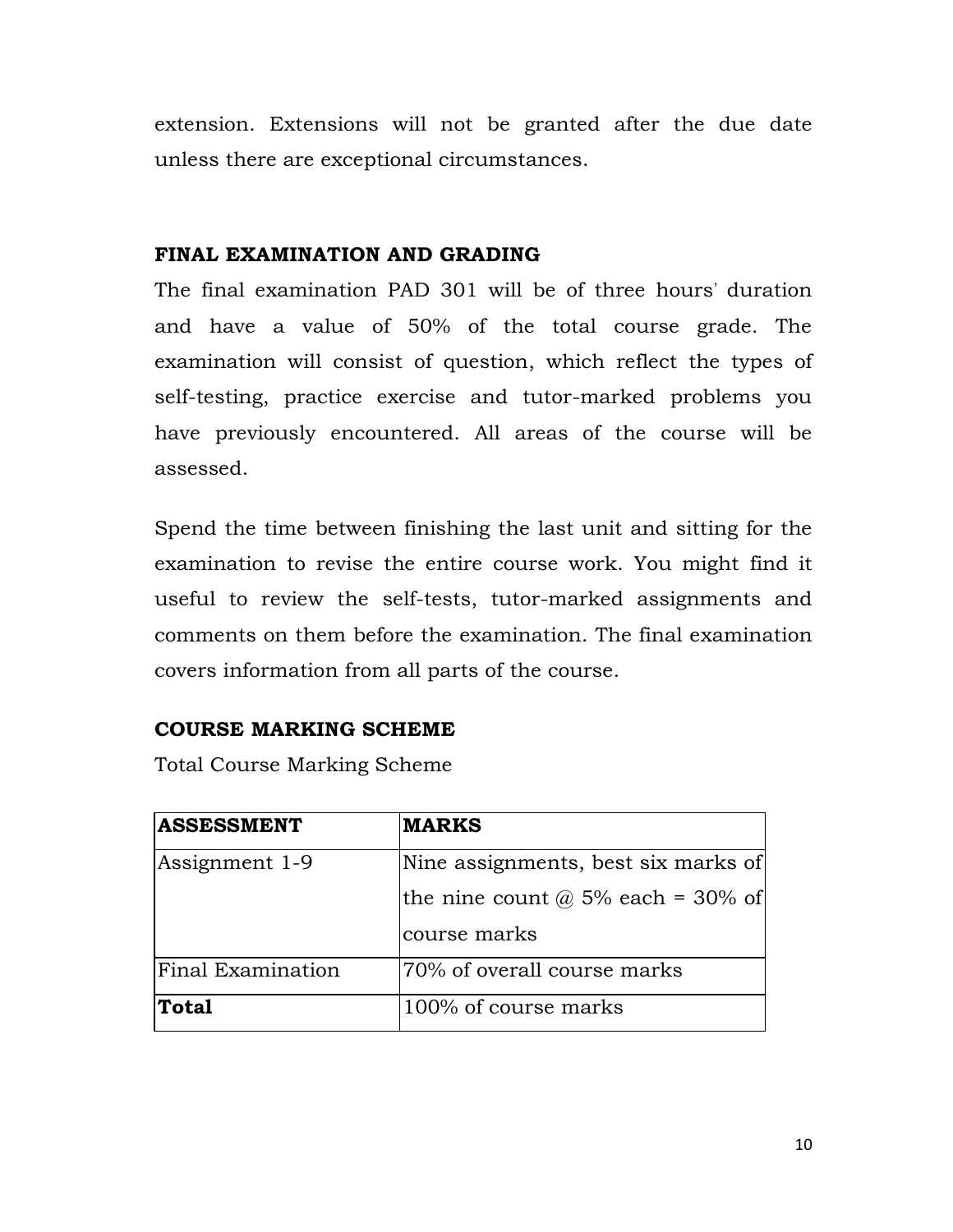# **COURSE OVERVIEW**

This table brings together the units, the number of weeks you should take to complete them and the assignments that follow them.

| Unit           | <b>Title of Work</b>       | Weeks | Assessment<br>Activity $ $ (end of unit) |
|----------------|----------------------------|-------|------------------------------------------|
|                | Course Guide               |       |                                          |
|                | Module 1                   |       |                                          |
|                | Evolution of Federalism of |       | Assignment 1                             |
|                | federalism                 |       |                                          |
| $\overline{2}$ | Meaning and nature of      |       |                                          |
|                | federalism                 |       |                                          |
| 3              | Models of federalism       |       | Assignment 2                             |
| $\overline{4}$ | Rationale for Federalism   |       | Assignment 3                             |
| 5              | Theoretical/ideological    |       |                                          |
|                | perspectives of federalism |       |                                          |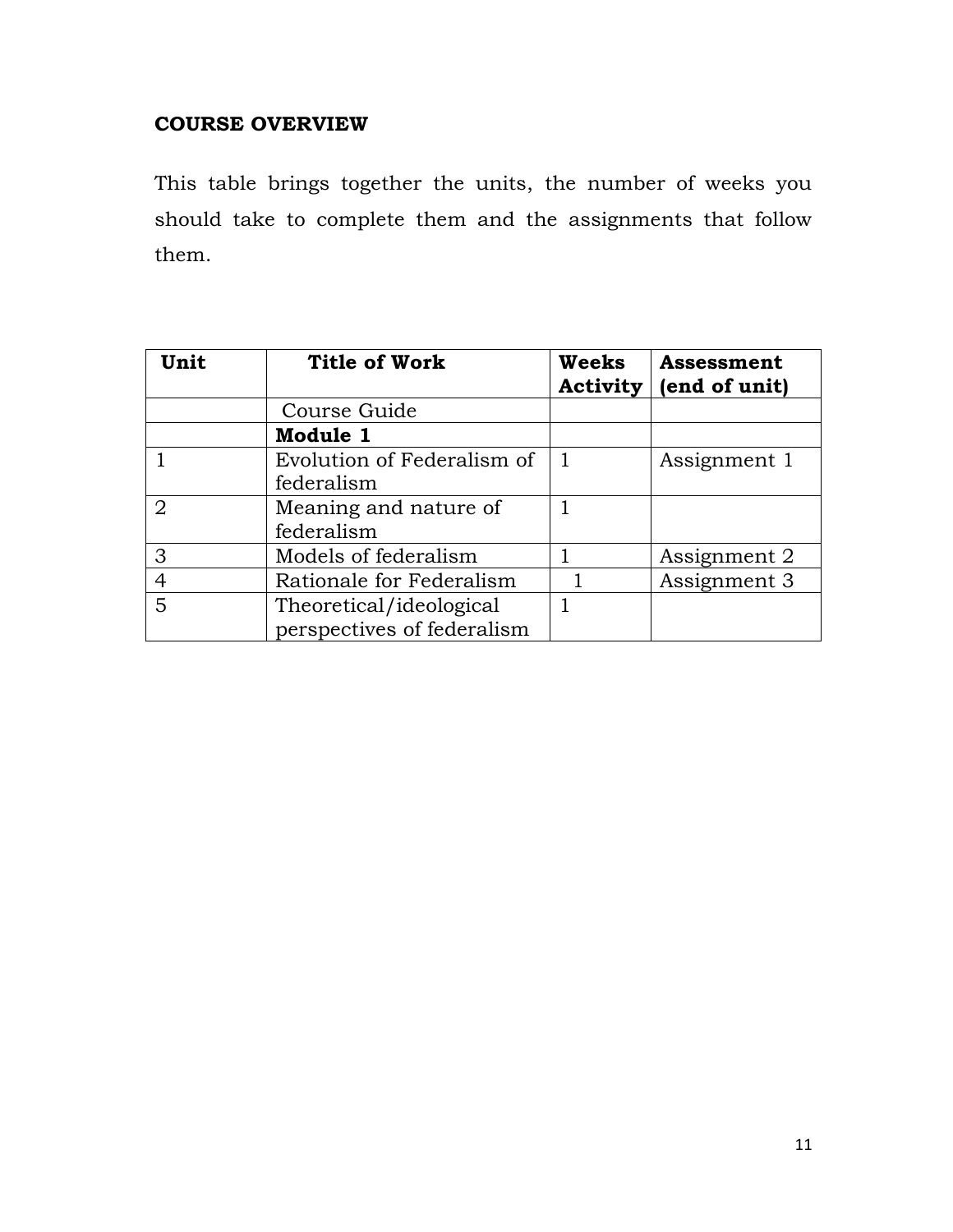|                | Module 2                                                           |                |              |
|----------------|--------------------------------------------------------------------|----------------|--------------|
| $\overline{1}$ | Models of intergovernmental relations                              | $\mathbf{1}$   | Assignment 4 |
| $\overline{2}$ | Structures<br>and<br>Patterns<br>of<br>intergovernmental relations | $\overline{1}$ |              |
| 3              | Allocation of jurisdictional powers                                | $\mathbf{1}$   |              |
| 4              | Federal-State-Local<br>government<br>relations                     | $\mathbf{1}$   | Assignment5  |
| 5              | Institutions<br>for<br>Managing<br>intergovernmental relations     | $\mathbf{1}$   | Assignment 6 |
|                | Module 3                                                           |                |              |
| $\mathbf{1}$   | IGR Fiscal relations in Nigeria                                    | $\mathbf{1}$   |              |
| $\overline{2}$ | IGR in America                                                     | $\mathbf{1}$   | Assignment 7 |
| 3              | IGR in Brazil                                                      | $\mathbf{1}$   | Assignment 8 |
| 4              | IGR in India                                                       |                | Assignment 9 |
| 5              | IGR in Canada                                                      | $\mathbf{1}$   |              |
|                | <b>Total</b>                                                       | 15             | 9            |

## **HOW TO GET THE MOST FROM THIS COURSE**

In distance learning, the study units replace the university lecturer. This is one of the great advantages of distance learning. You can read and work through specially designed study materials at your own pace, and at a time and place that suits you best. Think of it as reading the lecture that a lecturer might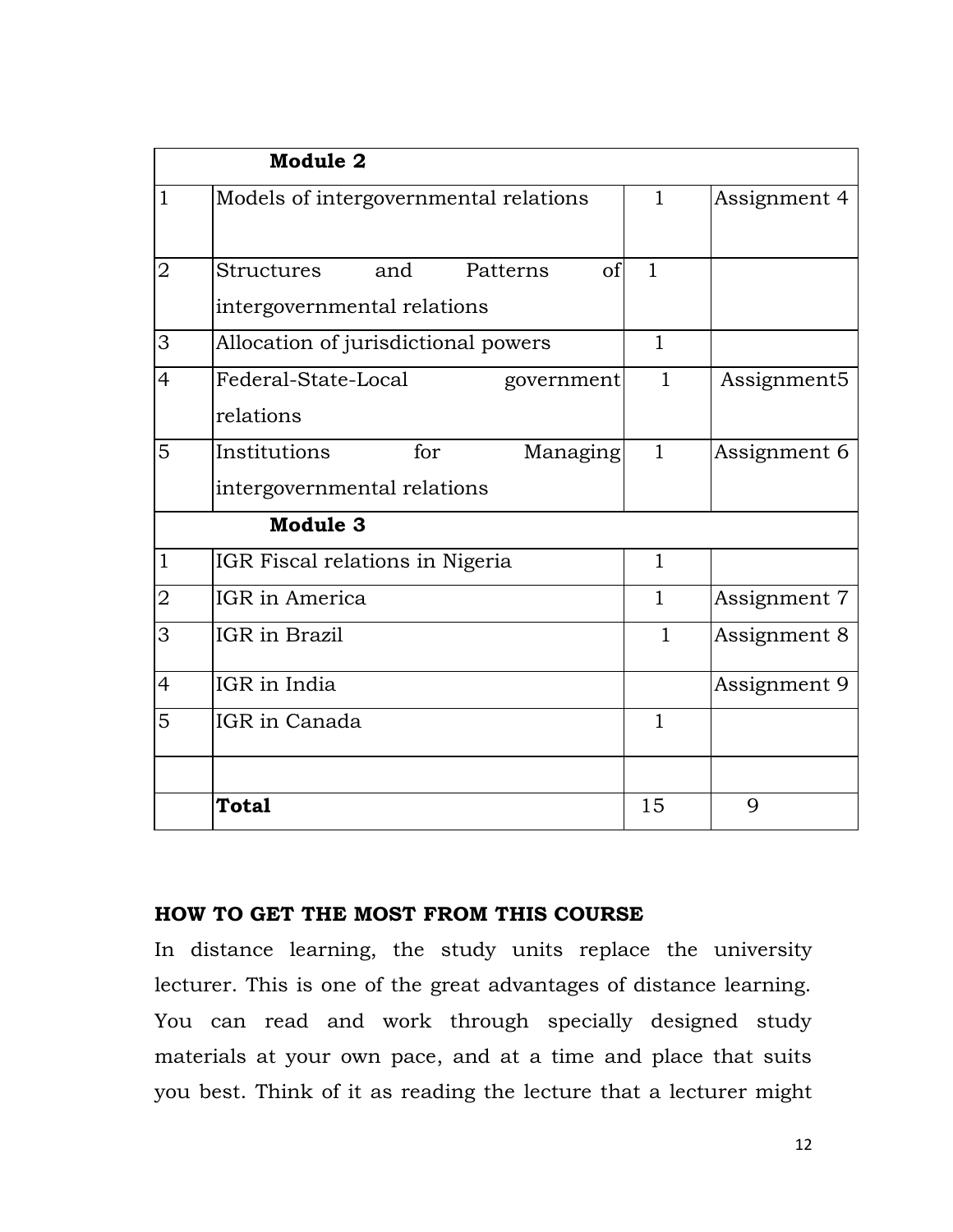set you some reading to do, the study unit will tell you when to read your other materials. Just as a lecturer might give you an inclass exercise, your study units provide exercises for you to do at appropriate points.

Each of the study units follows a common format. The first item is an introduction to the subject matter of the unit, and how a particular unit is integrated with the other units and the course as a whole.

Next is a set of learning objectives. These objectives let you know what you should be able to do by the time you have completed the unit. You should use these objectives to guide your study. When you have finished the unit, you must go back and cheek whether you have achieved the objectives. If you make a habit of doing this, you will significantly improve your chances of passing the course.

The main body of the unit guides you through the required reading from other sources. This will usually be cither from a Reading Section of some other sources.

Self-tests are interspersed throughout the end of units. Working through these tests will help you to achieve the objectives of the unit and prepare you for the assignments and the examination. You should do each self-test as you come to it in the study unit. There will also be numerous examples given in the study units, work through these when you come to them too.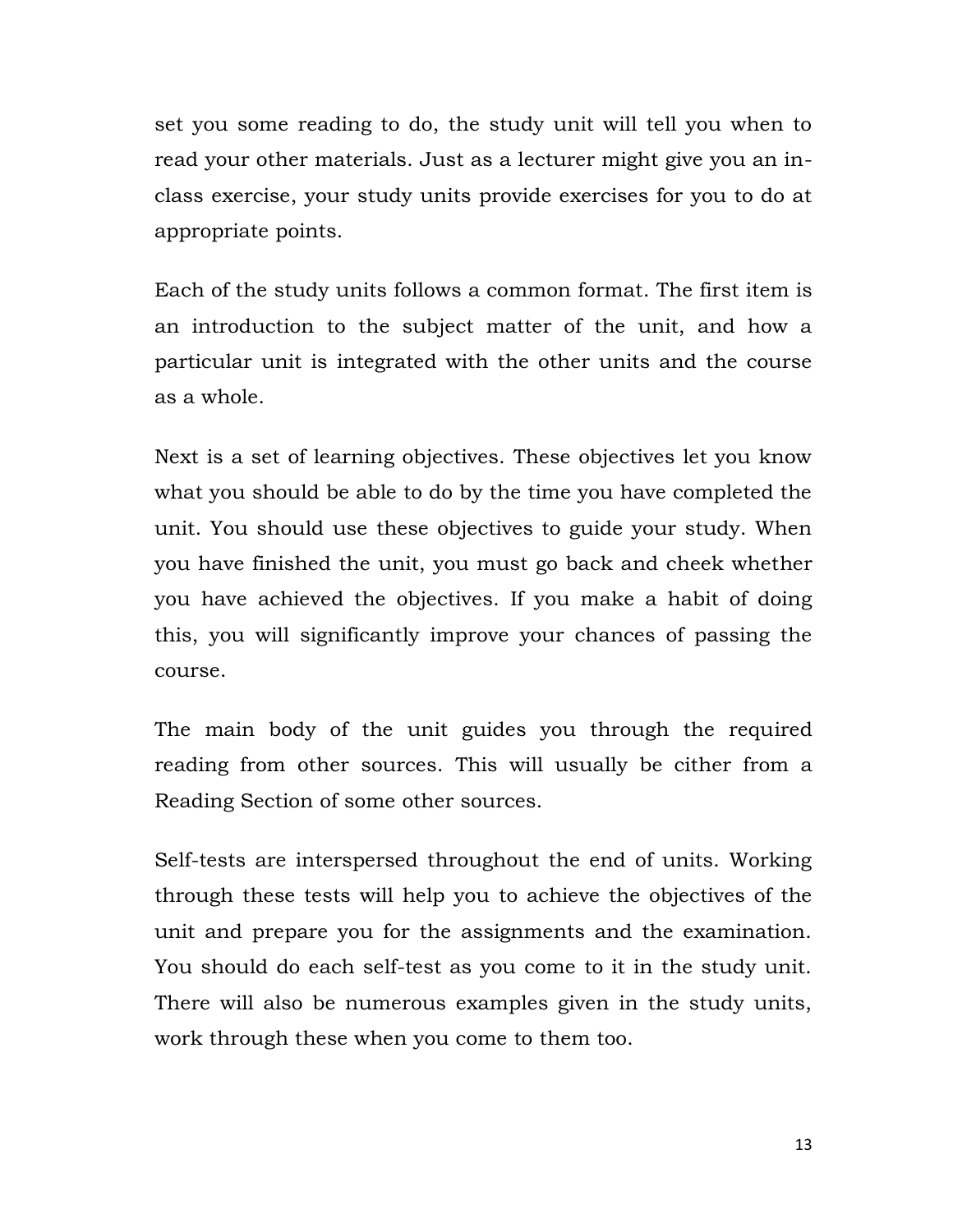The following is a practical strategy for working through the course. If you run into any trouble, telephone your tutor. Remember that your tutor's job is to help you. When you need help, do not hesitate to call and ask your tutor to provide it.

- (1) Read this course guide thoroughly.
- (2) Organize a study schedule. Refer to the course overview for more details. Note the time you are expected to spend on each unit and how the assignments relate to the units. Important information e.g. details of your tutorials, and the date of the first day of the semester will be made available. You need to gather all this information in one place, such as your diary or a wall calendar. Whatever method you choose to use, you should decide on and write in your own dates for working on each unit.
- (3) Once you have created you own study schedule, do everything you can to stick to it. The major reason that students fail is that they get behind with their coursework. If you get into difficulties with your schedule, please let your tutor know before it is too late for help.
- (4) Turn to unit I and read the introduction and the objectives for the unit.
- (5) Assemble the study materials. Information about what you need for a unit is given in the 'Overview' at the beginning of each unit. You will always need both the study unit you are working on and one of your references, on your desk at the same time.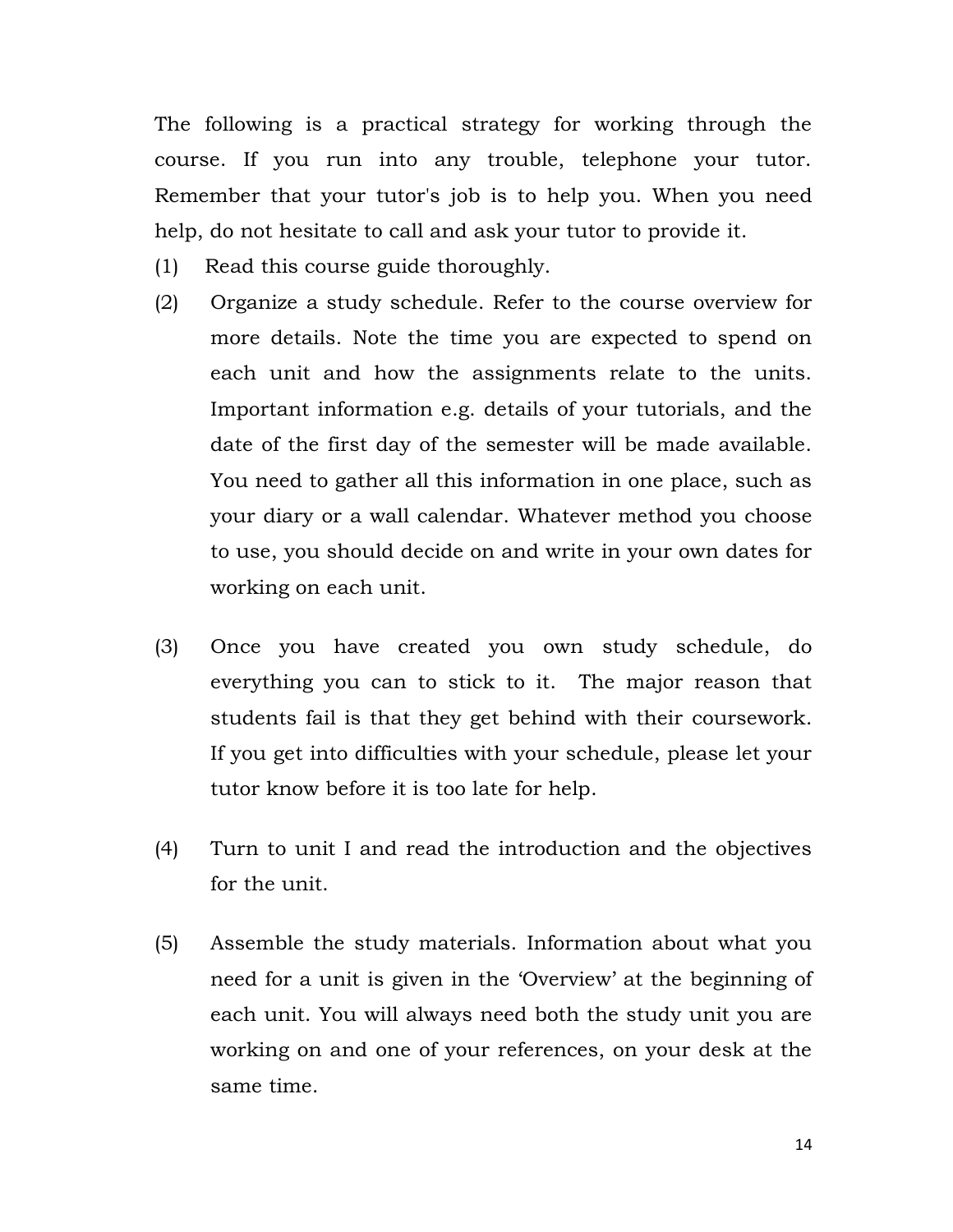- (6) Work through the unit. The content of the unit itself has been arranged to provide a sequence for you to follow. As you work through the units, you will be instructed to read sections from your other sources. Use the unit to guide your reading.
- (7) Well before the relevant due date, check your Assignment File and make sure you attend to the next required assignment. Keep in mind that you will learn a lot by doing the assignments carefully. They have been designed to help you meet the objectives of the course and, therefore, will help you pass the exam. Submit all assignments not later than the due date.
- (8) Review of the objectives for each study unit confirms that you have achieved them. If you feel unsure about any of the objectives, review the study material or consult your tutor.
- (9) When you are confident that you have achieved a unit's objectives, you can then start on the next unit. Proceed unit by unit through the course and try to face your study so that you keep yourself on schedule.
- (10) When you have submitted an assignment to your tutor for marking, do not wait for its return before starting on the next unit. Keep to your schedule. When the assignments are returned to you, pay particular attention to your tutor's comments, both on the tutor-marked assignments form and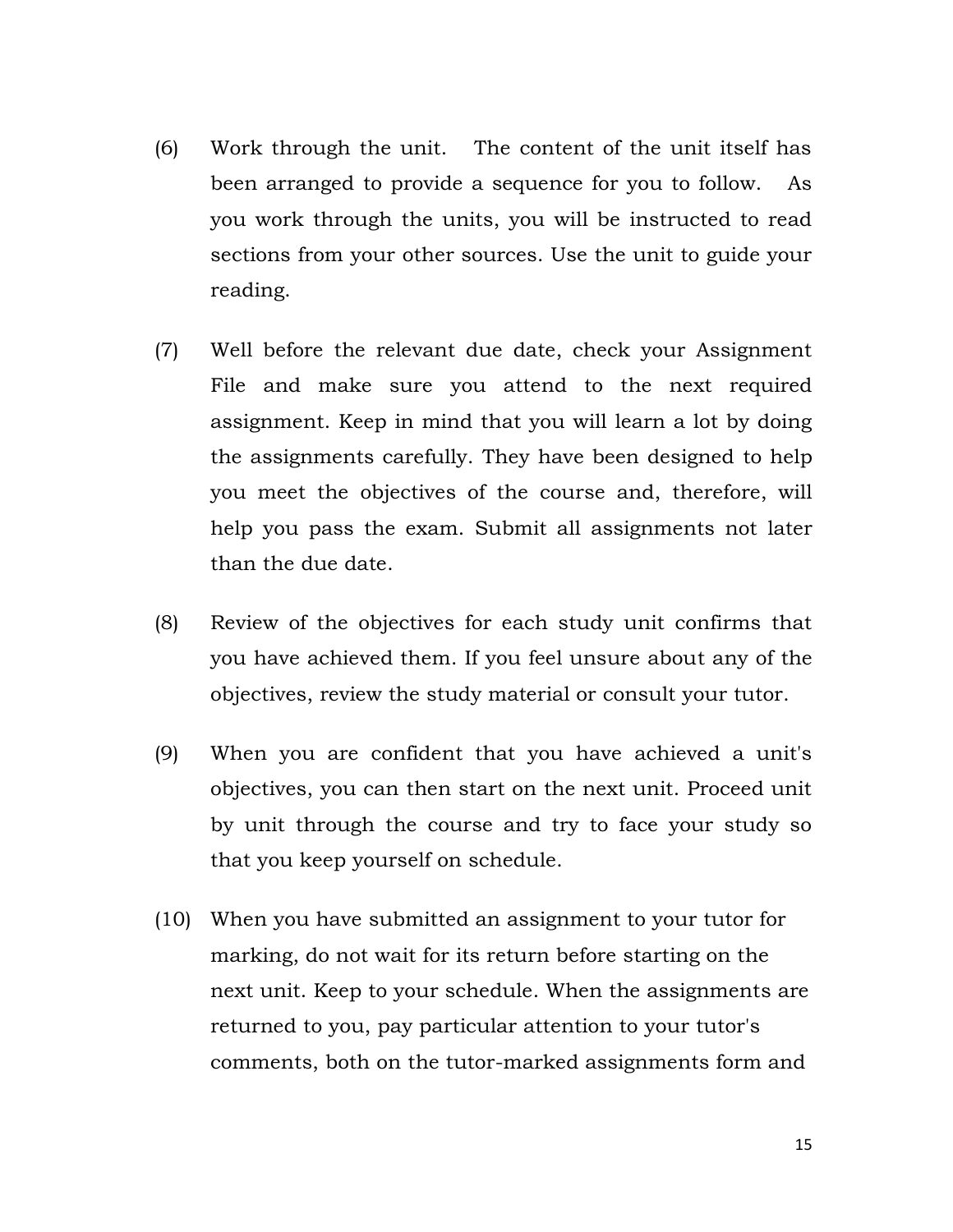also written on the assignment. Consult your tutor as soon as possible if you have any questions or problems.

(11) After completing the last unit, review the course and prepare yourself for the final examination. Check that you have achieved the unit objectives (listed at the beginning of each unit) and the course objectives (listed in the Course Guide).

# **FACILITATORS/TUTORS AND TUTORIALS**

There are 17 hours of tutorials provided in support of this course. You will be notified of the dates, times and location of these tutorials, together with the names and phone numbers of your tutor, as soon as you are allocated a tutorial group.

Your tutor will mark and comment on your assignments, keep a close watch on your progress and on any difficulties you might encounter and provide assistance to you during the course- You must mail your tutor-marked assignments to your tutor well before the due date (at least two working days are required). They will be marked by your tutor and returned to you as soon as possible. Do not hesitate to contact your tutor by telephone, email, or discussion board if you need help. The following might be circumstances in which you would find help necessary.

# **CONTACT YOUR TUTOR IF:**

- You do not understand any part of the study units or the assigned readings.
- You have difficulty with the self-test or exercise.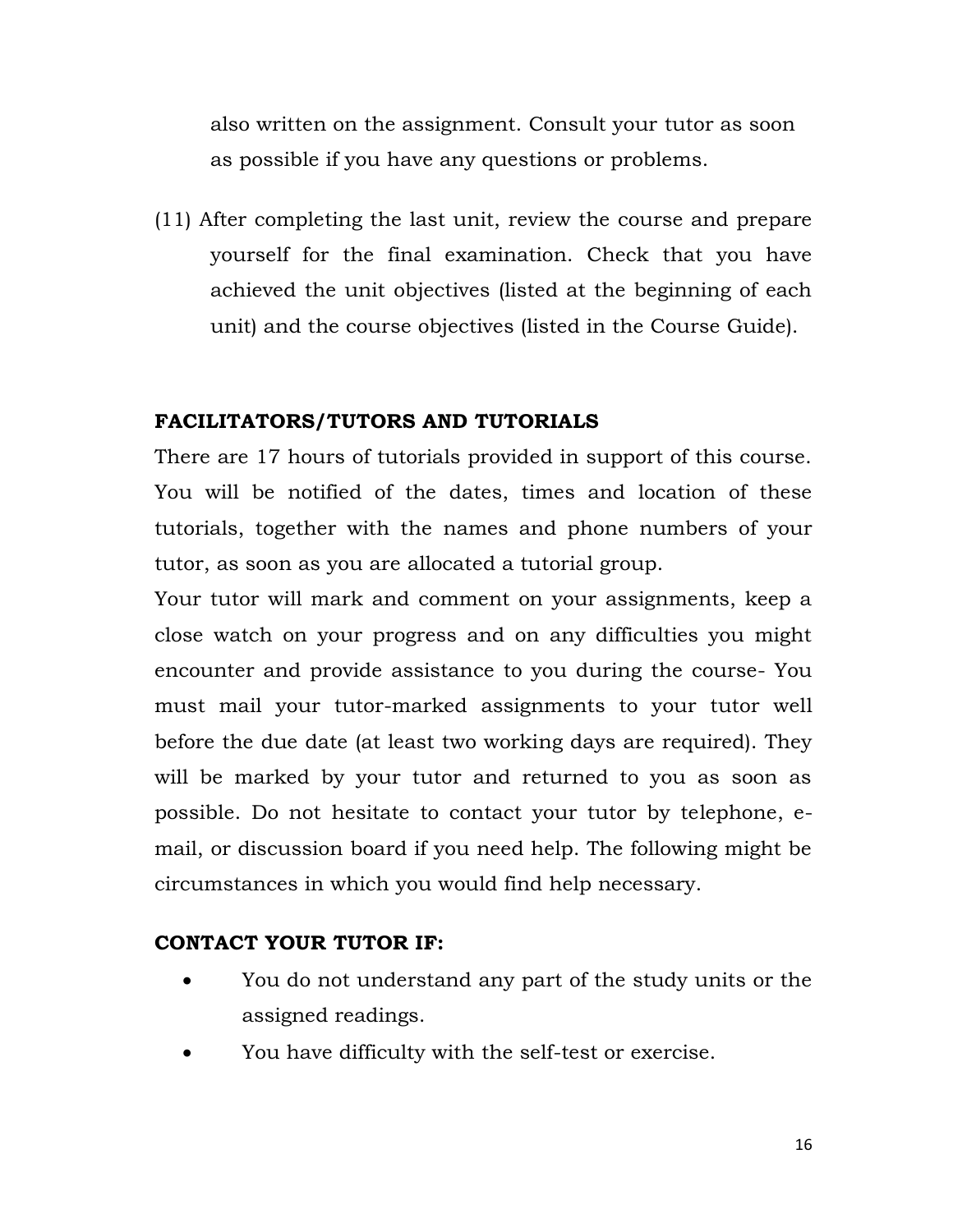You have a question or problem with an assignment with your tutor's comment on an assignment or with the grading of an assignment

You should try your best to attend the tutorials. This is the only chance to have face-to-face contact with your tutor and to ask questions which are answered instantly. You can raise any problem encountered in the course of your study. To gain the maximum benefit from course tutorials, prepare a question list before attending them. You will learn a lot from participating in discussions actively.

As earlier stated above, this course PAD 301, Intergovernmental Relations analyzes issues in the public sector.It makes in-depth analysis of the Intergovernmental Relations in the public sector for understanding of the practices and principles governing intergovernmental relations and management among levels of government.

We hope you enjoy your acquaintances with the National Open University of Nigeria (NOUN). We wish you every success in the future.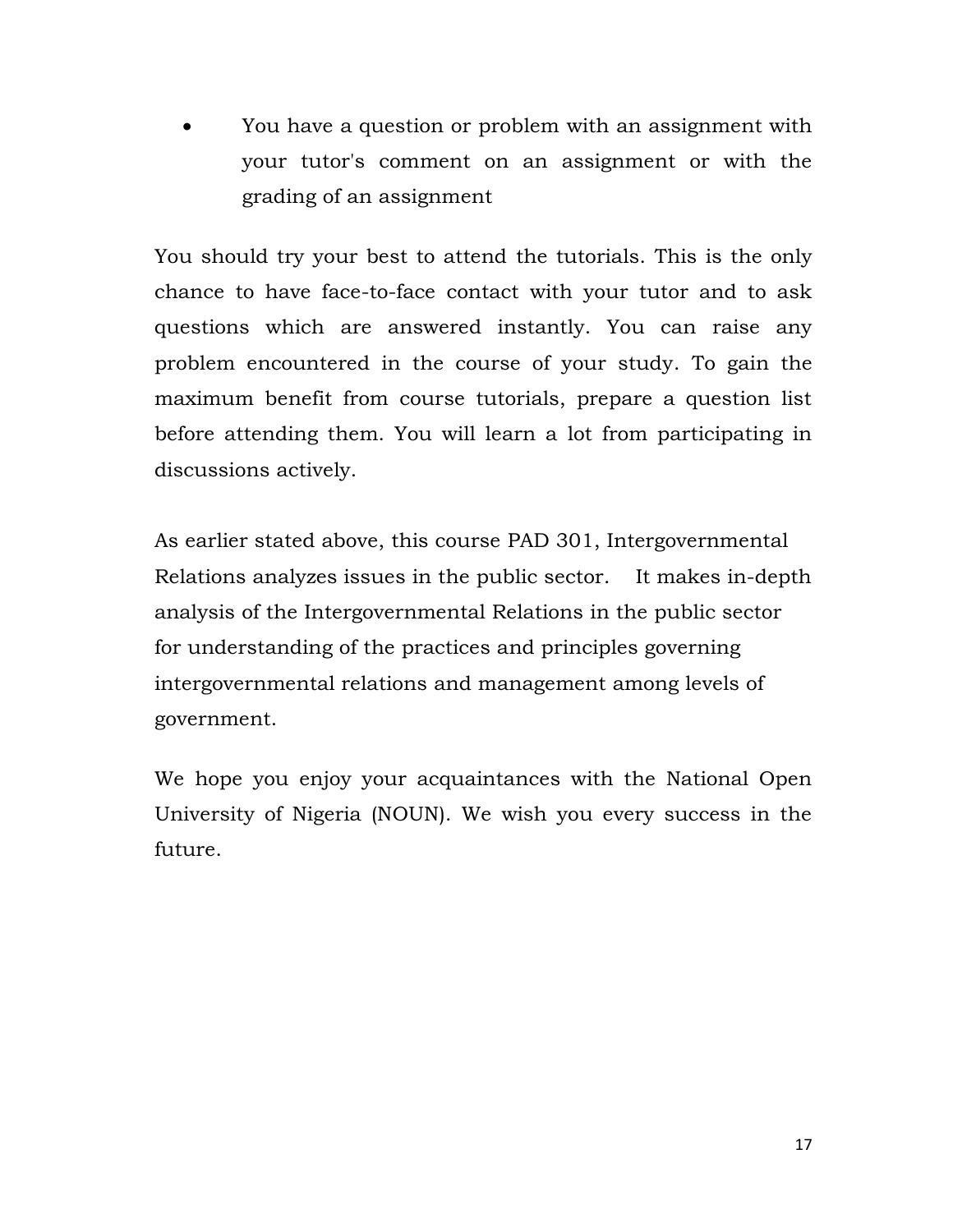

# **NATIONAL OPEN UNIVERSITY OF NIGERIA 91, Cadastral Zone, University Village Jabi, Abuja**

**Course Code: PAD 301**

## **Course Title: INTERGOVERNMENTAL RELATIONS**

**Course Writer: Dr. Augustine Nduka Eneanya** (University of Lagos)

**Content Editor** 

**Programme Coordinator Martha Oruku** 

(National Open University of Nigeria)

**Head Of Department Dr. Yemisi I. Ogunlela**  (National Open University of Nigeria)

**Dean of Faculty Dr. Timothy Ishola** (National Open University of Nigeria)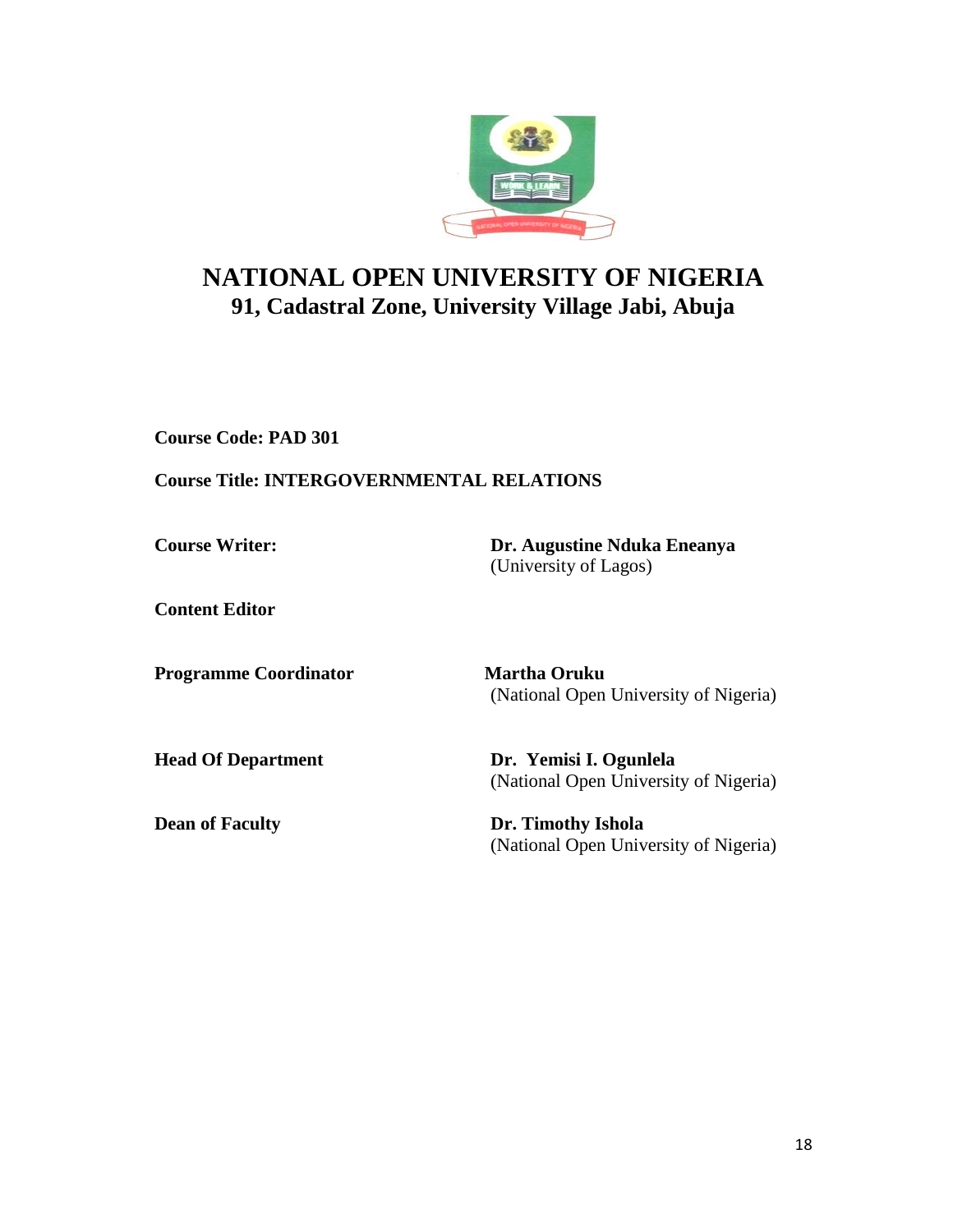#### **MODULE 1**

 **CONCEPTS, MODELS AND THEORIES OF FEDERALISM**

**UNIT 1 EVOLUTION OF FEDERALISM**

**UNIT 2 MEANING AND NATURE OF FEDERALISM**

**UNIT3 MODELS OF FEDERALISM**

**UNIT 4 RATIONALE FOR FEDERALISM**

**UNIT 5 THEORETICAL/IDEOLOGICAL PERSPECTIVES OF FEDERALISM**

### **UNIT 1**

#### **EVOLUTION OF FEDERALISM**

- 1.0 Introduction
- 2.0 Objectives
- 3.0 Main contents
	- 3.1 Alliances and Confederations
	- 3.2 Federal-Decentralized System
	- 3.3 Central-Decentralized System
- 4.0 Conclusion
- 5.0 Summary
- 6.0 Tutor Marked Assignments
- 7.0 Reference/Further Readings

#### **1.0 INTRODUCTION**

Federalism is derived from Latin word "Foedus" which means treaty or agreement. It denotes when a sovereign and independent states, either because they are too weak to resist foreign aggression individually or because they remain economically backward by standing alone. Hence, they voluntarily agree to unite. In this unit, we shall examine how federalism emerged as a system of government.

#### **2.0 OBJECTIVES**

At the end of the unit, students would be able to.

- Understand how different forms of federalism emerged; and
- Understand the dynamics of sharing powers to different levels of government.

#### **3.0 MAIN CONTENTS**

#### **3.1 ALLIANCES AND CONFEDERATIONS**

In the beginning, there was Alliance  $-$  a coalition of states agreeing to help each other in the event of war or crises. Alliances do not only involve cooperation and aggregation of capabilities, they are generally directed toward an actual or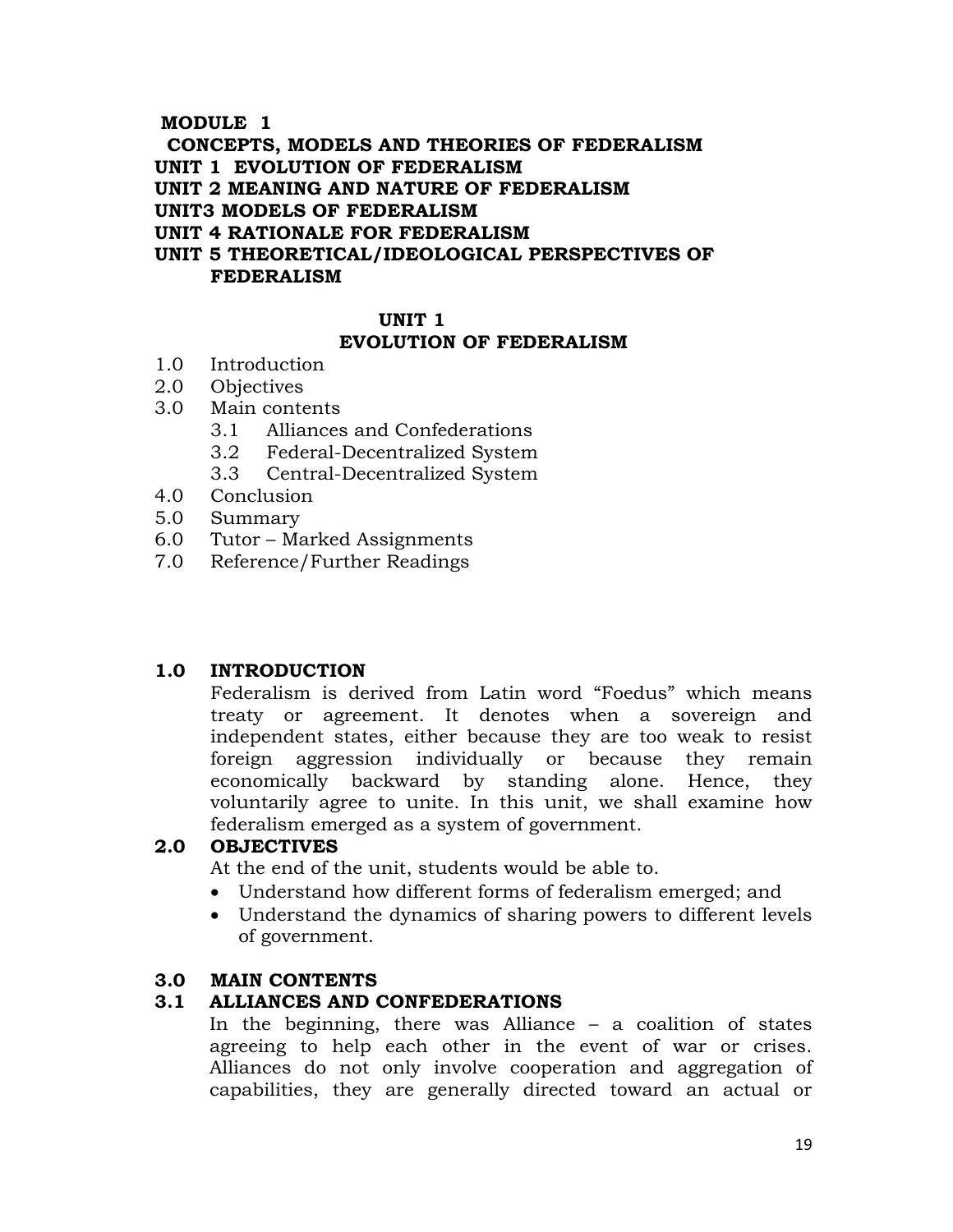potential enemy and the actual or potential use of force. The agreement on which an alliance is based is often embodied formally in a treaty, but it can also be based on a tacit or informal understanding. Alliances can be between states that are relatively equal in power and involve mutual security guarantees, or they can be between unequal states – in which case the more powerful state generally extends a unilateral guarantee to the less powerful one. This is always a dangerous situations for the weaker state. Too often a willingness to protect and preserve has turned into a desire to take over and annex. Then came the confederation, a group of independent states that delegate powers on selected issues to a central government. In a confederation, the central government is deliberately limited, designed to be inherently weak, and has few independent powers(Shafritz et. Al., 2011).

#### **3.2 FEDERAL DECENTRALIZED SYSTEM**

History indicates clearly that the principal factor in the formation of federal system of government has been a common external threat. "Tribes, villages, cities, colonies or states have joined together in voluntary unions to defend themselves"(Shafritz, Russell and Borick, 2011:134)

Every federal state has a devised system of emergence. In some cases, in new state is created to which the hitherto sovereign states surrender their sovereignty and agree to become its component parts. Some countries call the federation that emerged as state an in case of United States of America, Nigeria, Austria, India and so on. In the case of Canada and Pakistan they are referred to as provinces; cantons in the Switzerland; Union Republics in the former Soviet Union and Lander in German Federal Republic. The central governments which come into existence as a result of that federation is entrusted with powers of general character such as: defense, currency, foreign affairs, military etc, while the constituent units are empowered with certain issues within their jurisdiction as spelt out by the constitution. Sovereignty lies on the state against external control (Ugoh, 2011:23).

#### **3.3 CENTRAL – DECENTRALIZED SYSTEM**

In this system, a federation may also come into existence when a unitary state with a large area which needs unity out of its diversity; divides its power into two sets of government and grants constitutional autonomy to its units. The system formed in this way in known as centrifugal type of federalism. The new apparatus of government comes to be the central government,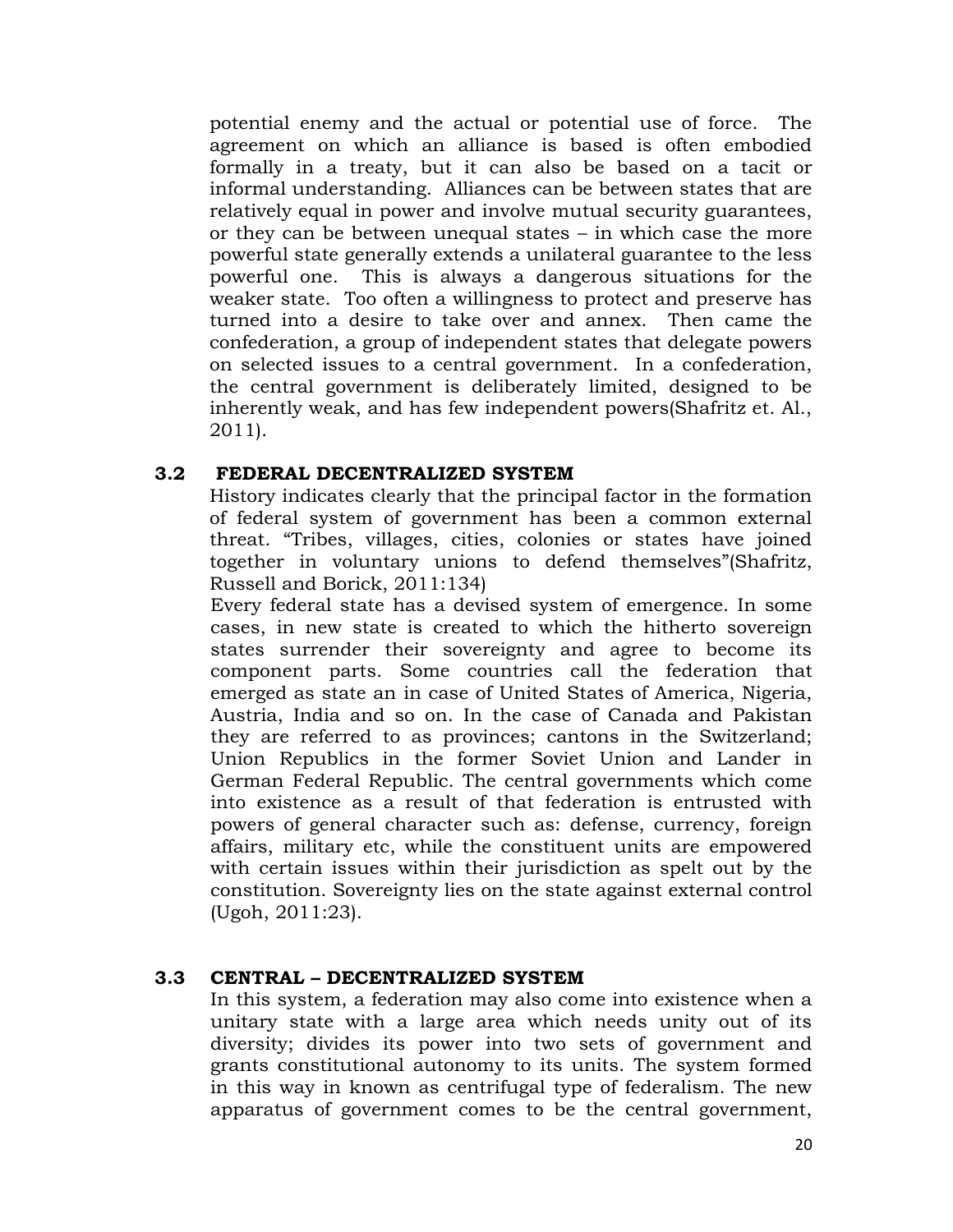which retains only those subjects of national importance, such as: currency, defense, security and transfers to rest or to the justification of component units. Both the central and component units constitute part and parcel of one governmental system and their relationships are one of partnership and collaboration in a single organization, possessing one common, alternate purposes and integrated system of institution for that purpose. The relation between the central and local authorities is not that of an omnipotent controlling authority and its agents, but of partners in an enterprise – the carrying on of efficient administration. These features can be found in Norway and Sweden (Eneanya, 2012: 252)

#### **4.0 CONCLUSION**

In this unit, we have discussed factors leading to the evolution of federalism. it could be a new state created to which other regions or states or province surrender their sovereignties and agree to become its component parts. Another pattern in which a federal system can also emerge could be when a unitary state with a large area which needs unity out of its diversity divides its power into two sets of government and grants constitutional autonomy to its component units.

#### **5.0 SUMMARY**

Federalism is practiced by many countries. It could emerge as a result of states agreeing to surrender their sovereignties, and remaining part of the federation unit. As a political system, federalism is adopted to cater for diversities and heterogeneity of these societies. According to Wheare (1964), it is a method of dividing powers so that general and regional governments are each within a sphere, coordinate and independent.

Generally, the central government controls the subjects of national importance, while state or regional or provincial governments control subjects within their jurisdictions as allotted by the constitution of the state. The federally – decentralized and centralized – decentralized patterns are the basis of the formation of federal system of governments in various countries of the world.

#### **6.0 TUTOR – MARKED ASSIGNMENT**

- 1. Explain the factors that led to the emergence of federalism in Nigeria?
- 2. What was the factor that brought about the federal system in USA?

#### **7.0 REFERENCES/FURTHER READING**

Eneanya, A. N. (2012). *Local Government Administration in Nigeria: A Comparative Perspective.* Lagos: University of Lagos Press Ltd.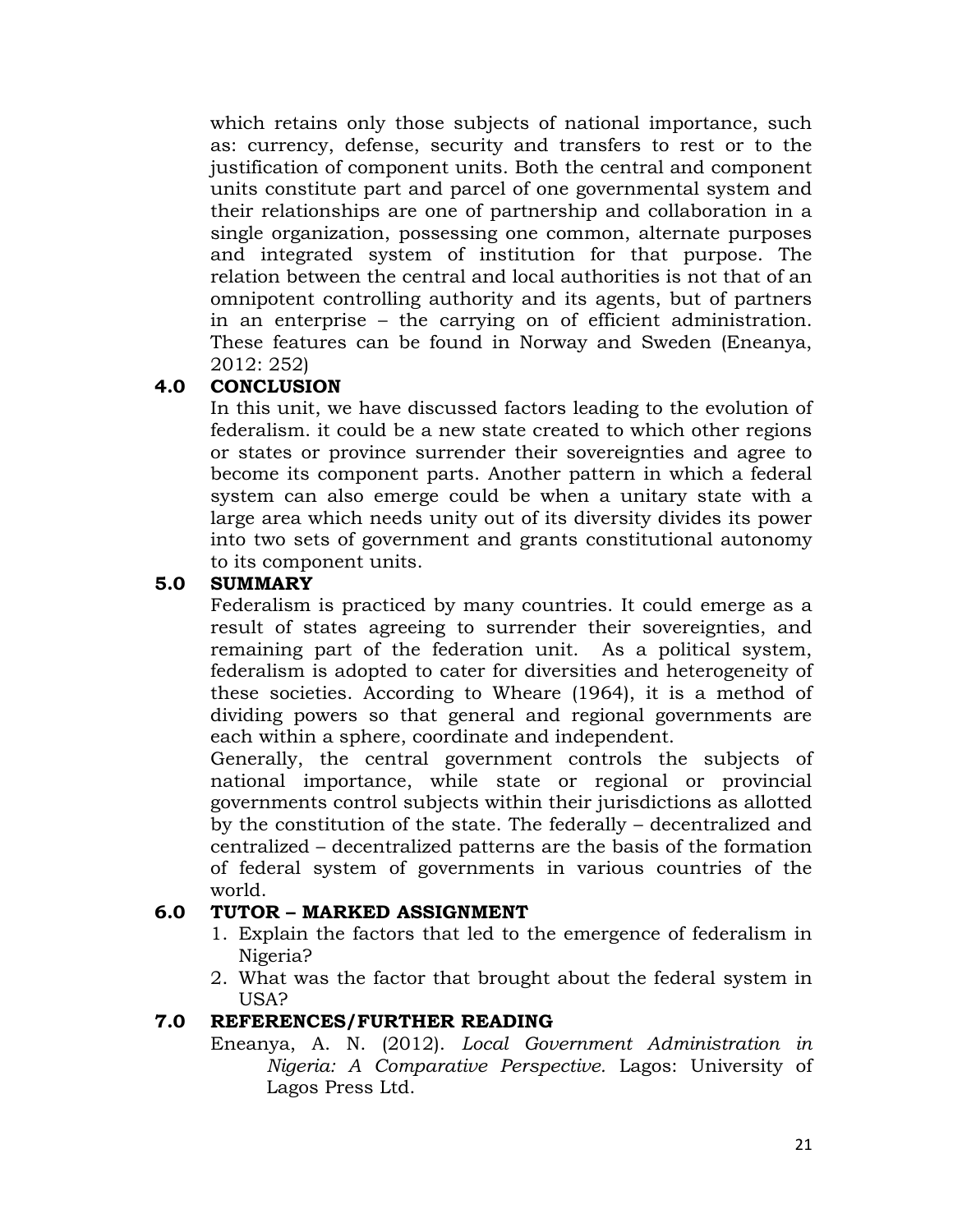Ogbuishi, A. F. (2007). *Fundamentals of Inter-governmental Relations.* Enugu: Academic Publishing Company.

- Shafritz, J.M, Russell, E.W. and Borick, C.P. (2011*). Introducing Public Administration, 7th Edition.* New York: Longman.
- Ugoh, S. C. (2011). *Understanding Inter-governmental Relations in Nigeria.* Lagos: Sam Iroanusi Publications.
- Wheare, K. C. (1963). *Federal Government.* London: Oxford University Press.

## **UNIT 2**

#### **UNIT THE MEANING AND NATURE OF FEDERALISM CONTENTS**

- 1.0 Introduction
- 2.0 Objectives
- 3.0 Main contents
	- 3,1 Meaning of Federalism
	- 3.2 Nature of Federalism
	- 3.3 Types of federalism
	- 3.3.1 Dual Federalism
	- 3.3.2 Cooperative Federalism
	- 3.3.3 Creative Federalism
	- 3.3.4 Competitive Federalism
	- 3.3.5 Fiscal Federalism
	- 3.3.6 Centrifugal Federalism
- 4.0 Conclusion
- 5.0 Summary
- 6.0 Tutor Marked Assignments
- 7.0 References/Further Readings

#### **1.0 INTRODUCTION**

Some scholars on federalism argue that governments within federal system have not been independent of each other but have in practice been inter-dependent and interacted with each other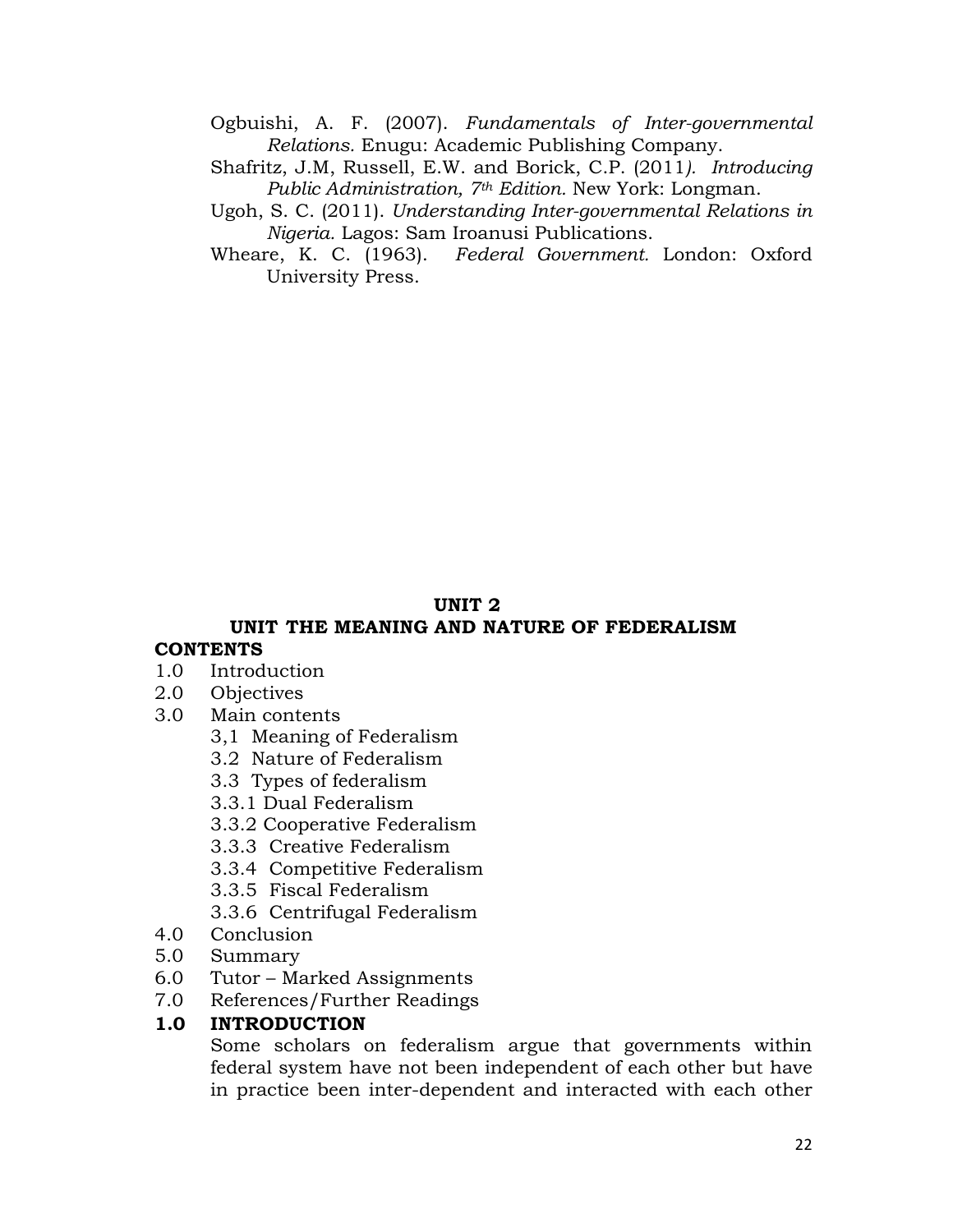in a relationship of both cooperation and rivalry. Others argue that federalism involves cooperation, bargaining and conflict. Thus, there has always been a measure of cooperation between two levels of government. In this unit, we shall examine the meaning and nature of federalism.

## **2.0 OBJECTIVES**

At the end of the unit, students should be able to:

- Understand the meaning of federalism
- Explain the nature of federalism

## **3.0 MAIN OBJECTIVES**

## **3.1 MEANING OF FEDERALISM**

Federalism has been defined differently bys many scholars. Wheare (1963: 10) defines federalism as "a system where there is more than one tier of government with the tiers each within a sphere, coordinate and independent Friedrich (1963) views it as "a process by which a number of separate political organizations, be they states or any kind of association enter into agreements for working-out solutions, adopting joint policies and making decisions on joint problems…." Ramphal (1979) describes federalism as a situation, where "communities accept to live and works together nationally on a limited number of matters and for those matters only; but are determined, at the same time, to preserve their separate identities and to remain competent authority in their own territories for the regulation of other matters".

According to Katz (1984:20) federalism "is a form of political organization designed to promote both effectiveness and liberty in which separate politicizes (or nationalities) are united within an over-arching framework in such a way that all maintain their fundamental integrity". Federalism contrasts with a unitary system of government where there is one predominant central government, which assumes full powers and responsibility for all government functions and may delegate some of its power and functions to the local authority that it has created (Oates, 1972:  $3 - 20$ .

On the other hand, federalism is sometimes confused with pluralism. Although, they share certain similarities, they are in no way identical. Federalism operates within an entity that is composed of territorially defined groups, while pluralism is not characterized by any well-defined territory. Pluralist system is a social system of politics where the state which is a gathering of private group's organizations and individuals interest represented by such associations enjoy the distribution of power. Nevertheless, these groups of interest have no territorially defined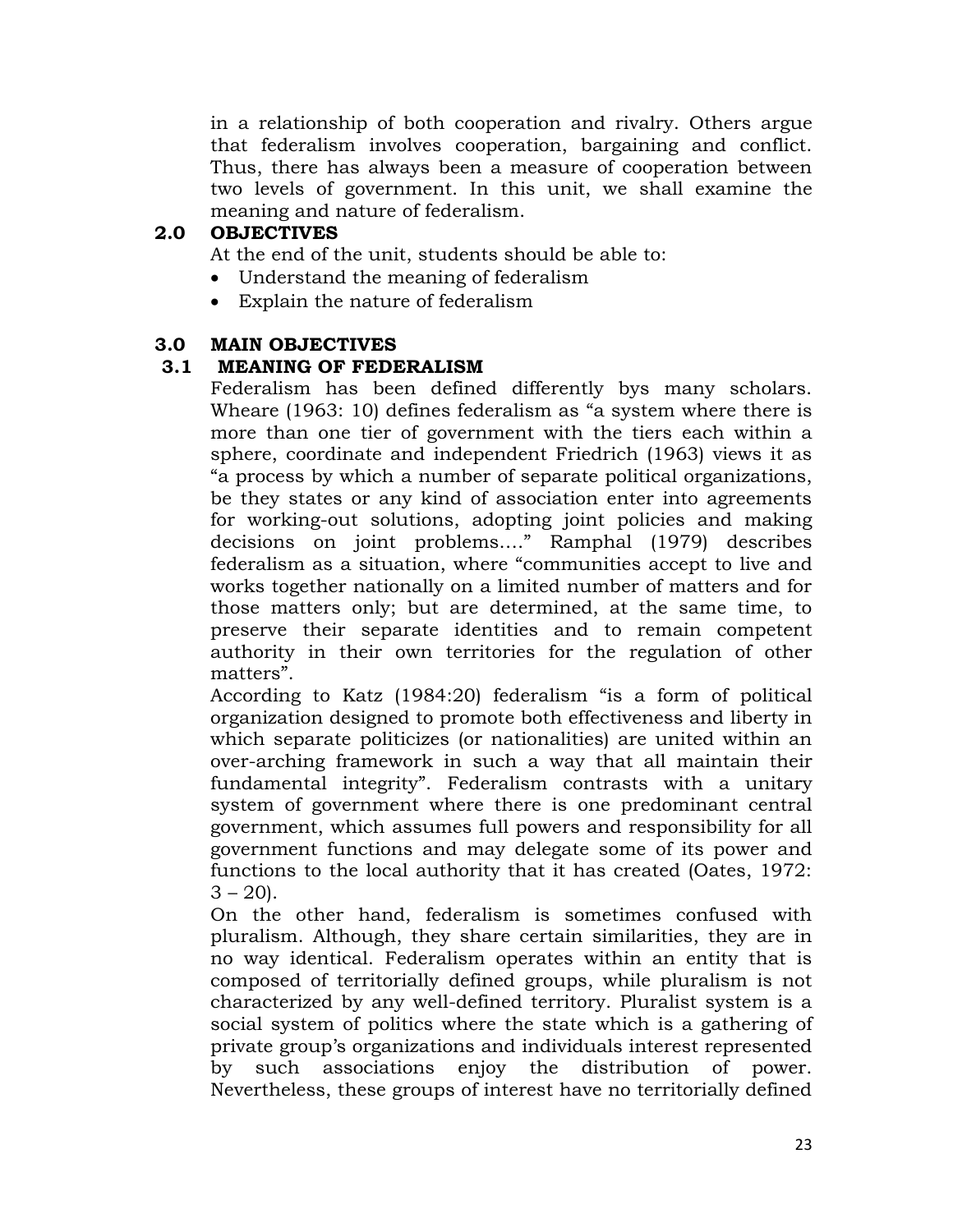boundaries. Every pluralist society represents a multitude of diverse social interests with organized representation in political decision-making.

Thus, federalism represents a principle for the organization of decision-making in an association of groups of people within a nation – state. It possesses a relative autonomy that is constitutionally recognized. The federal system recognizes and respects the co-existence of concurrent governments as against the unitary form of government.

## **3.2 NATURE OF FEDERALISM**

Federalism is a political system adopted to cater for diversities and heterogeneity of societies. It is designed to address the twin issues of maintaining unity, while preserving diversity. To Wheare (1963) it is a method of dividing powers to that general and regional governments are each within a sphere, coordinate and practiced. Federalism is practiced by many countries of the world, such as: Nigeria, Australia, Canada, United States of America etc. A federal system of government is one in which powers are distributed between the centre and the states.

The constitution of a federal state is always written because it clearly spells out the powers and functions of both the central government and the state governments: the essence is to avoid conflict and controller by that may arise between these governments.

#### **3.3 TYPES OF FEDERALISM**

There are different types of federalism, namely:

- a) Dual federalism
- b) Cooperative federalism
- c) Creative federalism
- d) Competitive federalism
- e) Fiscal federalism
- f) Centrifugal federalism

#### **3.3.1 DUAL FEDERALISM**

The concept of dual federalism is set against the background of classical thinking. It represents the classical theory of federalism. Dual federalism is based on the conception of the autonomy of the various levels of government within a federation. This is considered the basis for the existence of true federalism.

#### **3.3.2 COOPERATIVE FEDERALISM**

Cooperative federalism is a compromise of dual federalism or true federalism. The emphasis here is on cooperation between the levels of government in a federation. Such cooperation is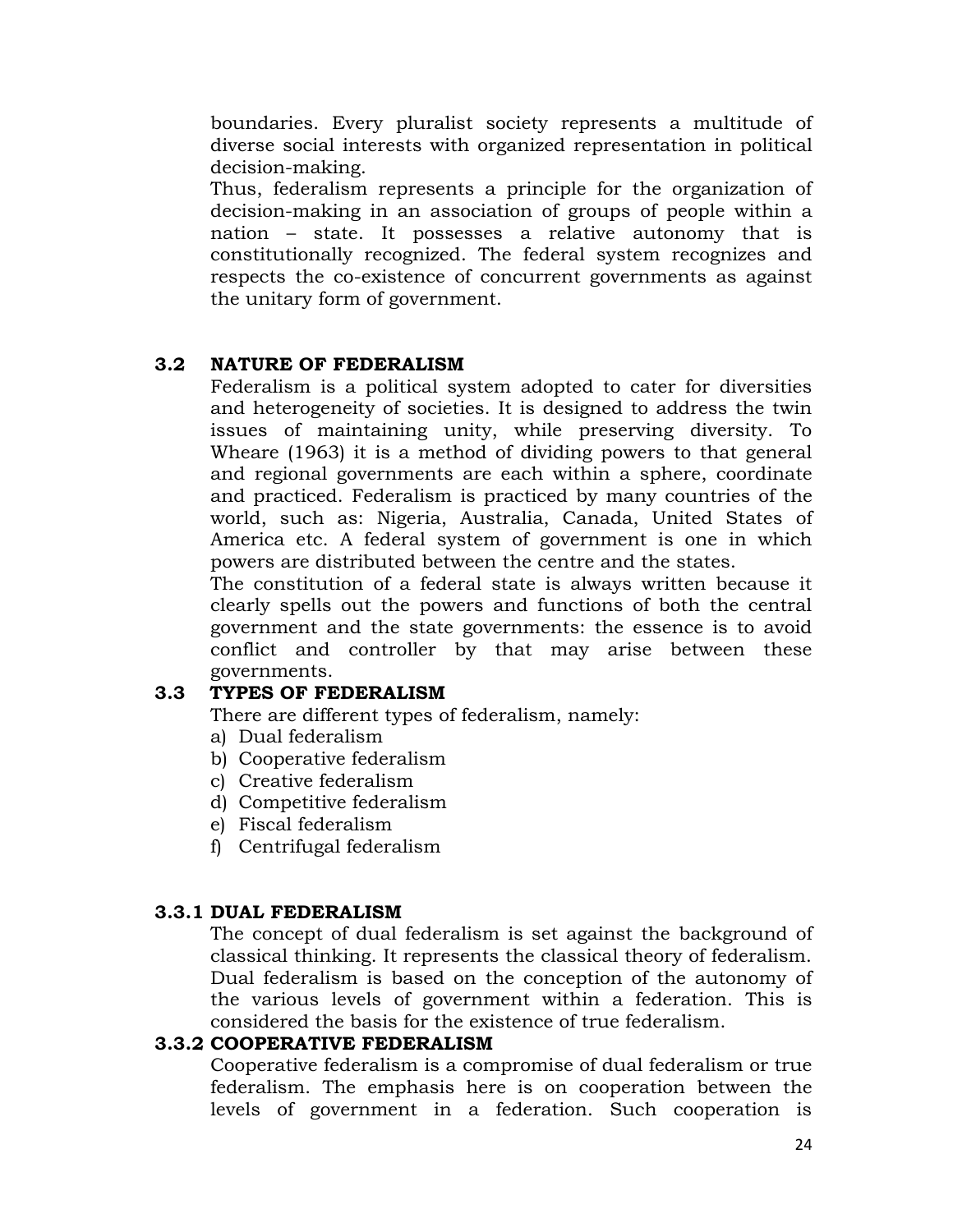necessary for the proper functioning of the overlapping functions and responsibilities of these governments. As such, in cooperation federalism, the various units of government have interdependent relationship among themselves despite the constitutional division of powers and the provisions for independence and autonomy.

#### **3.3.3 CREATIVE FEDERALISM**

Creative federalism sought to foster the development of a singular "Great Society" by integrating the poor into mainstream America. Its expansive efforts were marked by the rapid development of categorical grant programmes to state and local governments and direct federal grants to cities, frequently bypassing state governments entirely.

#### **3.3.4 COMPETITIVE FEDERALISM**

Competitive federalism is characterized by regular conflicting patterns of relationship among the various government units: This is an undesirable situation since it does not promote peace and unit and is likely to slow the pace of development and selfreliance.

#### **3.3.5 FISCAL FEDERALISM**

Fiscal federalism implies the allocation of tax powers and expenditure responsibilities among various tiers of government, while fiscal decentralization takes place when sub-national governments are given statutory powers to raise some taxes and carryout spending activities within some specified legal criteria. This also involves the allocation of centrally – generated revenue to lower tiers of government through some revenue sharing formula (Ekpo, 1999). In Nigeria, thus involves three tiers of government – federal, state and local. Here, fiscal federalism exists mainly as revenue allocation directed by award of special grants from federation account. To avoid conflict revenue commissions are often established to work out the best acceptable formula for revenue allocation from federation account.

#### **3.3.6 CENTRIFUGAL FEDERALISM**

A federalism may also come into existence when a military state with a large area which needs unity out of its diversity, divides its power into two sets of government and grants constitutional autonomy to its units. The system formed in this way is known as centrifugal type of federalism. The new apparatus of government comes to be the central government "which retains only those subjects of national importance (such as currency, defence, railway, security, and transfer the rest to the jurisdiction of the units" (Ugoh, 2011: 24). In other words, inter-government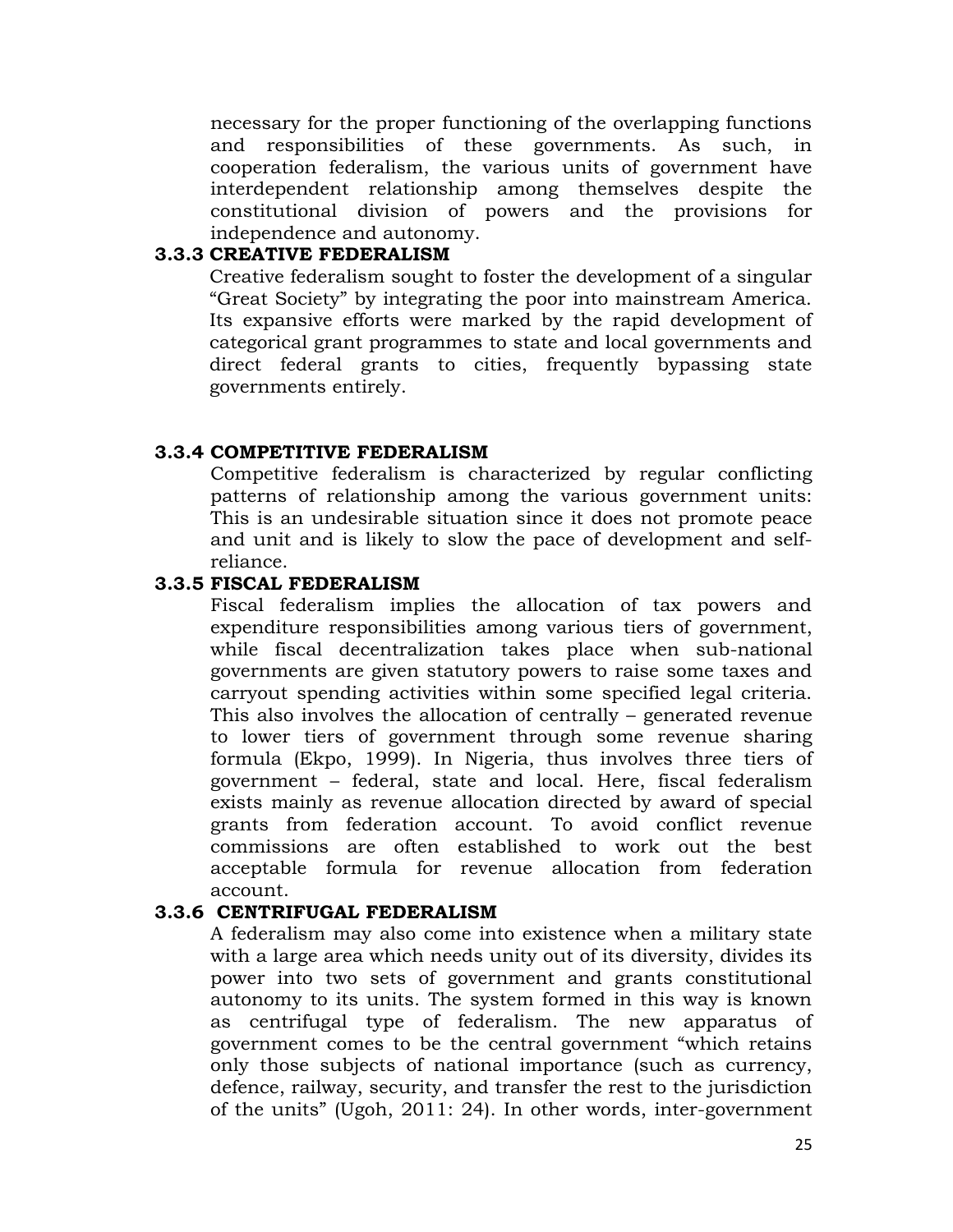relations also exist in a unitary system of government. As Graves (1974) and Ayoado (1980) pointed out, that there are at least three levels of inter-governmental relations in a unitary system, namely: national – local relations inter-local relations and federal centre relations.

## **SELF – ASSESSMENT EXERCISE**

What do you understand by the concept of federalism?

## **4.0 CONCLUSION**

In this unit, we have discussed the meaning, nature, features and types of a federal system. Federalism as option of government has a strong appeal for communities that desire to unite for limited purposes, while retaining a large measure of autonomy. Basically, a federal system seeks to unite in a general government system several diverse component units that desire some degree of unity without sacrificing their own identity or autonomy in local affairs.

## **5.0 SUMMARY**

Federalism is a form of political organization designed to promote both effectiveness and liberty in which separate politics (or nationalities) are untied within an overarching framework in such a way that all maintain their fundamental integrity (Katz, 1984). It seeks to unite several diverse component unites that desire some degree of unity in diversity.

There are different types of federalism, namely: dual, cooperative competitive and fiscal federalism, fiscal federalism is an off-shoot of federalism, it refers to the statutorily defined financial transaction between the different tiers of government within a federation. It could also be seen as the existence, in one nationstate, of more than one level of government, having responsibility for both taxation and expenditure (Okigbo, 1965 and Anyanwu, 1995). Within a fiscally federated state a citizen can be subjected to the influence of fiscal operation of different levels of government.

Federal, state and local governments, the principles of federalism and its concurrent concept, fiscal federalism have been accepted in Nigeria since 1946. In this different levels of government have been allotted their functions within their

**6.0 (i)** Describe the features of federalism **(ii)** Explains different types of federalism

## **7.0 REFERENCES/FURTHER READINGS**

Anyanwu, J. C. (1995). Revenues Allocation and Stable Fiscal Federalism in Nigeria". *Journal of Economic Management 2(2),* October.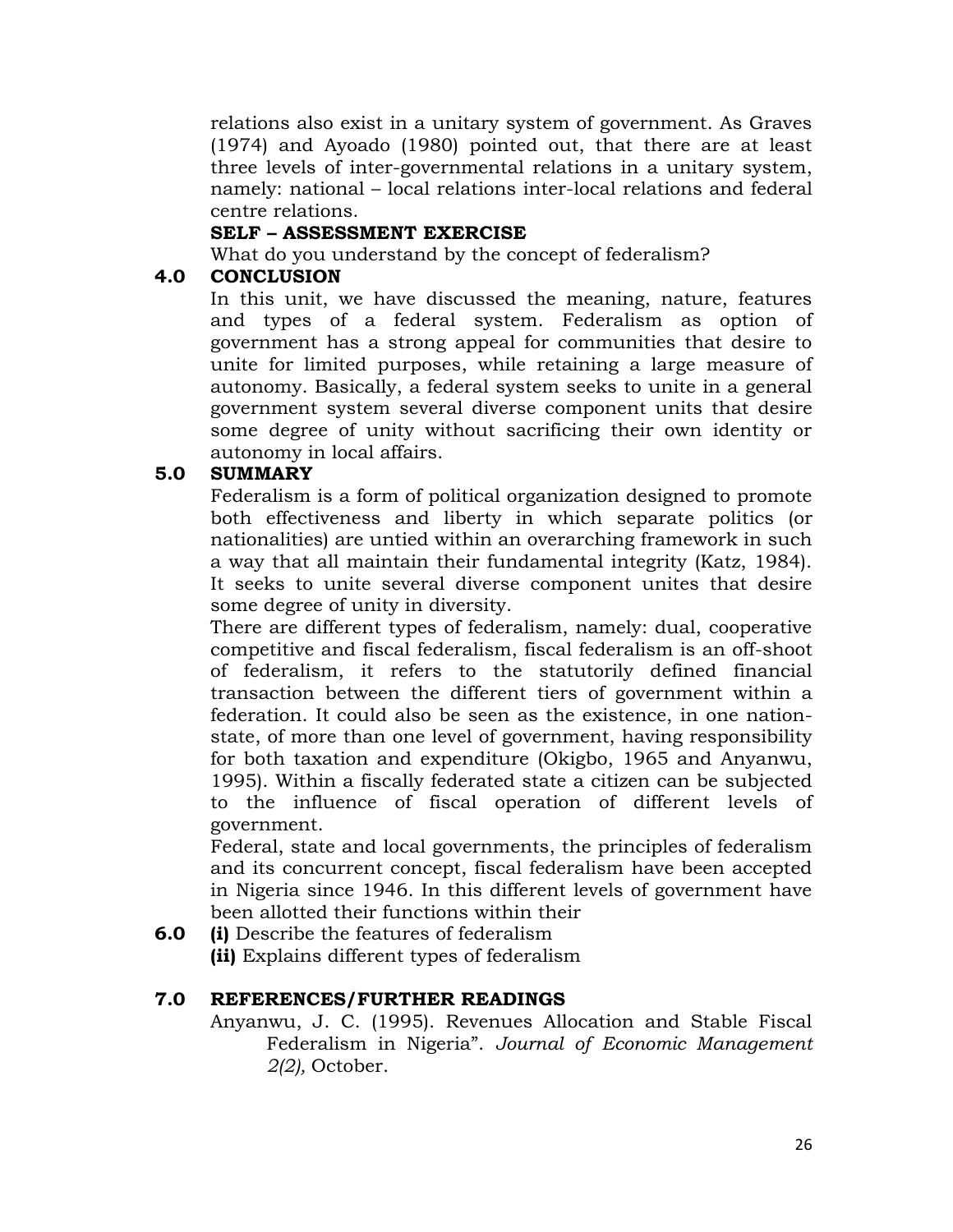- Ekpo, A. (1999) "Fiscal Federalism: Nigeria's Post-Independence Experience", 1960 – 90". *World Development 22* (8), 1129 – 46.
- Friedrich, C. (1963). *Federalism: National and International.* New York: Oxford University Press, P. N. C.
- Katz, E. (1984). *Aspects of American Federalism.* Philadelphia, Pennsylavania: Centre for the Study of Federalism at Temple University.
- Oates, W. E. (1972). *Fiscal Federalism.* New York: Harcourt Brace Jovanovich.
- Okigbo, P. N. C. (1965). *Nigerian,* Public Finance. London: Longman.
- Ramphal, S. S. (1979). *Keynote Address in Readings on Federalism.* Lagos: Nigerian Institute of International Affairs.
- Wheare, K. C. (1963). *Federal Government.* London: Oxford University Press.

# **UNIT 3 MODELS OF FEDERALISM**

- 1.0 Introduction
- 2.0 Objectives
- 3.0 Main contents
	- 3.1 Devolution Model
	- 3.2 Aggregation Model
- 4.0 Conclusion
- 5.0 Summary
- 6.0 Tutor Marked Assignments
- 7.0 References/Further Readings

# **1.0 INTRODUCTION**

Federalism is a political system in which two level of government – federal and state exist side by side, with each possessing certain assigned functions. The fundamental character of this system is that it is a political system characterized by the central and component governments with distinctively recognized autonomous in its own sphere but interact with each other cooperatively. In this unit, we shall examine the forms or models in which federalism evolved.

## **2.0 OBJECTIVES**

At the end of the unit, students should be able to:

Explain how federalism evolved through development process.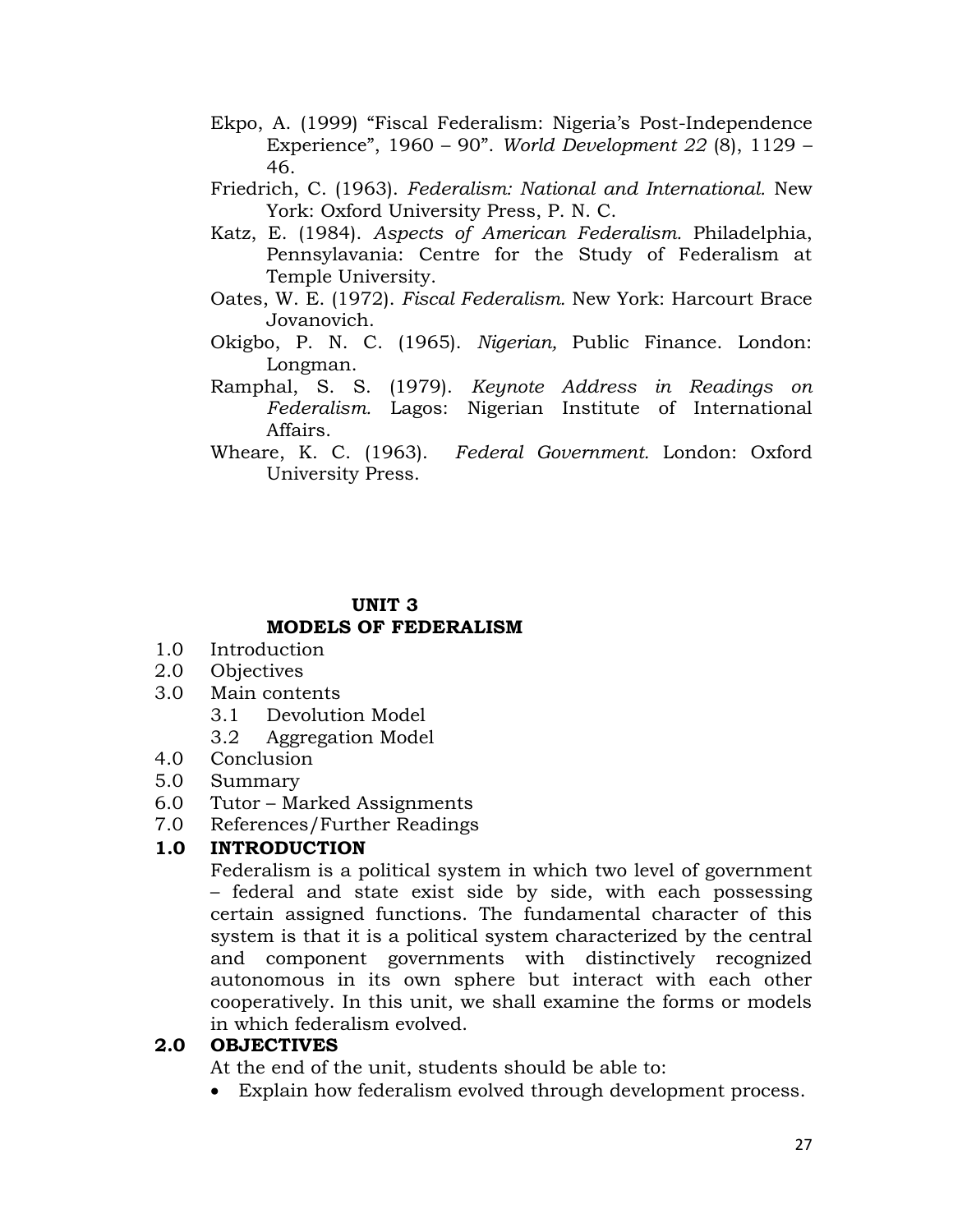Explain how federalism evolved through bargaining or aggregation process.

#### **3.0 MAIN CONTENTS**

There are two forms or processed federalism evolved, namely (Ogbuise 2007:7 – 8).

- Devolution model or process,
- Aggregation model or process.

## **3.1 DEVOLUTION MODEL OR PROCESSES**

An analysis of the evolution of federalism in Nigeria would show that Nigeria existed as a unitary state before it decide to reconstitute itself by devolution governmental legislative power to other levels of government, such that these levels of government become coordinates with the central government and enjoying autonomy in the exercise of legislative, executive and administrative powers allotted by the constitution of that country.

In Nigeria, for example, federalism originated form an entirely unitary set-up prior to the coming into force of the Richards Constitution in 1946; which also created regional councils. This marked the beginning of decentralization in Nigeria. The reason for devolution is because of the presence of strong and continuous demand for autonomy over certain local issues, especially in multinational societies with high socio-cultural diversities. Another example of a country which formerly was unitary but devolved into federation is Canada.

## **3.2 AGGREGATION MODEL OR PROCESS**

This model is characterized by a bargain or agreement made among previously sovereign polities, such that each agrees to give up part of its sovereignty in order to pool its resources with the others and thereby increase the security, prestige and economic potential of the federated state as a whole. At the end of the day, a common central government is formed to take charge of certain issues of common interest to all of them. The component units, however, retain autonomy over certain issues and functional areas, especially matters of relative local government examples of federal states that have emerged through this process include the United States of America, Switzerland and Australia.

#### **SELF-ASSESSMENT EXERCISE**

Describe the process in which a country emerged through devolution?

#### **4.0 CONCLUSION**

In this unit, we have examined the conceptual models of federalism. This defines the mode and character of inter-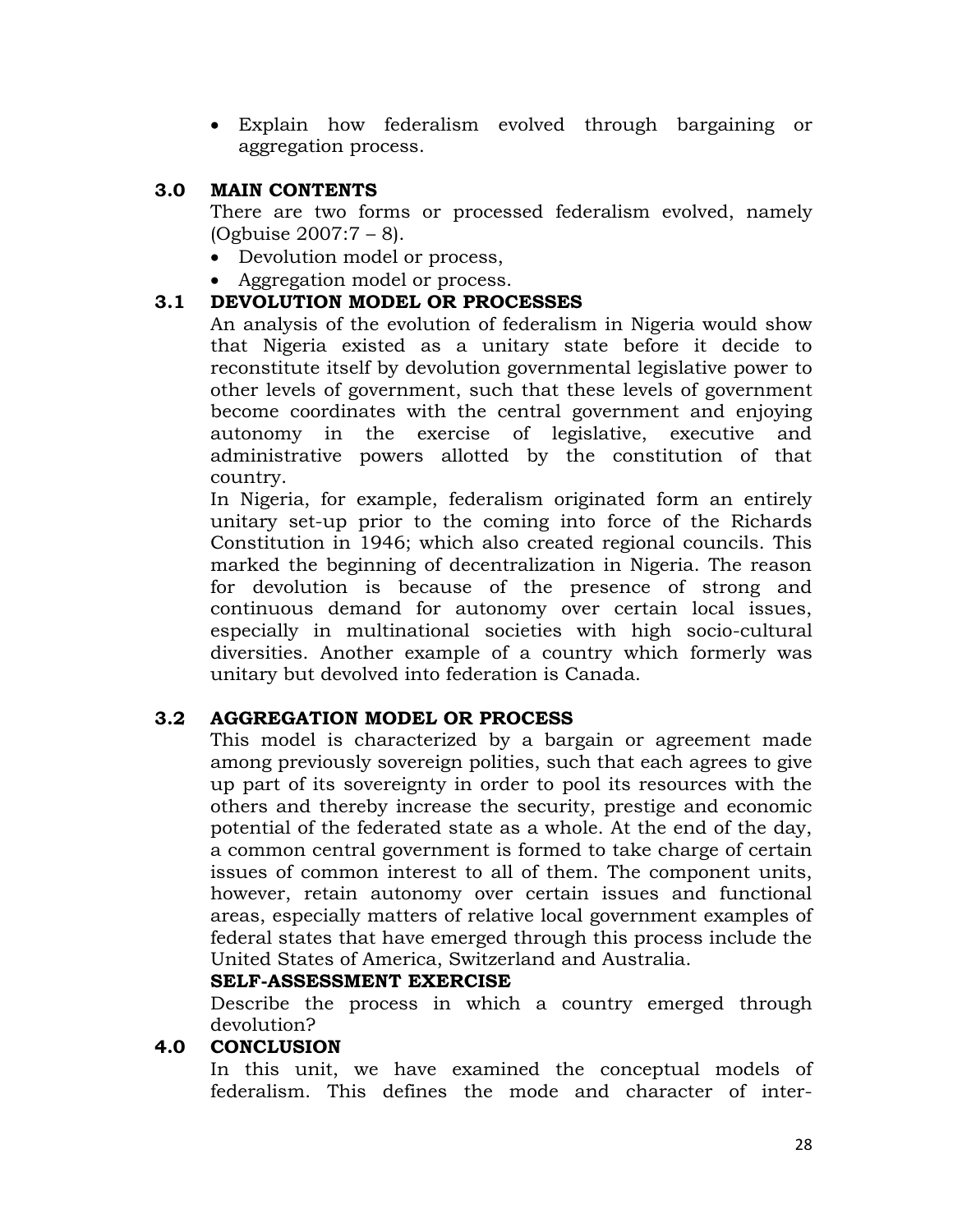governmental relations in a federal state. The models determine the inter-relationship among the states as well as between the states and the federal government. The constitutional provisions made it possible for powers to be distributed, which would allow all the entities to work separately, while still working together as a nation.

#### **5.0 SUMMARY**

This unit has discussed the processes of the emergence of federalism. The conceptual models are vital for the understanding of inter-governmental relations. Federalism as a political system binds group of states into a larger, non-centralized and superior state. Federalism can be classified into two major models based on their formation and existence. The models are the devolution and aggregation models.

The devolution model describes the situation, where a state which has existed over a period of time as a unitary state decides to reconstitute itself by devolving governmental legislative power to other levels of government in the country. Nigeria and Canada are examples of countries that emerged as federal states through this model.

On the other hand, the aggregation model is characterized by a bargain or agreement, made among previously sovereign polities, such that each agrees to give up part of its sovereignty, in order to pool its resources with the others and increase economic development of the federated state as a whole.

## **6.0 TUTOR – MARKED ASSIGNMENTS**

- 1. Describe the devolution model that characterized federal system in Nigeria
- 2. Describe the aggregation model that characterizes federal system in United States of America.

## **7.0 REFERENCES**

Friedrich, C. (1963). *Federalism: National and International.* New York: Oxford University Press, P. N. C.

- Katz, E. (1984). *Aspects of American Federalism.* Philadelphia, Pennsylavania: Centre for the Study of Federalism at Temple University.
- Oates, W. E. (1972). *Fiscal Federalism.* New York: Harcourt Brace Jovanovich.

Ogbuishi, A. F. (2007). *Fundamentals of Inter-governmental Relations.* Enugu: Academic Publishing Company.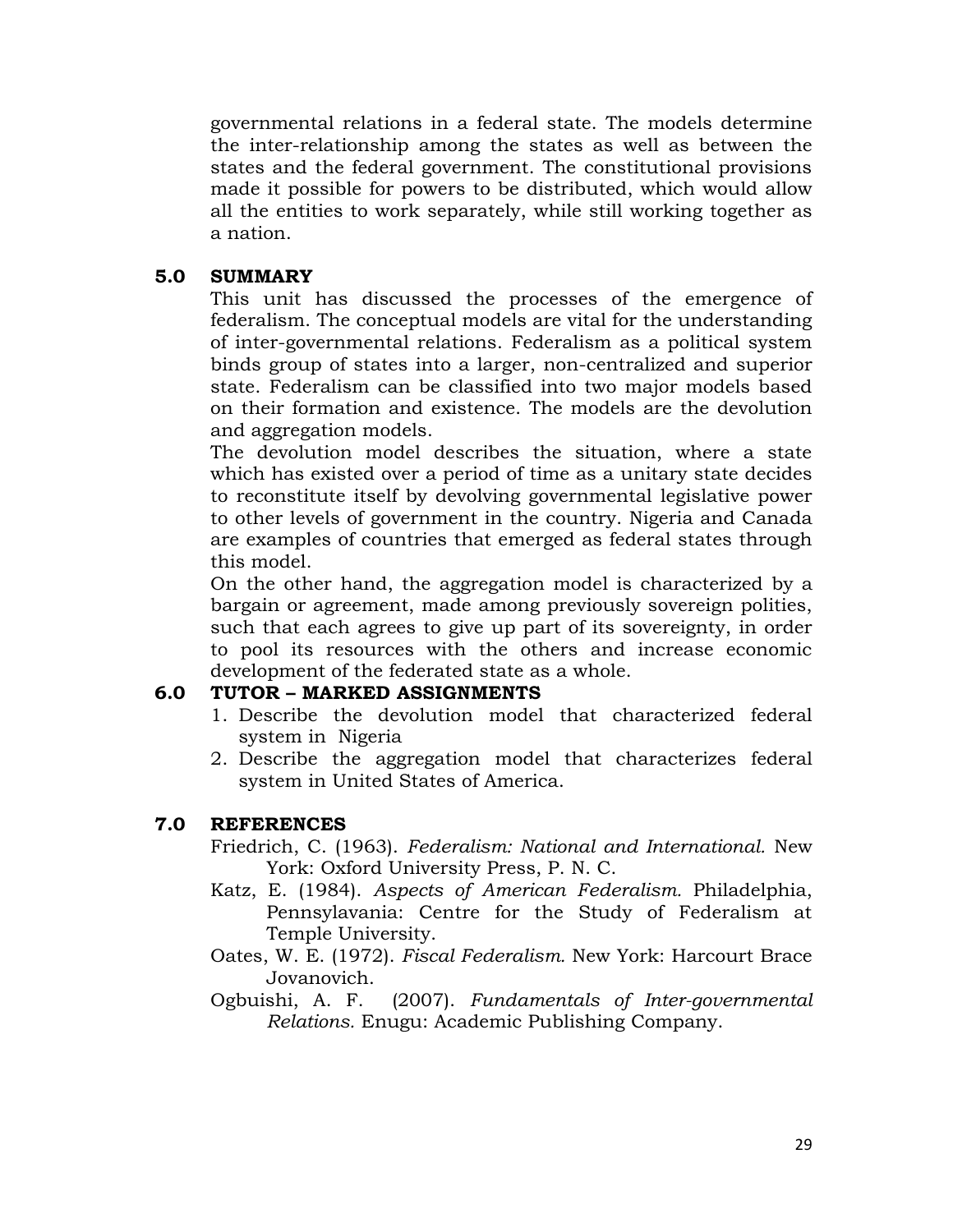## **UNIT 4 RATIONALE OF FEDERALISM**

- 1.0 Introduction
- 2.0 Objectives
- 3.0 Main contents
	- 3.1 Economic factor
	- 3.2 Political factor
	- 3.3 Institutional factor
- 4.0 Conclusion
- 5.0 Summary
- 6.0 Tutor Marked Assignments
- 7.0 References/Further Readings

## **1.0 INTRODUCTION**

The rationale for federalism continues to be relevant because not all government systems are federal. Federalism is about partial decentralization of government systems. Therefore in this unit there is need to examine the justification for federalism.

## **2.0 OBJECTIVES**

At the end of this unit, students should be able to:

- Understand the economic justification of federalism,
- Understand the political justification of federalism, and
- Explain the institutional bases for operating a federal system

#### **3.0 MAIN CONTENTS**

## **3.1 ECONOMIC FACTOR**

The economic argument for decentralization has been partitioned into two categories, namely: the ex-ante (or theoretical) argument and the practical argument (Cremer et al, 1994) can be traced to the work of Buchanan, (1950), Musgrave (1961) and Oates (1972). The theoretical economic argument for decentralization is as follows: tastes and preferences (hereafter referred to as tastes)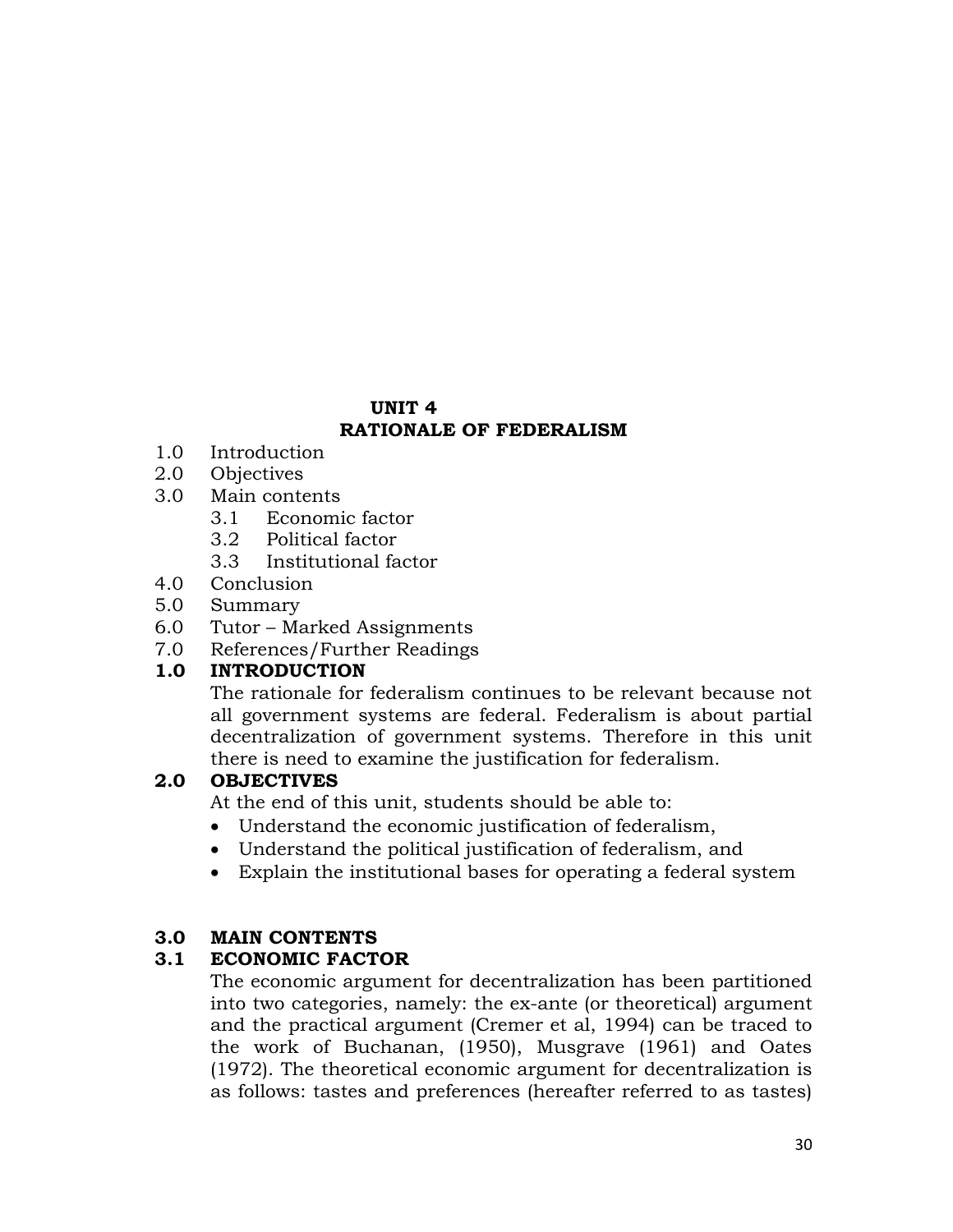for some public goods vary from one locality to another. Such variations in tastes can be as a result of historical and socioeconomic factors. The scenario is therefore, one wherein, for some goods, there is an identical taste within each locality and variations in tastes across localities.

Simultaneously, we have a situation wherein public goods differ in their spatial characteristics, particularly in terms of the spatial incidence of the benefits enjoyed. At the extreme, we have national public goods whose consumption is collective nationally. For example, national defence; and local public goods whose consumption is collective, locally, for instance, street lighting.

If the central government provides a local public good, one possibility is for this tier of government to seek information on each locality's preferences and then respond to it. Such information, however, would be costly and the central government may be reluctant to use it. The tendency, therefore, is for the central government to provide a uniform level of the good for all localities, in spite of the observed variations in tastes. The uniform provision of the local public will, in different degrees, make some localities to over consume, and others to underconsume, the public good. If we have more than one public good, the uniform provision of each and every good to all localities could adversely affect not only the level but also the bundle of the goods that are consumed.

In order to improve the efficiency of government systems, a system has to evolve that would differentiate the provision of local public goods according to local tastes and circumstances (Woller and Phillips, 1998: 139 – 140). This requirement is met by a decentralized system of government. According to Groenewegen,(1987: 366), decentralization permits better matching of public goods, supply to local tastes. This theoretical case for federalism has now been made since we have at least one function that is better performed by sub-national governments, and at least one other function that is better performed by the central government. Thus, the economic argument is that decentralization could enhance experimentation and innovation because some jurisdictions will want to explore better ways of providing their services.

## **3.2 POLITICAL FACTOR**

Turning to political argument, decentralization can enhance political cohesion in countries with regional, ethnic, racial, linguistic or cultural diversity like Nigeria (Tanzi, 199: 301 – 302). Decentralization can also provide the opportunity for local governments to serve as training grounds for democracy. It has also been argued that stronger local or regional governments can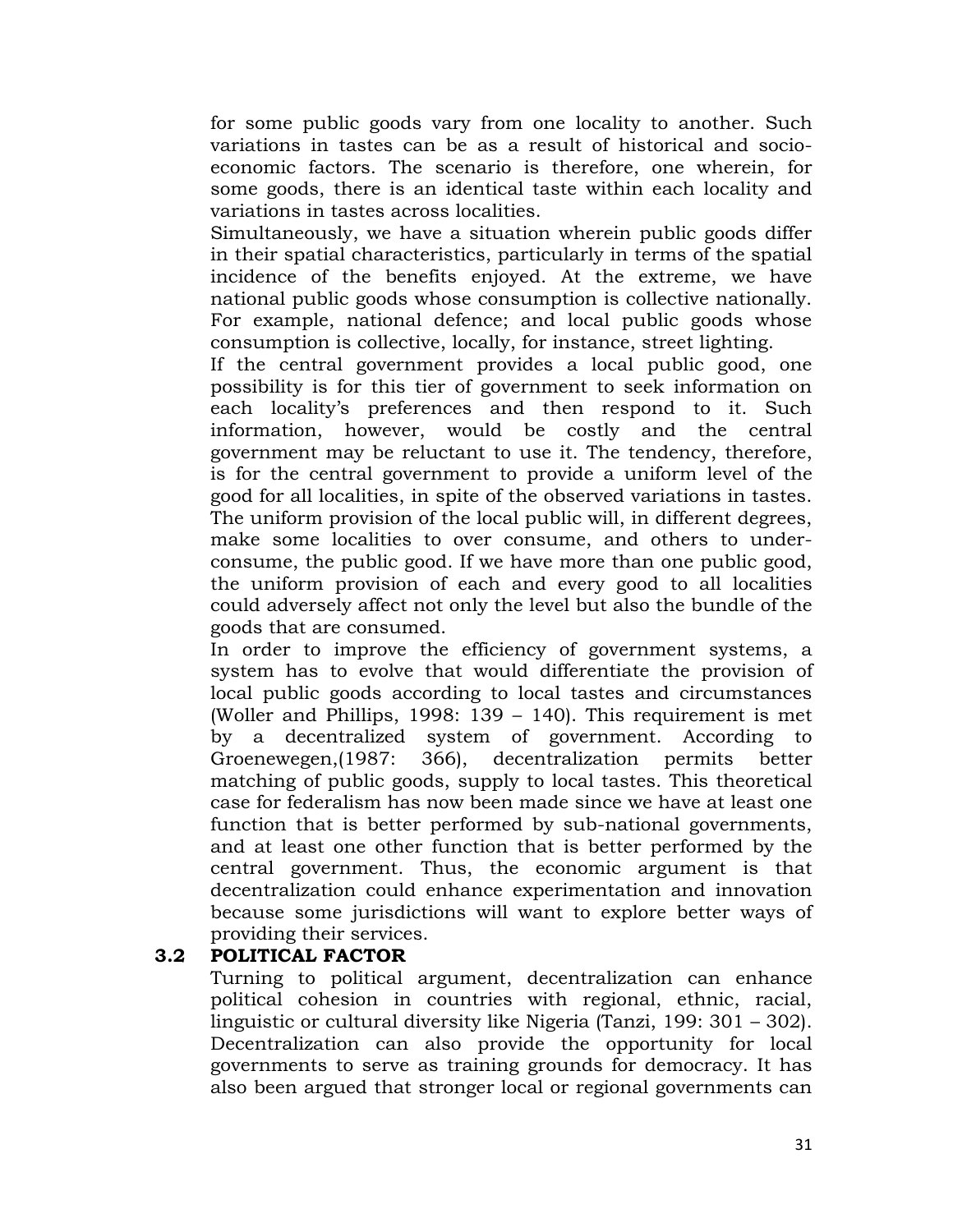service as an instrument for curtailing the natural tendency for the central government to become too powerful.

## **3.3 INSTITUTIONAL FACTOR**

There is institutional argument for decentralization. Provisioning at the grass roots level is not likely to be for only one good. It is likely to be for a bundle of public goods. There is then the need for effective coordination of this bundle of goods. Given their closeness to the grassroots, local governments are in a better position to achieve the desired level of coordination of local public goods than the central government (Taiwo, 2004:39)

# **4.0 CONCLUSION**

In this unit, we have discussed the rationale of operating a federal system. Federalism entails power devolution to different geographical levels within a nation. Federalism allows for a great degree of decentralization. Federalism, therefore, can be justified on the ground of decentralization of economic, political and institutional benefits.

## **5.0 SUMMARY**

The unit has described the justification for operating federal system. The exercise is useful not only for the countries that have deviated from the norms of the federal system of government, but also for those that are fine turning their systems or are in transition from other government systems to federal one. The economic justification for operating a federal system stems fro the logic that decentralized system of govern could enhance competition among jurisdictions or tiers of government and enhance better ways of providing goods and services. On political argument, it can enhance cohesion in countries with regional, ethnic racial linguistics or cultural diversity.

Finally, the justification for operating federal system could be on the ground of the institutional factors. Provision of public goods can better be achieved by local governments or units.

## **6.0 TUTOR - MARKED ASSIGNMENTS**

- 1. Explain the economic justification of operating a federal system.
- 2. Describe the political and institutional justification for operating a federal system.

## **7.0 REFERENCES/FURTHER READINGS**

- Buchanan, J. M. (1950). *"Federalism and Fiscal Equity".* American Economic Review 40(40 pp. 583 - 99.
- Cremer et al (1994). "The Decentralization of Public Services: Lessons from theory of the form". Policy Research Working Paper 1345, Washington D. C. World Bank
- Musgrave, R. A. (1961) "Approaches to a Fiscal Theory of Political Federalism" in: Public Finances: Needs, Sources and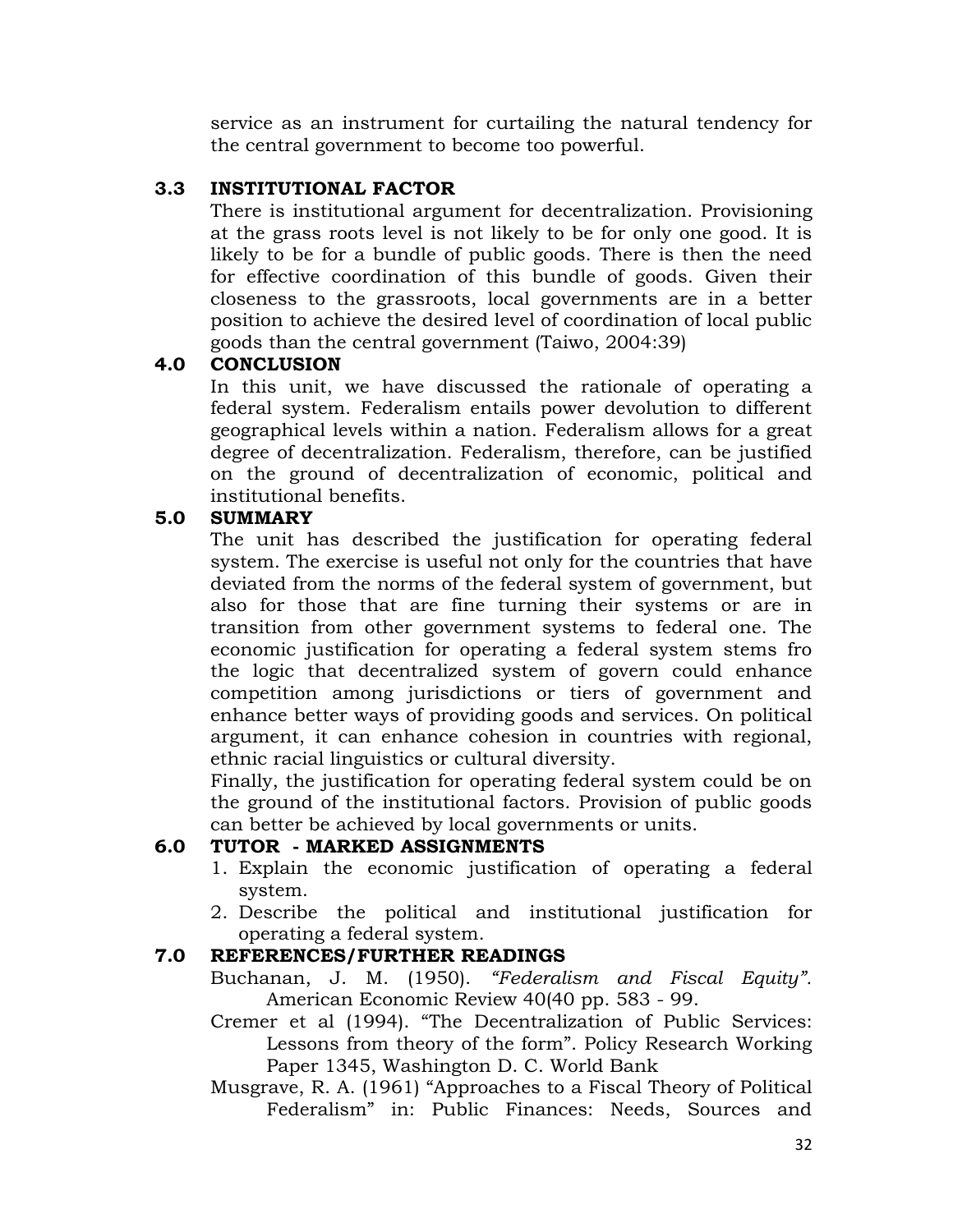Utilization. Princeton, New Jersey: Princeton University Press.

- Oates, W. E. (1972). *Fiscal Federalism.* New York: Harcourt Brace Jovanovich.
- Woller, G. M. and K. Phillips (1998). "Fiscal Decentralization and LDC Economic Growth: An Empirical Investigation". *Journal of Development Studies* 34(4) 139 – 48.
- Goenewegen, P. (1987). *"Fiscal Federalism".* In Eatwell, J. and M. Milgate (eds.). The New Palgrave: A Dictionary of Economics 2, London: Macmillan.
- Tanzi, V. (1995), "Fiscal Federalism and Decentralization: A Review of Some Efficiency and Bruno, M. and B. Pleaskovic (eds.) Annual World Bank Conference on Development Economics, pp. 295 – 316. Washington, DC: World Bank.
- Taiwo, I. O. (2004). "Principles of Multilevel Government in a Democratic System of Government". Fiscal Federalism and Democratic Governance in Nigeria. Ibadan: NCEMA/ACBF.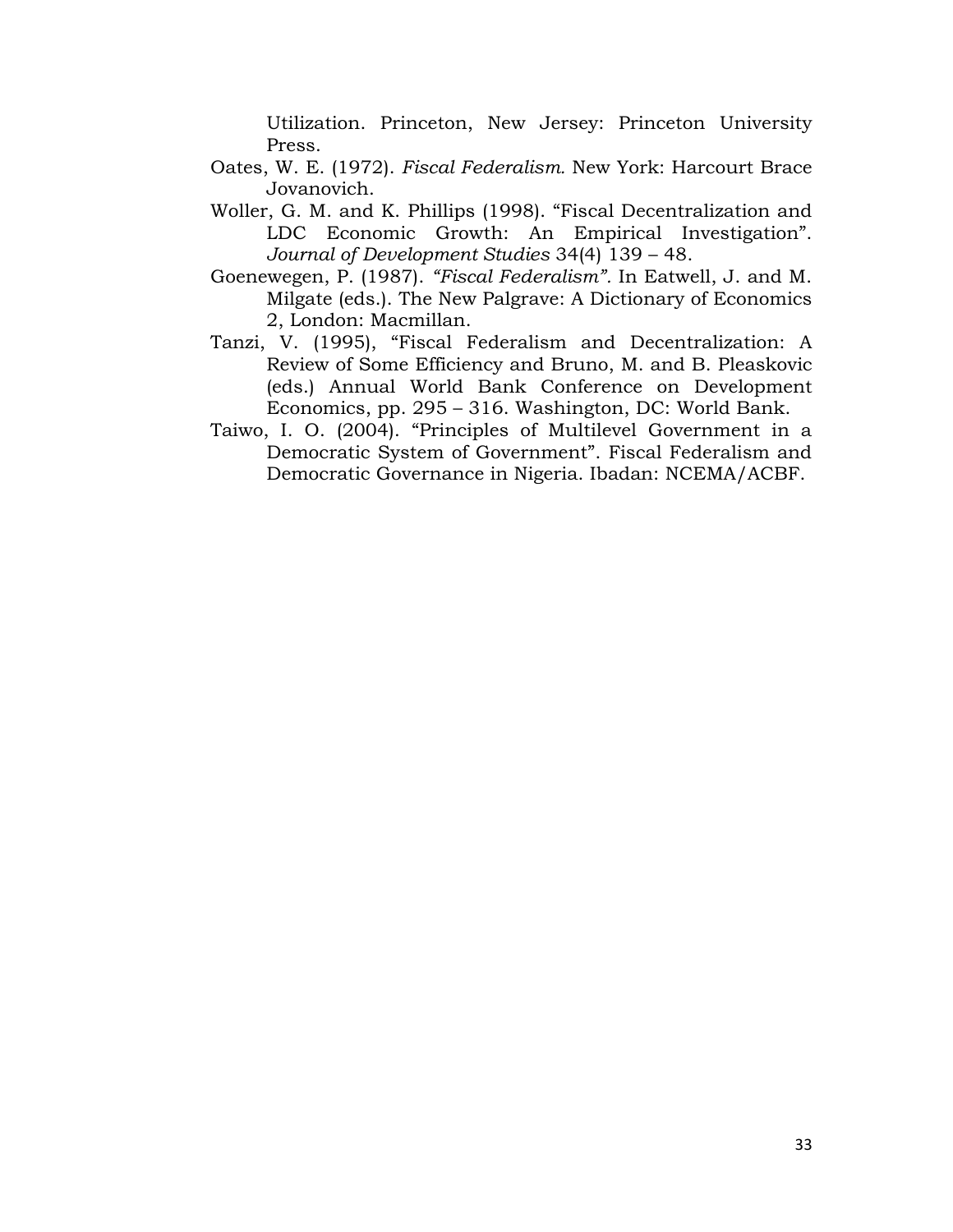#### **UNIT 5 THEORETICAL AND IDEOLOGICAL PERSPECTIVES ON FEDERALISM**

- 1.0 Introduction
- 2.0 Objectives
- 3.0 Main contents
	- 3.1 Theoretical Perspectives
		- 3.1.1 Federalist School
		- 3.1.2 Decentralization School
	- 3.2 Ideology of Federalism
- 4.0 Conclusion
- 5.0 Summary
- 6.0 Tutor Marked Assignment
- 7.0 References/Further Readings

#### **1.0 INTRODUCTION**

Federalism is a device for dividing decisions and functions of government. It contrasts with unitary system where there is one predominant central government that assumes full power and responsibility for all government functions but may delegate some of its powers to the local authority. Federalism is different form political and fiscal. Whereas, political federalism deals with the allocation, usually through the instrumentality of the constitution, of powers and authority to tiers of government, fiscal federalism, on the other hand, is essentially about the allocation of government spending and resource to tiers of government (Oates, 1972: 16 – 20; Asobie, 1998:15). In this unit, we shall examine the conceptual and theoretical issues in federalism.

#### **2.0 OBJECTIVES**

At the end of the unit, students would be able to

- Explain the theoretical perspectives in federal system.
- Understand the ideology of federalism.

#### **3.0 MAIN CONTENTS**

#### **3.1 THEORETICAL PERSPECTIVES OF FEDERALISM**

It is helpful at this point to examine some of the theoretical perspectives that have been used by experts in the field to analyze explain and predict inter-governmental events. However, it will be helpful to define what is meant by theory. A theory is a coherent set of statements describing and explaining the relationships and underlying principles of some aspect of the world. A useful (although somewhat oversimplified distinction may be made between two kinds of theory: normative theory, which offers explanations and predictions for how some part of the world actually is or ought to be.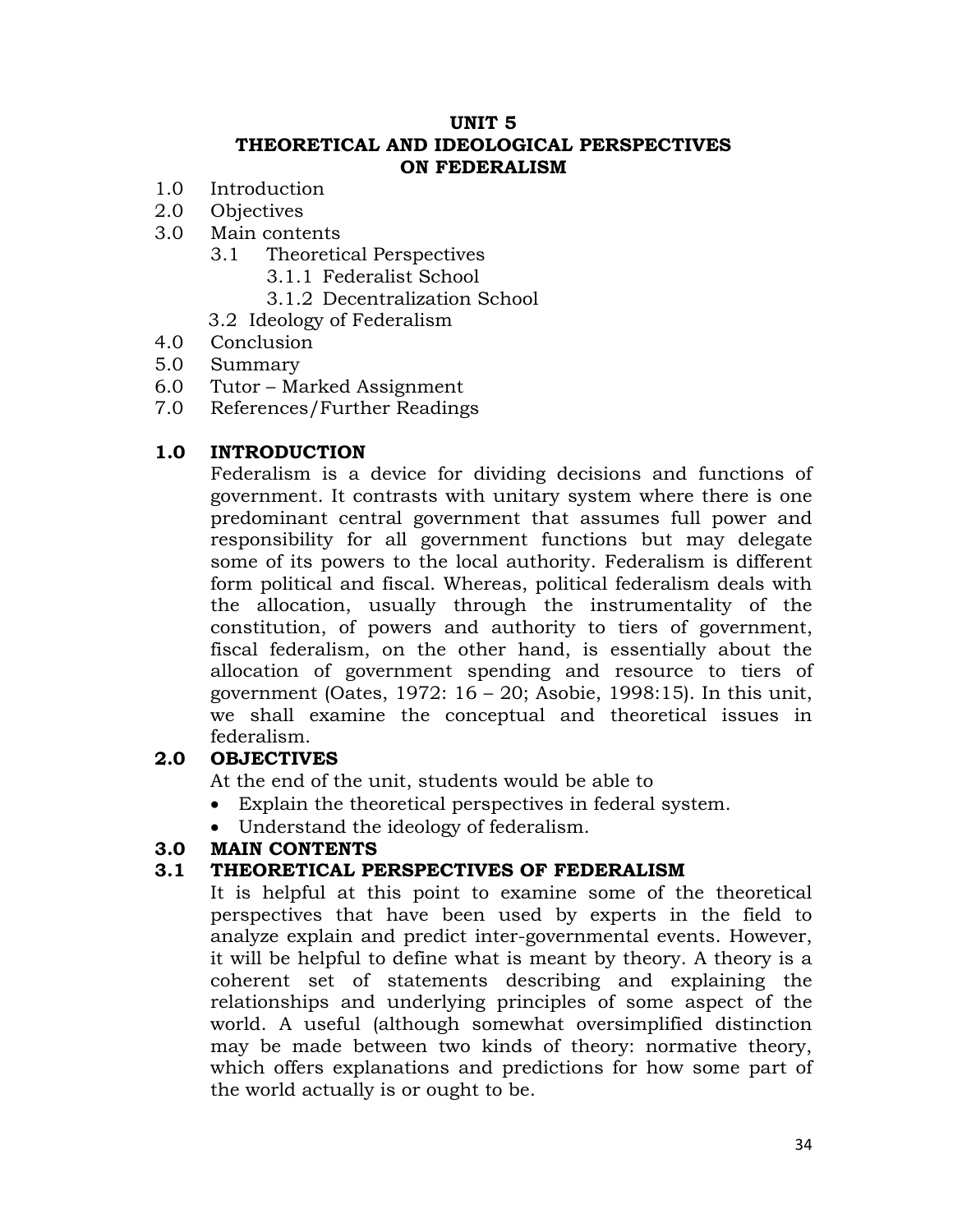And empirical theory, which offers explanations and predictions for how some part of the world, actually is or will be. These two types are directed at quite different goals. However in the field of intergovernmental relations efforts to explain an intergovernmental system are simultaneously bound up with attempts to persuade others that certain forms of intergovernmental relations are preferable.

In other words, many intergovernmental theories have been both normative and empirical.

## **3.1.1 FEDERALIST SCHOOL**

Moreover, federalism is seen either as alliance or decentralization (Gibson, 2004: 4 – 6). The Alliance or federalist school argues that federalism allows for the surrender of power to the centre and gives allowance for self-government. In other words, inherent in the federal armament is generalized rule and particularistic rule. Federalist school is concerned with the combination of "selfrule and shared rule". The logic is that a process of "defederation" begins when the centre gets so powerful to the extent that it erodes the powers of the other component units of the federation to run its own affairs within the constitutionally quarantined him it, without reference to the central authority. The form are victims of circumstances of federation are regarded as alliance.

### **3.1.2 DECENTRALIZATION SCHOOL**

Decentralization school view federalism as entailing power devolution to different geographical levels within a nation. This school argues that mere decentralization of power is more important to whether it is a "particular political or constitutional order". Thus, federalism allows for a great degree of decentralization. The logical is that political exigencies might make federalism desirable but power calculation and domination may make decentralization the empirical reality of powers organization.

## **3.2 IDEOLOGY OF FEDERALISM**

The ideologists of federalism do not, of course, utter arguments justifying the benefits that accrue to these beneficiaries. To do so would be to admit that not everyone gets something out the institution of federalism. Yet it is the nature of ideology to be a claim of universal benefit…the ideology of federalism consists of a claim that everyone gets such and such a benefit from it. Since we know, however, from the examination of beneficiaries just completed, that in fact, some people often a majority do not benefit at all, it is easy enough to spot an ideology because it is presented as a claim that everyone gets something good from the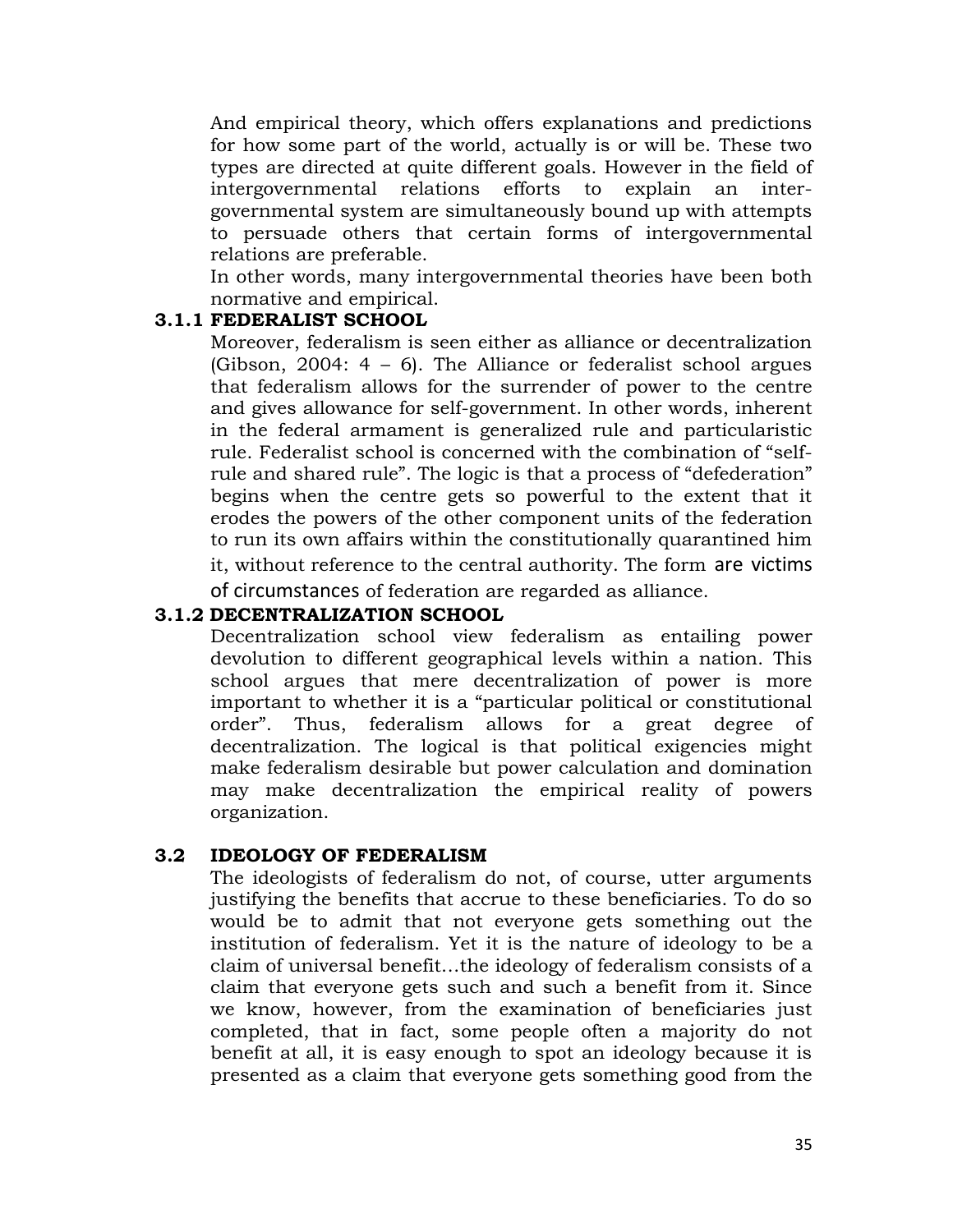institutions of federalism (Riker, 1985:70). Let us look at the argument of the ideologists:

- 1. That federalism promotes democratic polity. It should be abundantly clear, just from looking at the list of federal governments, that not all of them are democracies or even pretend to be democracies, although their claim to be federations is indisputable,. Examples are: Mexico, Yugoslavia and Nigeria.
- 2. That federalism promotes democracy by promoting an interest in state government. However, studies conducted by Deye (1966); Jacob and Lipsky (1968) generally support the proposition that state governments are more influenced in their actions by the state of their economics than by the demands of their citizens.

Jennings and Ziegler (1970) have shown on the basis of survey research that citizens simply do not follow state politics very well. And when people do not know what a government is doing, they cannot hold it responsible. And if they cannot hold it responsible, it can hardly be particularly democratic, especially by comparison with national and local governments, which are more visible. A general, one would expected that the greatest interest of the citizens would be centred on that level of government that does the most important things. Thus, in a centralized federation one would expect interest to centre on the national government, while in a "peripherial" federation, one would expected the interest to focus on the constituent governments for example, in Nigeria allegiance was on regional governments.

3. That federalism maintains individual freedom. This is by far the most decentralization in the organization of power. From discussion shown so far, the claim of ideologists of federalism that federal system strengthens freedom is false. Sometimes, federalism reduces freedom.

## **4.0 CONCLUSION**

In this unit, we have discussed the theoretical perspectives and ideology of federalism. Two major schools of thought view federalism in two perspectives. The first school, the federalist school is concerned with the principle of self-rule and shared rule". The school views federalism as an alliance. On the other hand, decentralization school argues that federalism entails power devolution to different geographical levels within a nation. However, in practice federalism is a mixture of centralization and decentralization. Every nation embraces a creative proportionality of centralization and popular of the ideological arguments in favour of federalism. Freedom is the right to make rules as one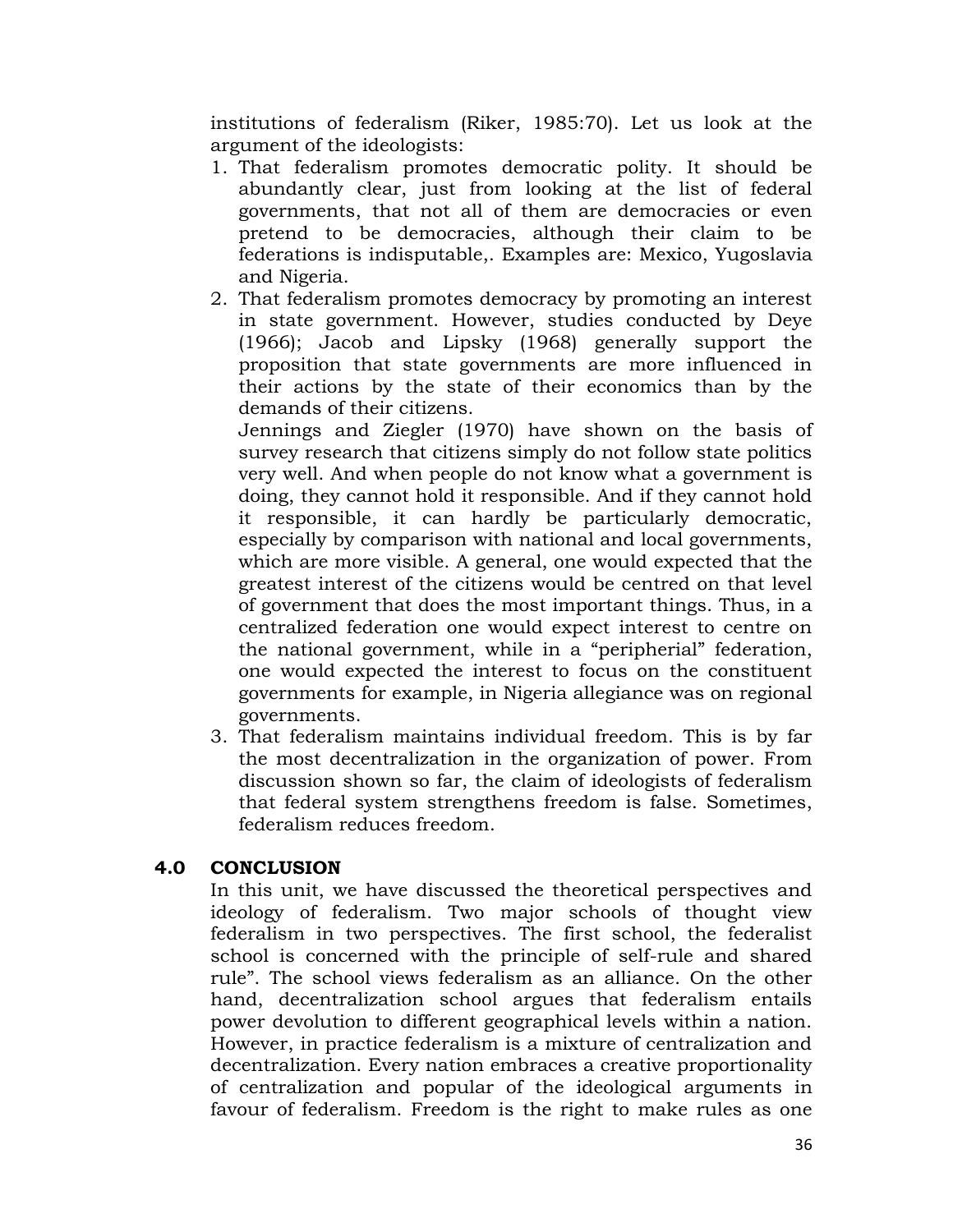chooses. Rules in turn impose constraints on all those who would not by preference have made exactly those rules. The ideal of freedom is then to minimize the external costs suffered by some persons in the society. In aristocratic society one minimizes the external costs of the well – born; but in the equalitarian society of today, presumably one minimizes the external costs of some representative citizen's chosen at random from the whole. The best way to minimize costs for such a citizen is to have policing made by the largest relevant unit of government. For all issues of national concern, then, maximum, freedom is attained when policy is made nationally. Conversely, for all issues of local concern, maximum freedom is attained when policy is made locally. So the claim by ideologists of federalism that the system strengthens freedom is thus false. Indeed, federalism weakens freedom (Riker, 1985:71).

#### **5.0 SUMMARY**

Federalism allows for the surrender of power to the centre while allowing self-governments. Given human nature, power serves as instrument of state craft. Those with power allow different centres of power to perform certain responsibilities in order to accommodate heterogeneous nature of the state. Inherent of such constitutional arrangement is to make way for nation-building.

Beyond the potentials for managing diversities and conflicting relations, there is also an economic imperative of federalism. This calls for the decentralization of decisions-making and the distribution of state powers between governmental levels. Necessitating this is the different nature of public goods, which warrants the handling of their production and distribution in multidimensional ways.

A concurrence to the conceptualization and theories is the idea of federalism as a national polity with dual or multiple level of government, exercising exclusive authority over constitutionally determined policy areas, but in which only one level of government – the central government is sovereign before international communities (Gibson, 2004).

In general, therefore in any federal system, but especially in asymmetrical ones, like Nigeria or United States, federalism weakens freedoms. So, the claim of the ideologists of federalism that the system strengthens freedom is thus false. Indeed, federalism weakens freedom.

### **6.0 TUTOR – MARKED ASSIGNMENTS**

- 1. Describe the theoretical perspectives of federalism?
- 2. Explain the ideology of federalism?

### **7.0 REFERENCES/FURTHER READINGS**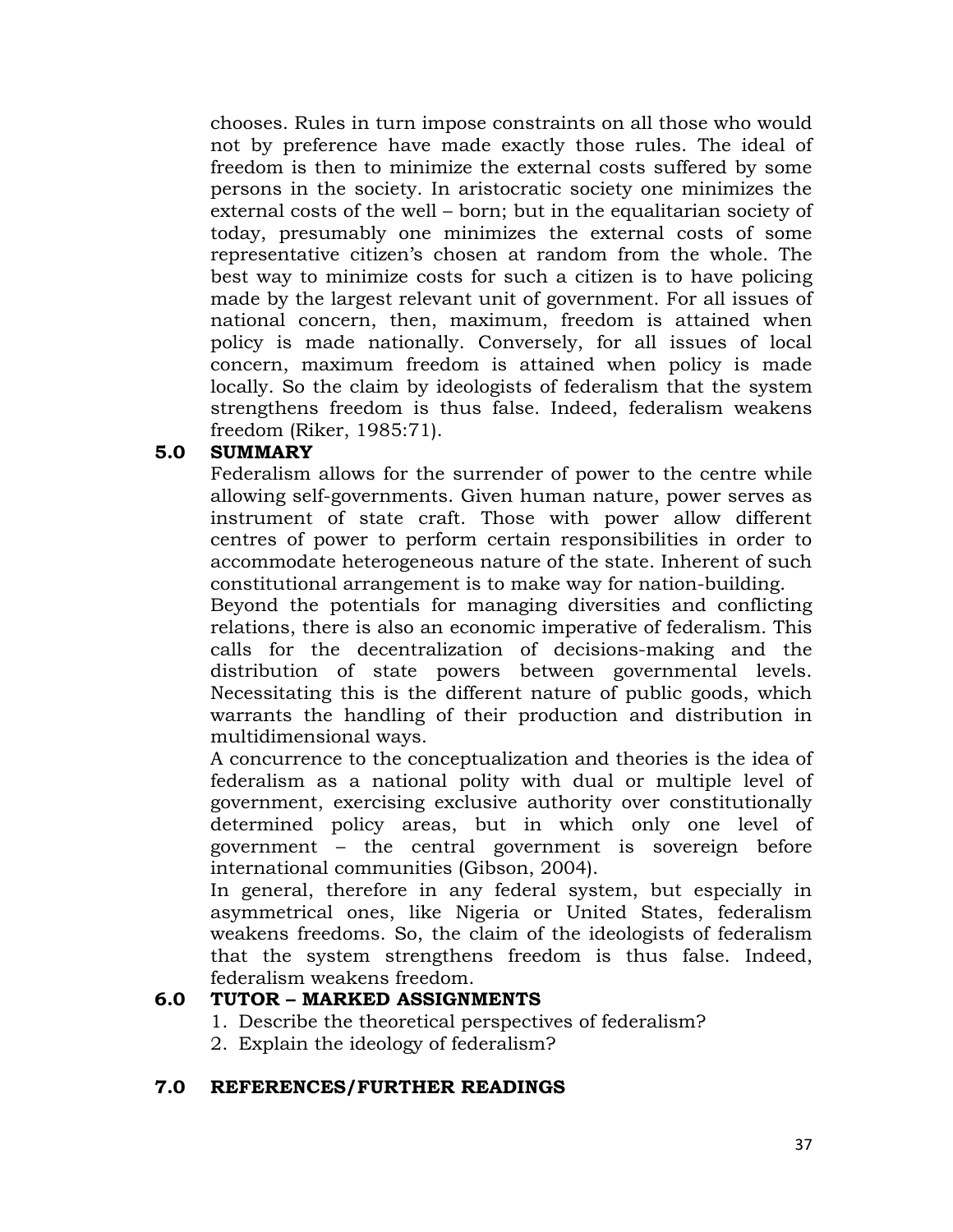- Oates, W. E. (1972). *Fiscal Federalism.* New York: Harcourt Brace Jovanovich.
- Asobie, H. A. (1998) "Centralizing Trends in Nigerian Federalism". In Babalade T. K. Olufemi and F. Adewumi (eds.). *Re-Inventing Federalism in Nigeria: Issues and Perspectives.*  Friedrich Ebert Foundation, pp. 14 – 56.
- Gibson, E. L. (2004). "Federalism and Democracy Theoretical Connections and Cautionary Insights". In Gibson, E. L. Federalism and Democracy in Latin America. Baltimor: The John Hopkins University Press.
- Riker, W. H. (1985). "Federalism: Origin, Operation, Significance". In Bell, D. V. J. Deutsch, K. W. and S. M. Lipset; Uses in Politics and Government. Boston: Houghton Mifflin Company.
- Dye, Thomas (1968). Politics, Economics and the Public: Policy Outcomes in American State. Chicago: Rand McNally.
- Jacob, Herbert and Lipsky, M. (1968) "Outputs, Structures and power: An Assessment of changes in the study of state and local political". Journal of Politics, 30, 50 – 38.
- Jennings M. K. and Ziegler, H. (1970). "The Salience of American State Politics". American Political Science Review 64: 523 – 35.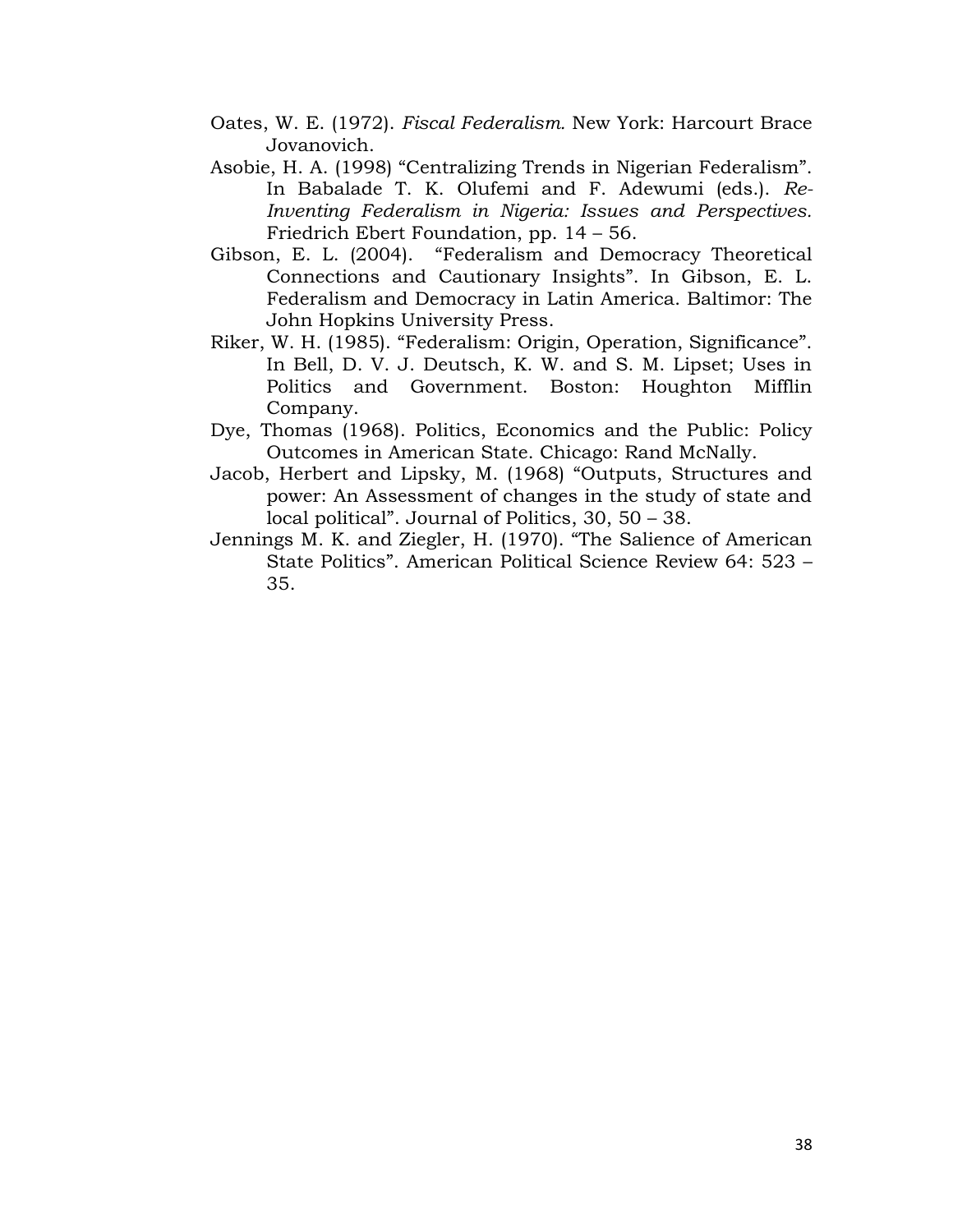#### **MODULE 2**

# **DYNAMICS OF INTER-GOVERNMENTAL RELATIONS**

- **UNIT 1 MODELS OF INTERGOVERNMENTAL RELATIONS**
- **UNIT 2 STRUCTURES AND PATTERNS OF INTERGOVERNMENTAL RELATIONS**
- **UNIT 3 ALLOCATION OF JURISDICTIONAL POWERS**
- **UNIT 4 FEDERAL-STATE-LOCAL GOVERNMENT RELATIONS**
- **UNIT 5 INSTITUTIONS FOR MANAGING INTER-GOVERNMENTAL RELATIONS**

#### **UNIT 1**

#### **MODELS OF INTER-GOVERNMENTAL RELATIONS**

- 1.0 Introduction
- 2.0 Objectives
- 3.0 Main contents
	- 3.1 Coordinate-authority Model
	- 3.2 Inclusive-authority Model
	- 3.3 Overlapping-authority Model
- 4.0 Conclusion
- 5.0 Summary
- 6.0 Tutor Marked Assignments
- 7.0 References/Further Readings

### **1.0 INTRODUCTION**

In inter-government relations, it is important we examine how a group of states are bound into a larger, non-centralized and superior state. The inter-governmental relations may be classified into three conceptual models. We can formulate some simplified models of authority relationships among national, state and local jurisdiction. In this unit, we shall examine the features of intergovernmental relations arrangement.

### **2.0 OBJECTIVES**

At the end of the unit, students should be able to:

- Understand the authority relationships that exist between political entities;
- Understand how the models can be used to formulate hypotheses;
- Understand that by testing these hypotheses, we can discover which model best fits predictions of inter-governmental relations policies.

#### **3.0 MAIN CONTENTS**

There are three models that express visually the three generic types of authority relationship that can exist between political entities namely: coordinate – Authority model; inclusive authority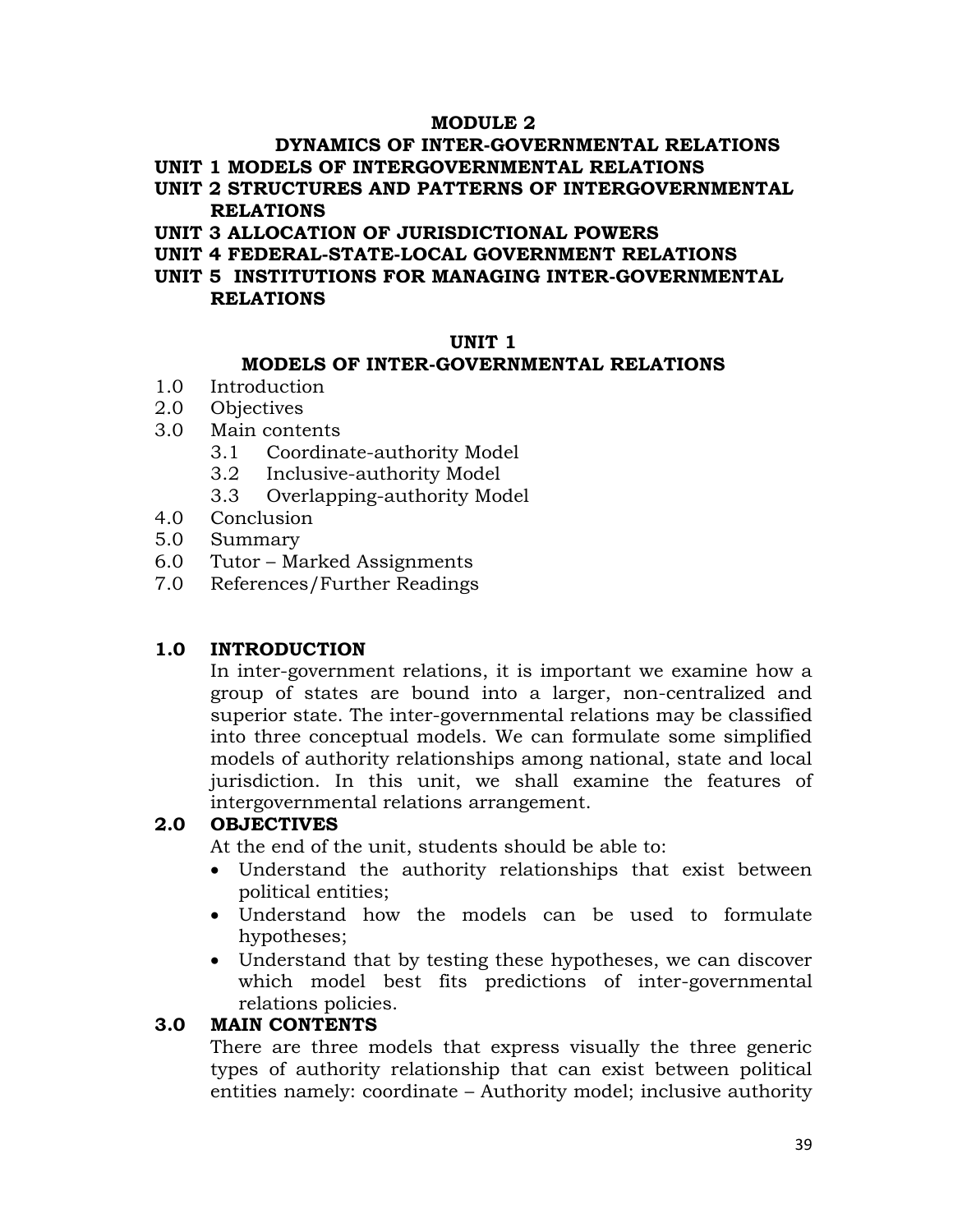model. (Wright 1985: 58 – 65) overlapping – Authority model. Each model concentrates on the essential features of a possible Intergovernmental Relation arrangement and guides us in formulating hypotheses. Testing these hypotheses we can discover which model best fits the political system being operated(Wright, 1985:59):

# **3.1 THE COORDINATE – AUTHORITY MODEL**



- 3. Localities may exercise only those power expressly granted.
- 4. Localities are "mere tenants at the will of the legislature.

This, coordinate – authority model, therefore, implies that the two types of entities are independent and autonomous. They are linked only tangentially.

However, when the respective spheres of action put the national government and the state in conflict, they ceased to be tangential and clashed directly. In such case, the Supreme Court becomes the arbiter of national/state relations.

### **3.2 THE INCLUSIVE – AUTHORITY MODEL**

This model is represented in fig. 2 by concentric circles diminishing in size from national to state to local government(Wright, 1985:59):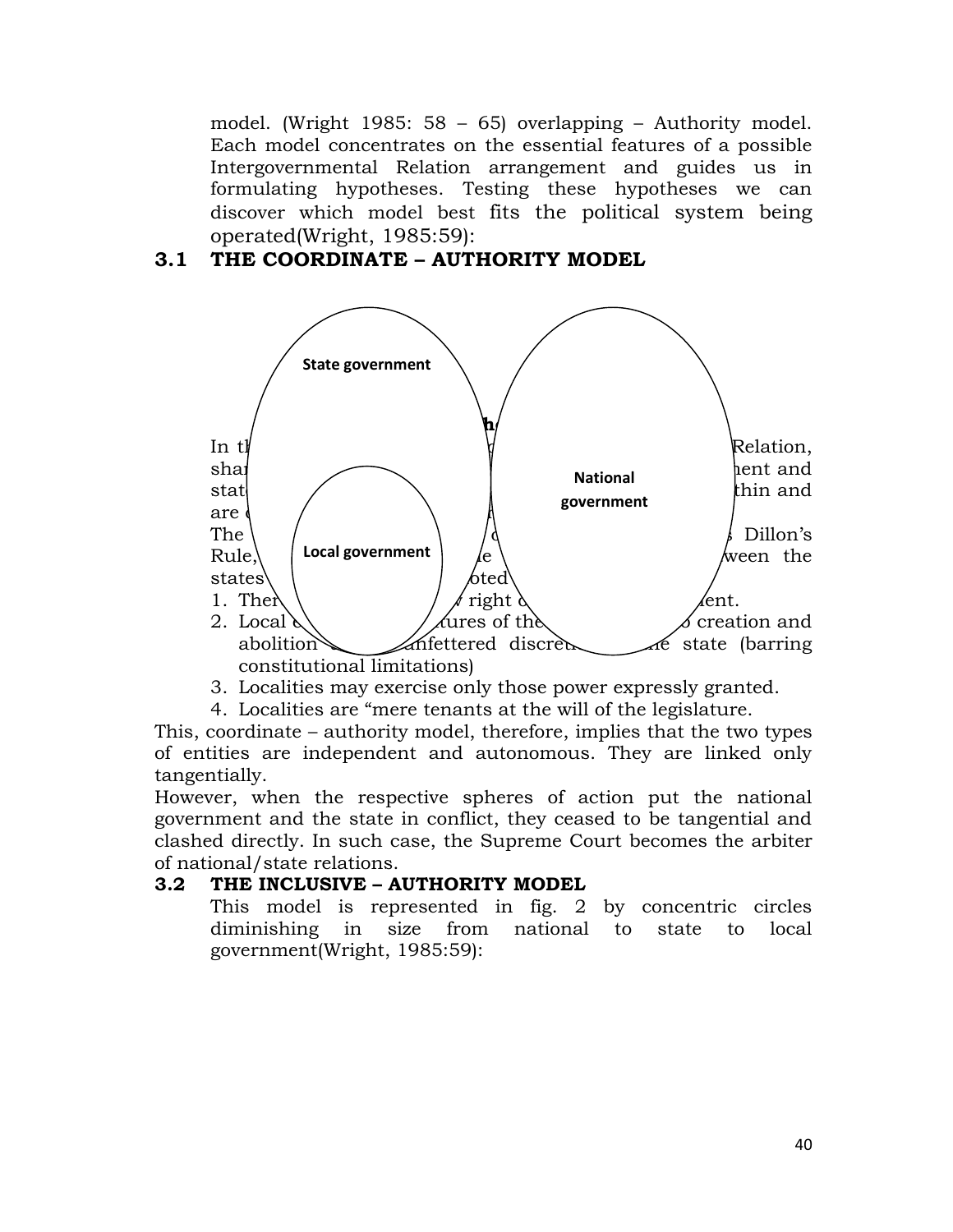

• Two, enlarge the national *definitional* circle with or without enlarging the state and/or local circles.

Both strategies can be understood by means of game theory: a systematic way of studying behavior in decision making situations.

The theory assumes that all participants strive to optimize their behaviour – each trying to maximize gains and minimize losses within the limits of allowed behavior (hence the analogy with games). The outcome is seen to depend not only on the behavior of any one participant but on the responses of other participants as well.

In the first strategy, is the classic case of a three  $-$  person, zero  $$ sum game? The sum of the player's winnings equals the sum of their losing. An illustration of this in the Intergovernmental Relation contexts is the usury case in USA and the legislation requiring state and local units to meet minimum wage and maximum hour requirements. The national government attempted to exercise (expand) its power at the expense of state/local powers. The gain in national power equaled the power or discretion lost by state and local units. Thus, the national gains equaled state/local losses.

In game theory, the second strategy is called a "non-constant sum game. All participants in this type of game can "win" or make gains. Perhaps the best Intergovernmental Relation illustration of the second strategy is fiscal: the conditional grant – in – aid. The national sector can expand by raising more money to offer and grants to states and local governments. The funds can be offered with conditions ("losses") imposed on the recipients. But the benefits (winnings) are so attractive that they appear to outweigh the attached constraints. From these examples of the two strategies, we would expect national Intergovernmental Relation policies to lean far more toward the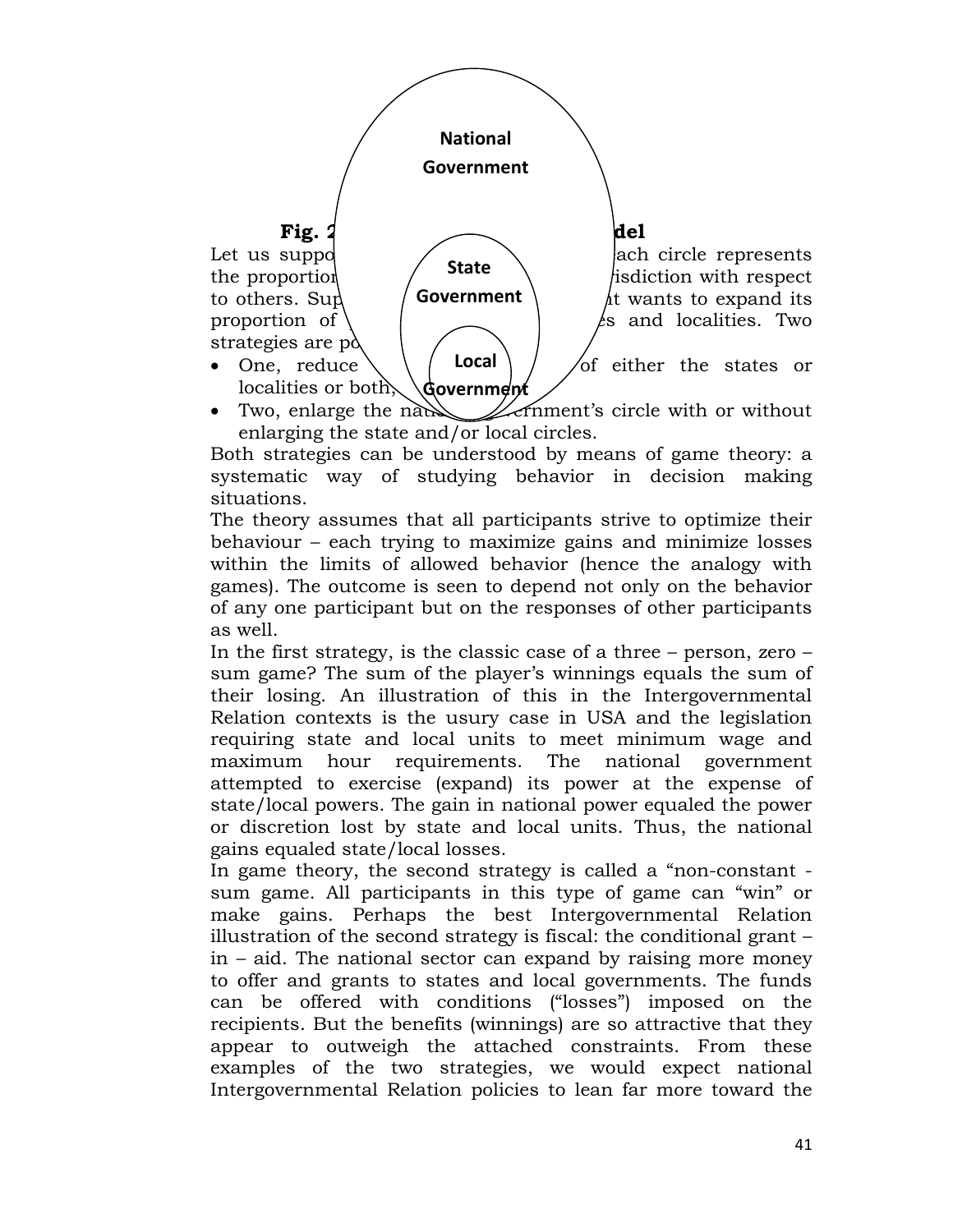strategy – such as grants in aid. The strategy assumes that the total resources ("winnings") can be expanded.

However, the inclusive – authority model serves other uses besides allowing predictions of Intergovernmental Relation policies. The model also conveys the essential hierarchical nature of authority. The dependency relationships imply powers patterns that are similar to Dillon's rule for state/local relations. That is, states and localities would be mere minions of the national government with insignificant or incidental impact on American politics and public policy. To the question of who governs, this model provides an unequivocal answer – the national government.

### **3.3 THE OVERLAPPING – AUTHORITY MODEL**

The overlapping – Authority Model of Intergovernmental Relation comes from the early 1970s and from efforts by the Nixon administration to innovate and decentralized decision – Making in categorical grant – in – aid programmes (Wright, 1985:59): Overlapping – authority model is illustrated in Fig. 3 as below:



official) is substantially limited. The limits produce an authorit**y** pattern best described as bargaining.

Bargaining is used in common dictionary sense of "negotiating the terms of a sale, exchange, or agreement". In the Intergovernmental Relation context, sale is far less relevant than exchange or agreement. For example, the nati**doeal** government offers more than 1000 assistance

#### **Government**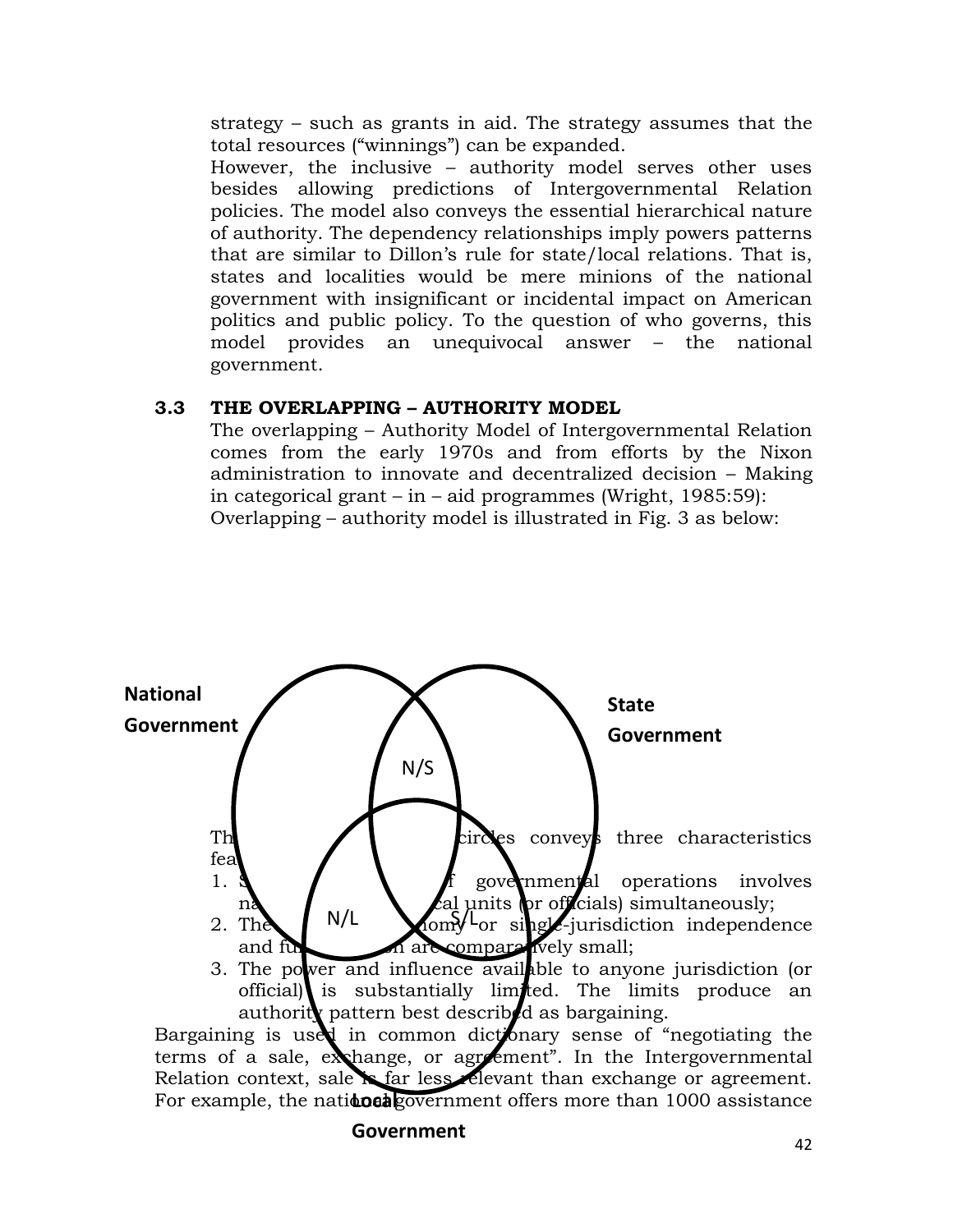programmes to states and localities in exchange for their agreement to implement a programme; carryout a project, or pursue anyone of a wide variety of activities. Of-course, as part of the bargain, the recipient of assistance must usually agree to conditions, such as; the providing of matching funds and the satisfaction of accounting, reporting, auditing and performance requirements.

In sum, the chief characteristics of the overlapping – authority models are:

- Limited and dispersed power
- Interdependence
- Limited areas of autonomy
- Bargaining exchange relationships
- Cooperation and competition

Contacts and exchanges between national, state, and local officials may be cooperative or competitive; the determining factors include: the policy issue or problem, the status of the officials, the partisan leanings of participants, and the constituency being represented.

### **4.0 CONCLUSION**

In this unit, we have examined the coordinate – authority model; inclusive – authority model and overlapping – authority model. In the coordinate – authority model is sharp, distinct boundaries which separate the national government and state government. In this model, there is autonomy in authority pattern and the relationship is independent.

The inclusive – authority model allows for predictions of intergovernmental relations policies. The model conveys the essential hierarchical nature of authority. The relationship is dependent on power patterns between the federal and state/local relations. That is, states and localities are mere minions of the federal government with insignificant impact on politics and public policy. The over-lapping authority model depicts that substantial areas of governmental operations involves national, state and local units (or officials) simultaneously. In this model, relationship is interdependent and authority pattern involves bargaining. Bargaining in wide areas of Intergovernmental Relations involves exchanges or agreements.

However, each model, by concentrating on the essential features of a possible Intergovernmental Relations arrangement guides us in formulating hypotheses of-course; no two models will generate identical sets of hypotheses. However, by testing these hypotheses, we can discover which model best guides the Intergovernmental Relations policies.

#### **5.0 SUMMARY**

Fiscal Federalism is essentially about the allocations of government spending and resources to the various tiers of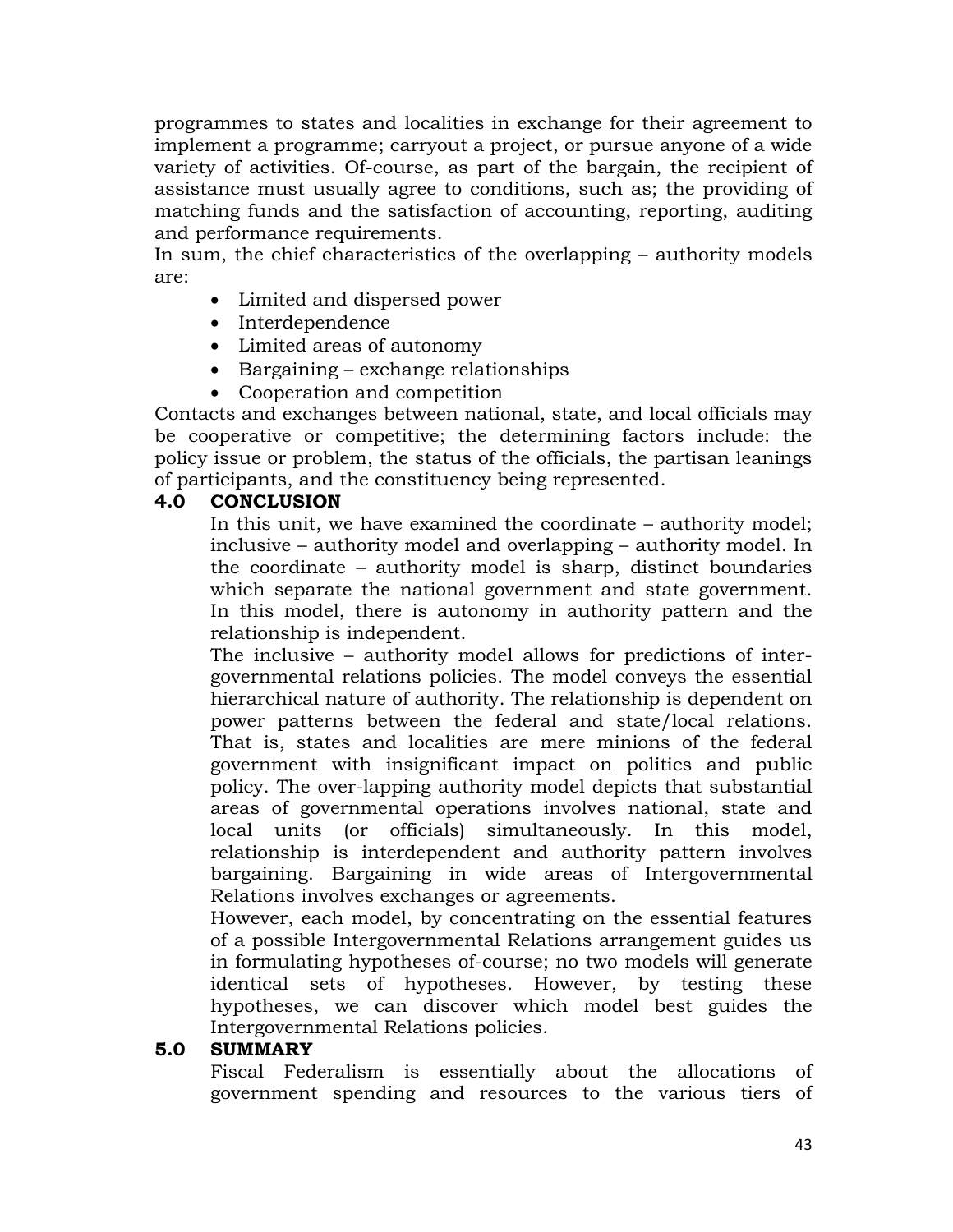government. From a theoretical perspective, the nature and character of Intergovernmental Relations could be conceptualized in terms of three dominant models: separated authority, overlapping authority and inclusive authority models (Ozumba, et al (eds.); 1999).

The separated authority model expects peripheral linkages between component parts, while inclusive authority model postulate close federal supervision and control to assure that national purpose is served. The overlapping model is often considered more realistic because federalism is a system of government where all the laws passed by all the theirs of government affect all the people depending on the state and local government area in which they live.

## **6.0 TUTOR – MARKED ASSIGNMENTS**

- i) Describe the relevance of overlapping authority model of intergovernmental relations in Nigerian federal system?
- ii) Explain how inclusive authority models can be applied in intergovernmental relations in Nigeria?

## **7.0 REFERENCES/FURTHER READINGS**

Wright, D.S.(1985). "Models of National/State/Local Relations". In O'toole, L. J. (Jr.) O'toole, L. J. (Jr.) *American Intergovernmental Relations.* O'toole, L. J. (ed.) Washington, DC: Congressional Quarterly Inc.

Wright, D. S. (1985). "*Models of National, State, Local Relations", American Inter-governmental Relations.* Washington, D.C.: Congressional Quarterly Inc.

Eneanya, A. N. (2012). *Policy Research Analysis and Effective Policy-Making.* Lagos: University of Lagos Press Ltd.

## **UNIT 2**

## **STRUCTURES OFFEDERAL AND INTER-GOVERNMENTAL RELATIONS**

## **CONTENTS**

- 1.0 Introduction
- 2.0 Objectives
- 3.0 Main contents
	- 3.1 Federal Structure

3.1.1 Features of Federal System

3.2 Intergovernmental Structure

- 4.0 Conclusion
- 5.0 Summary
- 6.0 Tutor Marked Assignments
- 7.0 References/Further Readings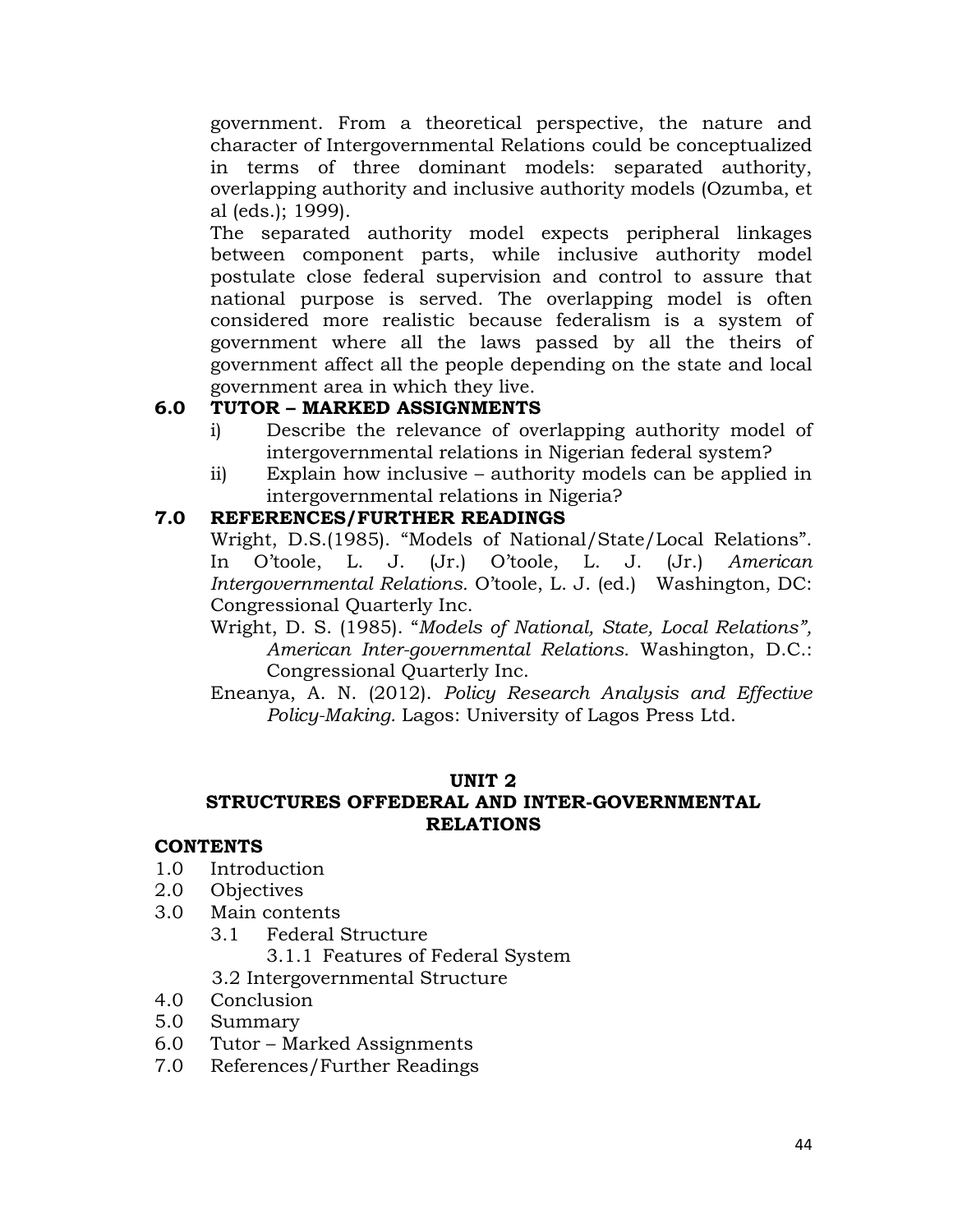### **1.0 INTRODUCTION**

Federalism is practiced by many countries of the world. As a political system, it was adopted to cater for diversities and heterogeneity of these societies. Federalism simply refers to a division of power between national, state and local governments. In this unit, we shall examine the structure and patterns of federal system.

### **2.0 OBJECTIVES**

At the end of the unit, students should be able to patterns

- Explain the structure and of federal system
- Relate the structures and patterns that are operative in Nigeria federal system

#### **3.0 MAIN CONTENT**

#### **3.1 FEDERAL SRUCTURE**

The federal structure of governmental offers the more defined platform for the operations of inter-governmental relations. In federal system, Elekwa (1995) in Ikejana – Clark and Okoli (eds.) identify six levels of inter-governmental relations namely:

- i. Federal state relations
- ii. Federal state local relations
- iii. Federal- local relations
- iv. State local relations
- v. State state relations and
- vi. Local local relations

The levels of enumerated above represent both vertical and horizontal Ayoade, (1980) also defines inter-governmental relations as comprising nine patterns:

- i. Federal state
- ii. Federal local
- iii. Federal civic groups
- iv. State state
- v. State local
- vi. State civic groups
- vii. Local local
- viii. Local civic groups, and
- ix. Inter-civic groups.

From this pattern, it could be seen that four new levels have been added to former structure, namely; federal – civic groups, state – civic groups, local - civic groups, and inter - civic groups (civic – civic). This structure excluded "federal – state – local relations". Despite these differences, the core levels of inter – governmental relations present within a federal structure are represented (Ogbuishi, 2007).

### **3.1.1 FEATURES OF A FEDERAL SYSTEM**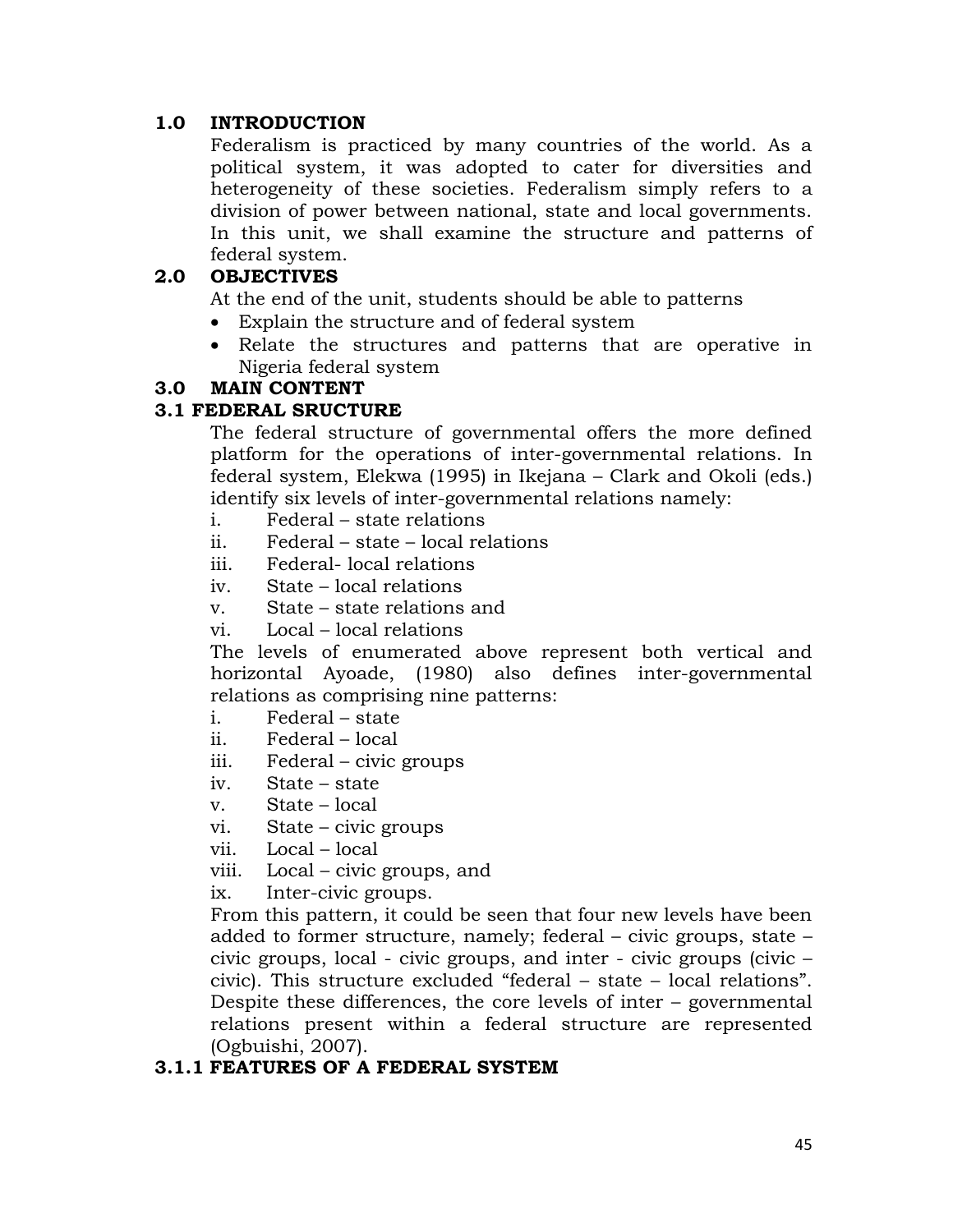A federal system of movement is one in which powers are distributed between the centre and the states. The constitution of a federal state is always written and spells out the power and functions of central, state and local governments. The essence is to avoid conflict and controversy that may arise between these levels of government. Thus, a federal system is characterized by the following:

- i. Division of powers separation of powers between the federal, state and local governments. The constitution provides for the distribution of powers between these levels of governments.
- ii. Supremacy of the constitution the constitution is supreme and any laws from the state or local governments that are inconsistent with the constitution are null and void.
- iii. Bicameral legislature the federal system legislature is often patterned according to bicameral system. That is, the federal systems consist of two houses – the upper house and the lower House.
- iv. Written and rigid constitution the federal constitutions of most states are often written and rigid. It means that the constitution cannot be altered with a simple majority vote.
- v. Greater central control superiority of the centre in practice.

### **3.2 INTERGOVERNMENTAL STRUCTURE**

Intergovernmental relations structures are almost always designed to accommodate differing communities of interest – social, ethnic, and political- as the boundaries of governments often possess, or soon acquire, symbolic meanings for communities that identify with them. Sometimes, a community is so dominated by one ethnic group that this impacts their relations – their intergovernmental relations – with other levels of government. Thus, the people of Quebec, because of their strong French cultural identity, have been able to get special advantages from the Canadian national government. Alternatively, ethnically dominated communities in other countries have complained that they get fewer resources from their national government because of their minority status

### **4 CONCLUSION**

In this unit we have examined the structure; pattern and features a federal system. The structure and patterns are such that the central government is entrusted with powers of general character, which concern the nation as a whole. The other levels of governments, state local governments are given powers within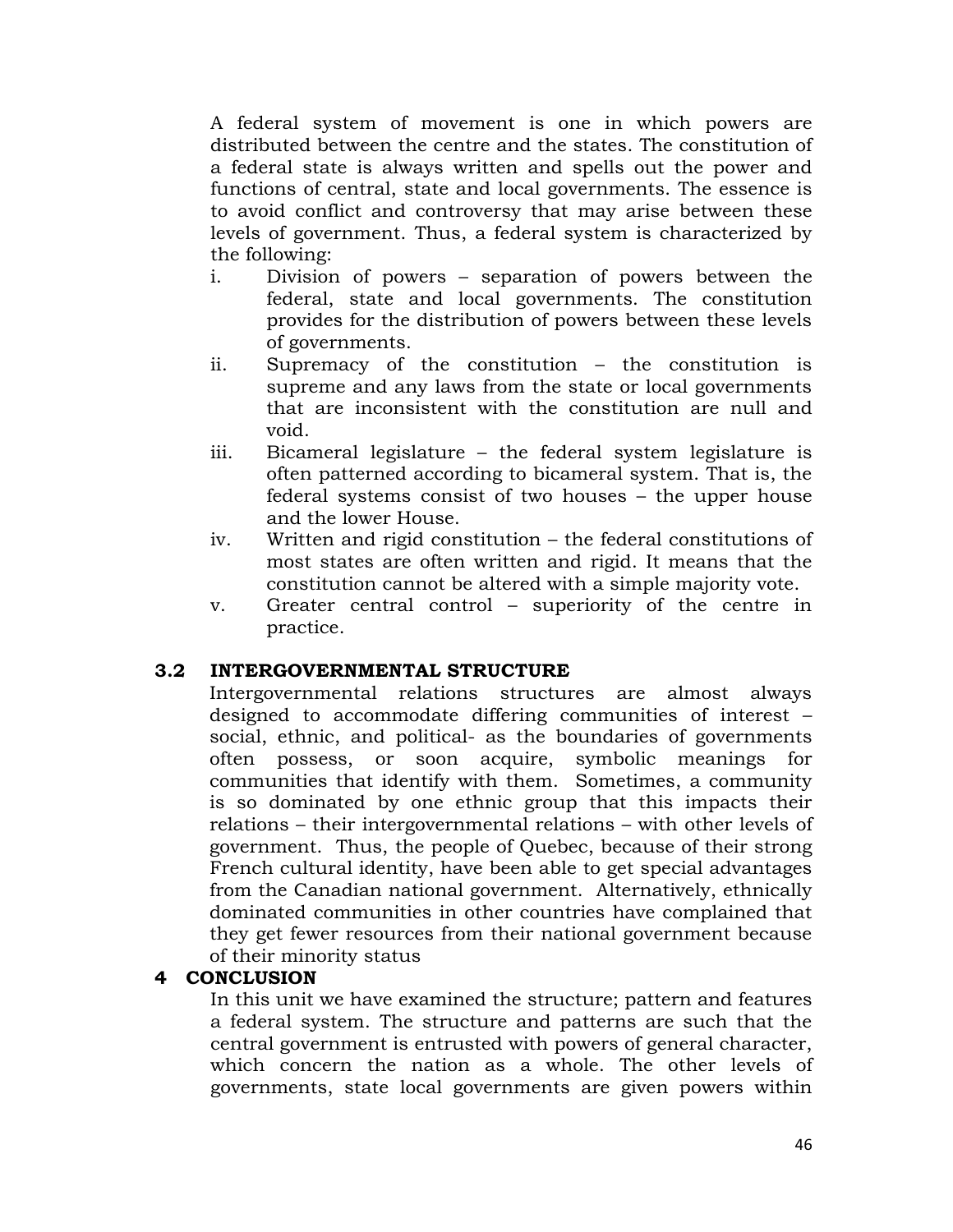their jurisdictions, as spelt out by the constitution. Neither of the two can encroach upon the jurisdiction of the centre.

### **SELF – ASSESSMENT EXERCISE**

Describe the structure and pattern of federal system in Nigeria.

### **5 SUMMARY**

We have noted the structures and patterns of political systems offers more defined platform for the operations of intergovernments relations.

The unitary structure and pattern could take the form of nation – local relations or inter-local relations. The federal structure and pattern could be: federal – state, federal – local, federal – state – local, state – state, state – local, local - local. These patterns represent both vertical and horizontal dimensions.

However, the federal, state – level patterns reflect Nigeria federal system. The pattern is cooperative, coordinative and mutually beneficial to different levels of government.

## **6 TUTOR – MARKED ASSIGNMENT**

- 1. Describe the structure and pattern of inter-government relations in a federal system.
- 2. Explain the structures and patterns that are operative in Nigeria federal system.

## **7 REFERENCES/FURTHER READINGS**

Ayoade, J. A. (1980). "Inter-governmental relations in Nigeria". Quarterly journal of administration, Vol. xiv. No. 2.

Federal Republic of Nigeria 1999 Constitution.

Ogubishi, A. F. (2007), *Fundamentals of Inter-governmental relations.* Enugu: Academic Publishing Company.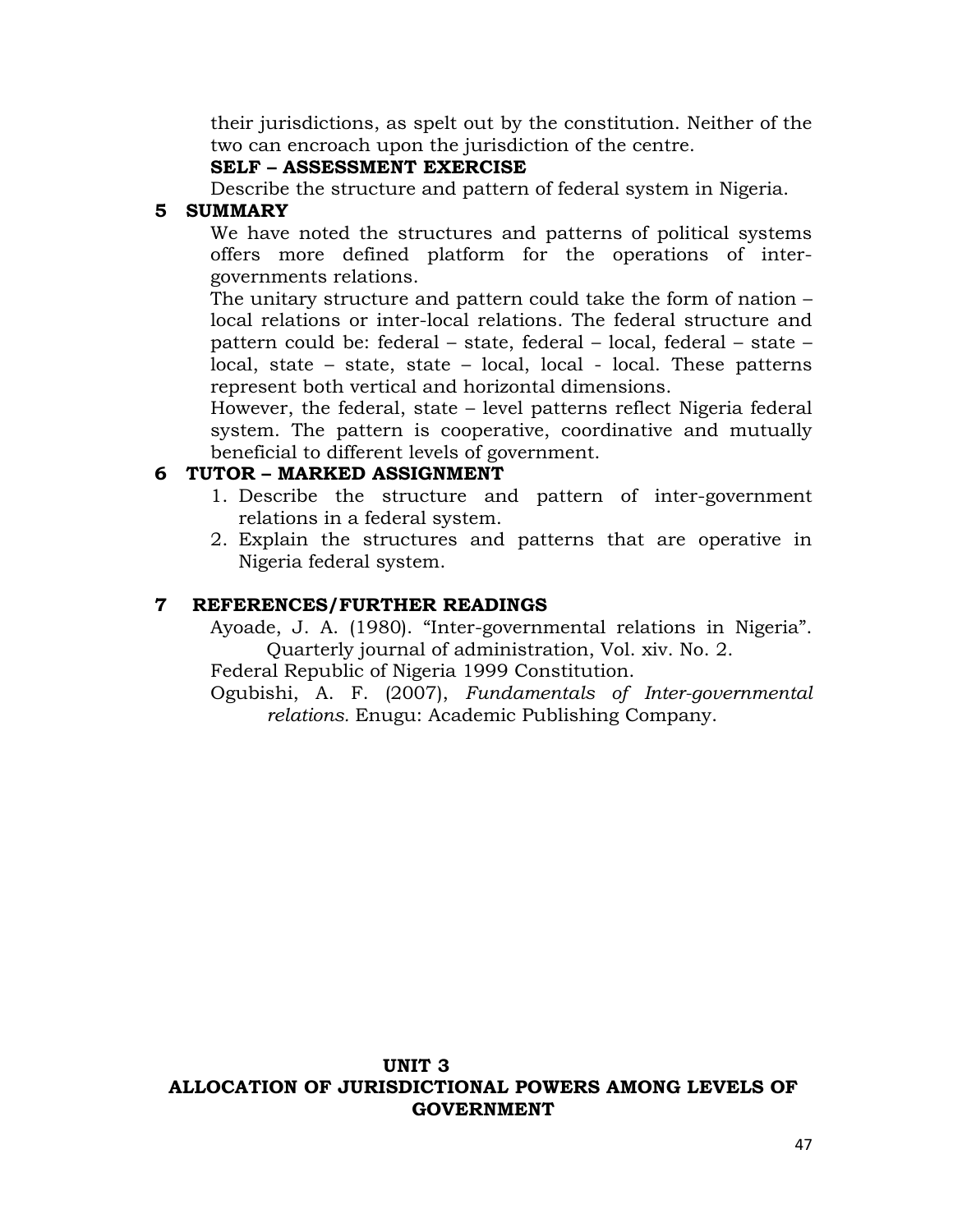## **CONTENTS**

- 1.0 Introduction
- 2.0 Objectives
- 3.0 Main contents
	- 3.1 Exclusive Functions
	- 3.2 Concurrent Functions
	- 3.3 Residual Functions
	- 3.4 Local government Functions
- 4.0 Conclusion
- 5.0 Summary
- 6.0 Tutor Marked Assignments
- 7.0 References/Further Readings

# **1.0 INTRODUCTION**

Federalism as a political system is meant to cater for diversities and heterogeneity of societies. According to Wheare, (1965), Federalisms is a method of dividing powers so that general and regional governments are each within a sphere, coordinate and independent. In this unit, we shall examine the distribution of jurisdictional powers among each level of government in a federal system.

# **2.0 OBJECTIVES**

At the end of the unit, students should be able to:

- Explain the legislative powers of the central government in a federal system.
- Explain the legislative powers of states in a federal system.
- Describe the functions allotted to local government in the 1999 constitution

# **3.0 MAIN CONTENTS**

# **3.1 EXCLUSIVE FUNCTIONS**

The 1999 constitutions provides for exclusive jurisdictional powers to the federal government. The exclusive list contains issues on which the federal government only can legislate, such as: the currency, foreign affairs, policy, army, prisons, immigration, customs and exercise duties, and so on. The constitutions of the federal republic of Nigeria vests legislative powers in the National Assembly, which consist of the senate and House of Representatives. Part 1 of the second schedule of the 1999 constitution of the federal republic sets out all matters contained in the Exclusive list. It follows, therefore, that by the use of the term "exclusive" only the federal government has jurisdiction to make laws and/or policies on matters contained therein.

# **3.2 CONCURRENT FUNCTIONS**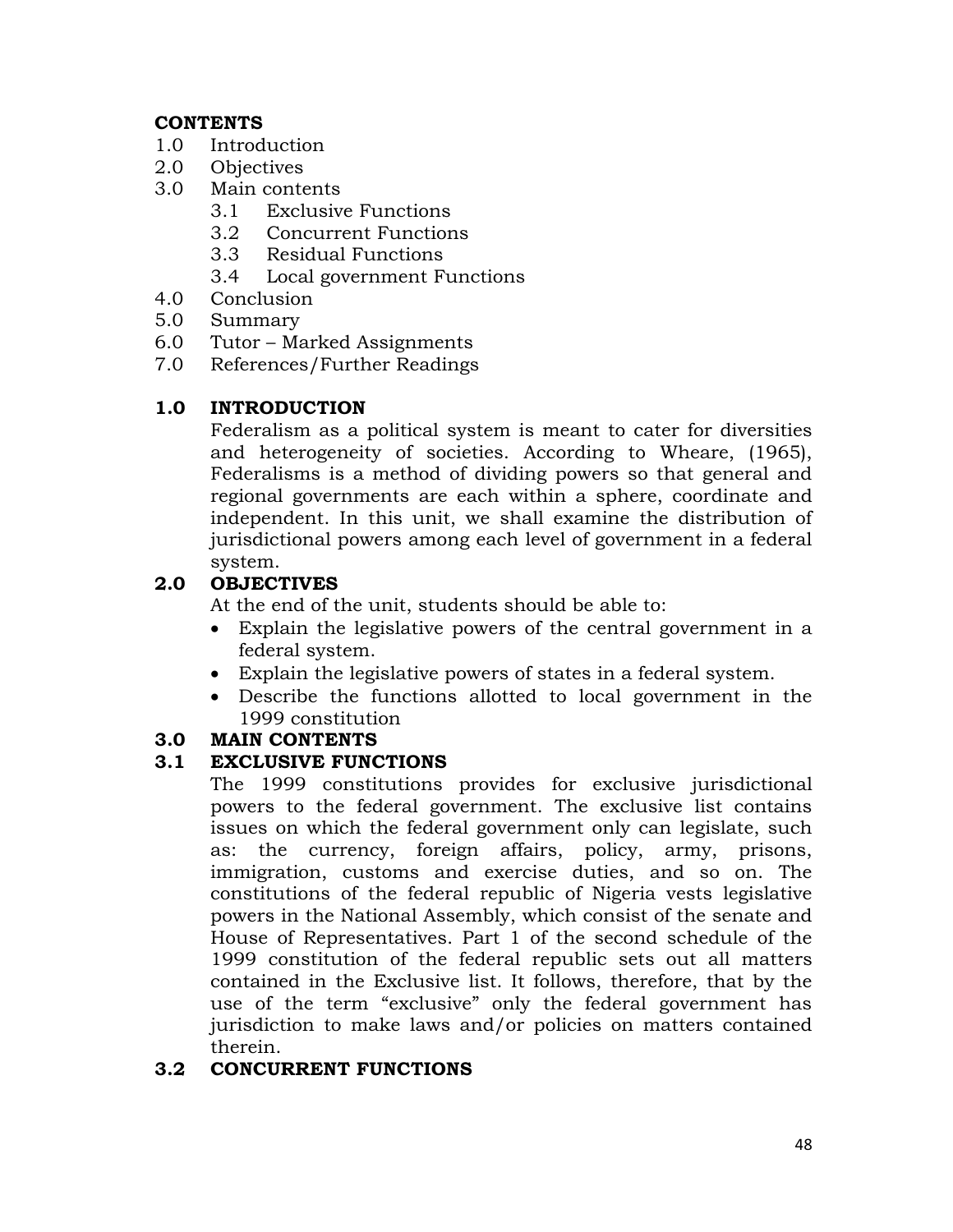This list contains matters where both the federal and state governments possess constitutional jurisdiction. Thus, the concurrent list defines the extent of federal and state legislative powers. Part II of the second schedule to the 1999 constitution of the Federal Republic of Nigeria sets out details of the concurrent list. Although, both federal and state levels may exercise legislative jurisdiction on mattes set out in the concurrent on matters set out in the concurrent list it must be understood that in the event of any conflict between the federal and state laws in respect of any matter, the federal government laws supersede. This is contained in section 4(5) of the 1999 constitution. This no doubt presents the federal legislations as superior within the federal system. Subjects contained in the concurrent list that both federal states can legislate concurrently include: health, education, industry agriculture, collection of taxes, etc.

### 3.3 **RESIDUAL FUNCTIONS**

The Residual List contains subjects which only the states can legislate. They include: functioning of local government, customary laws, rural development, social welfare and so on.

### **3.4 LOCAL GOVERNMENT FUNCTIONS**

The foregoing, no doubt, shows that the actual constitutional distribution of jurisdictional powers seemed not to have reckoned with the third tier of government – the local government. This is in consonant with traditional perception of local government as exclusive concern of the state and provincial government (Agi 2002).

In spite of this perception, with the introduction of presidential system of government the constitution of 1979 recognized local government as the third- their of government of federal system in Nigeria. The of 1999 constitution that succeeded 19179 also contains the function of local government in the fourth schedule of the constitutions. The provisions of this schedule contain the functions of local government councils such as: participation with the state in economic planning and development; establishment and maintenance of cemeteries maintenance and regulation of slaughter houses, street lightings, parks, sewage and refusal disposal, collection of rates etc.

## **4.0 CONCLUSION**

Powers among level of government this unit, we have discussed distribution of jurisdictional. Thus, the distribution of jurisdictional powers among the three levels of government, federal – state and local governments.

### **SELF – ASSESSMENT EXERCISE**

Explain the term "Exclusive list" and the powers allotted to the federal government of Nigeria.

### **5.0 SUMMARY**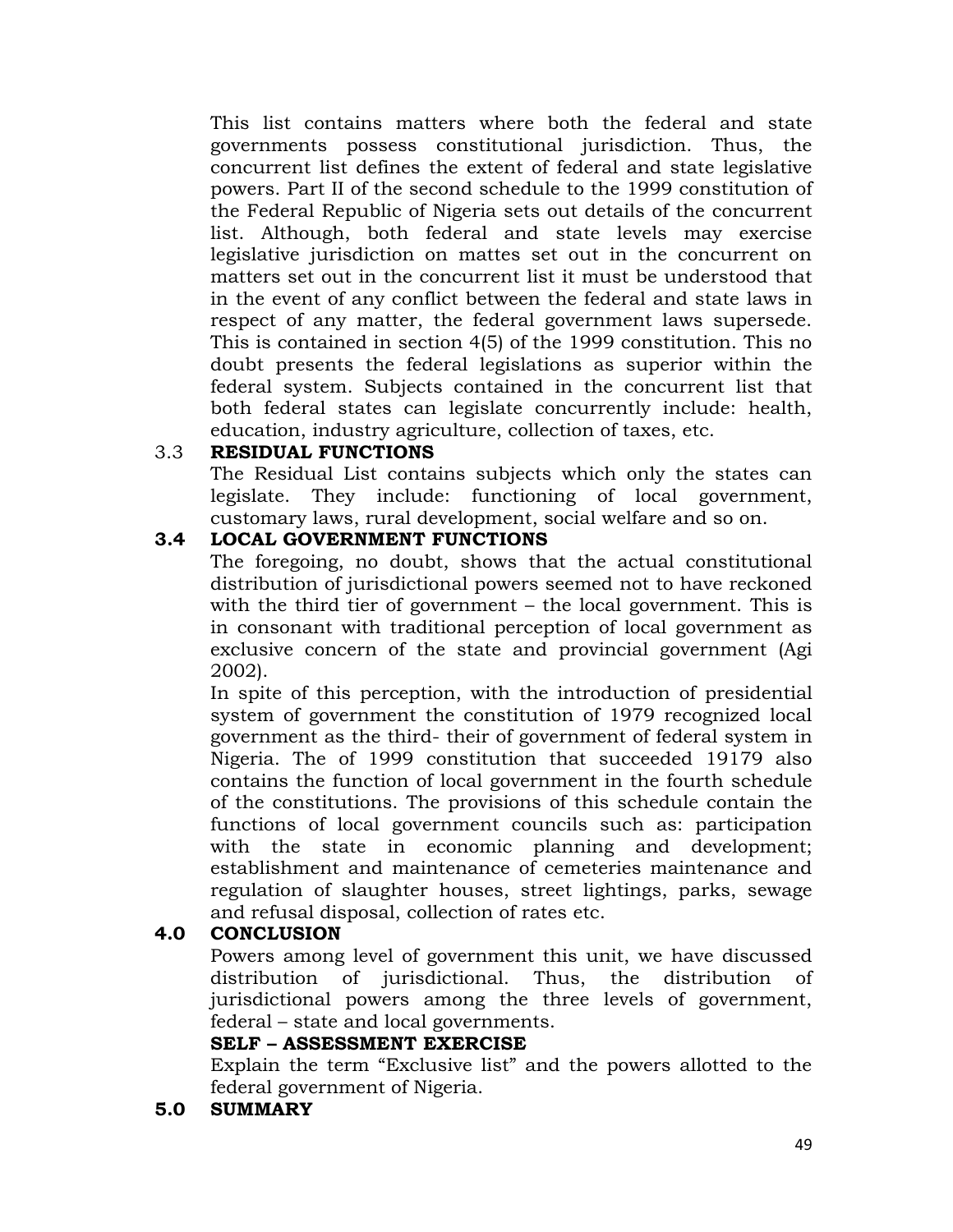The inclusive of the three legislative lists in the constitution is to maintain separation of powers in the federal system of Nigeria. Moreover, it is mean to each level of government maintains its political authority and responsibilities. Nevertheless, the critical point to emphasize in discussing the allocation of jurisdictional powers is the inevitability of overlapping and its it the effort to achieve some degree of coordination that accounts in part for the inter-governmental interactions.

## **6.0 TUTOR – MARKED ASSIGNMENTS**

- 1. Describe the powers contained in the "Exclusive list" in federal structure of Nigeria?
- 2. What do you understand by "concurrent list" and is conflict explain what happens when there federal and state laws?

## **7.0 REFERENCES/FURTHER READINGS**

- Wheare, K. C. (1963). *Federal Government.* London: Oxford University Press.
- Agi, S. P. I. (2002). *"Local Government as a Third – Tier of government: Theoretical Problems".* Nigerian Journal of Public Administration and Local Government, vol. 11(1). Lagos: Concept Publications Ltd.
- Eneanya, A. N. (2012). *Local Government Administration in Nigeria: A Comparative Perspective.* Lagos: University of Lagos Press Ltd.

Federal Republic of Nigeria 1999 Constitution.

- Ugoh, S. C. (2011). *Understanding Inter-governmental Relations in Nigeria.* Lagos: Sam Iroanusi Publications.
- Ogubishi, A. F. (2007), *Fundamentals of Inter-governmental relations.* Enugu: Academic Publishing Company.

## **UNIT 5**

### **FEDERAL – STATE - LOCAL GOVENRMENT RELATIONS CONTENTS**

### 1.0 Introduction

- 2.0 Objectives
- 3.0 Main contents
	- 3.1 Federal-State and Local Government Relations
	- 3.2 Collection of Taxes
	- 3.3 Mechanism for Managing Federal-State and Local government Relations
- 4.0 Conclusion
- 5.0 Summary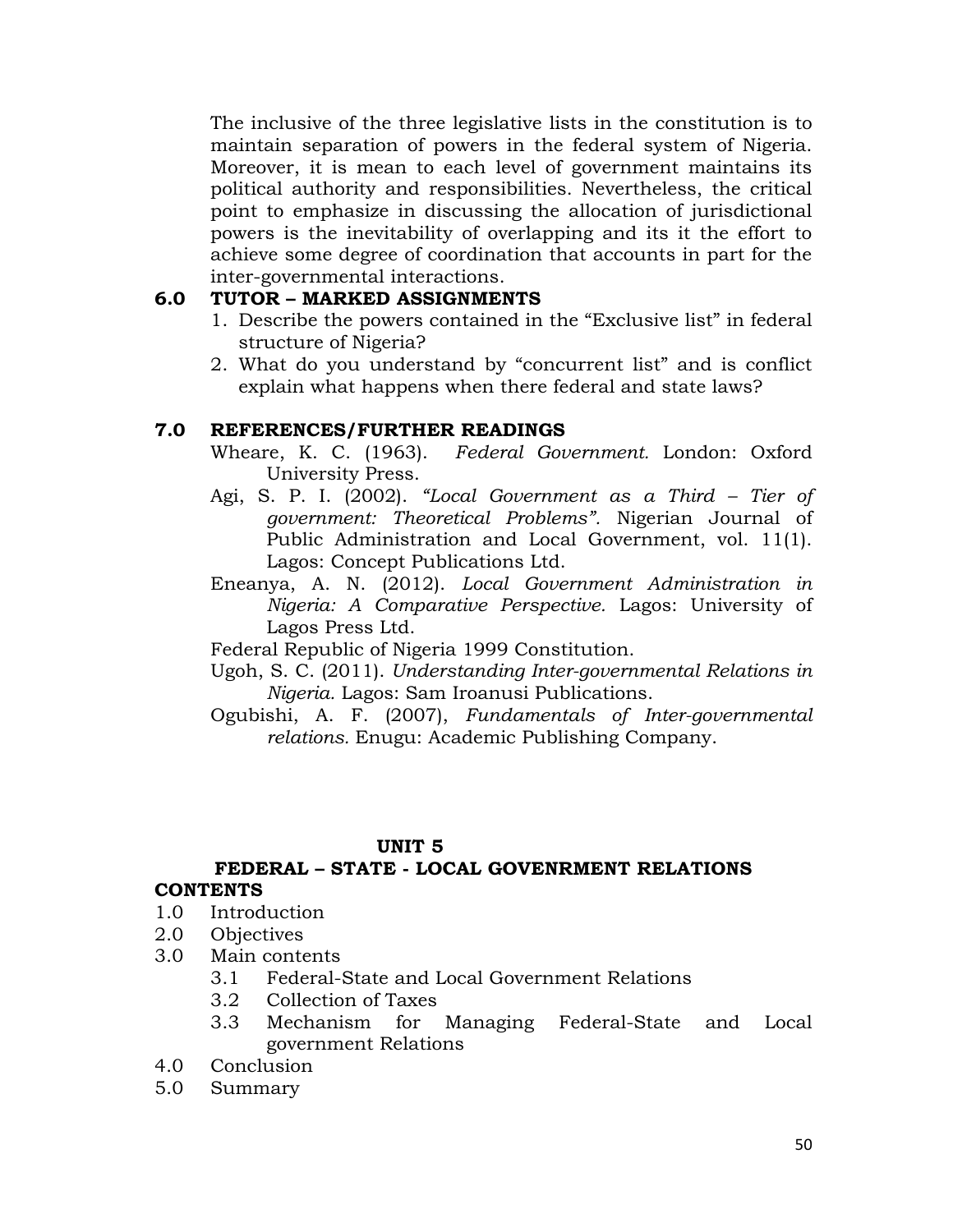- 6.0 Tutor Marked Assignment
- 7.0 References/Further Readings

### **1.0 INTRODUCTION**

In most federal countries, there exists a strong centre, while preserving the diversity reflected in individual states. In Nigeria, federal and state governments exist side by side, with each possessing certain assigned functions. In this unit, we shall discuss federal – state – local government relations.

### **2.0 OBJECTIVES**

At the end of the unit, students should be able to explain:

- The powers of federal state and local governments and
- How conflicts between the two levels of government are resolved.

## **3.0 MAIN CONTENTS**

In federal systems, devolution of power between the central and component units is to design issues that concern the federal and others of common interest. Presently, Nigeria is highly centralized as the central government had enormous powers conferred on it by section 4, sub-section 5 of 1999 constitution. By this, the federal government is constitutionally granted two sets of legislative powers, namely: those contained in the exclusive list and those contained in the concurrent list. Besides, laws made by states can be overridden by federal laws of there is conflict. The federal government exercises statutory responsibility creation of new local governments.

## **3.1 FEDERAL - STATE AND LOCAL GOVERNMENT RELATIONS**

Finance is the most critical policy issues in intergovernmental fiscal relations. The issues concerning fiscal relations among the constitutional units of the Nigerian federation that remain mostly unresolved are the divergence between assigned functions and tax powers; the principle of horizontal and vertical revenue allocation; dependence of state and local governments on the federal sources of funding; the tendency towards concentration and federal presence in the state (Mbanefo, 1998).

As the federal – state and local governments have powers under the concurrent list on collection of taxes, there were overlaps in tax and levy collection by various tiers of government necessitating a new schedule of taxes being published for all tiers of government.

## **3.2 COLLECTION OF TAXES**

According to the new schedule of 1999 constitution, the federal government is empowered to collect the following taxes (Eneanya, 2009: 254):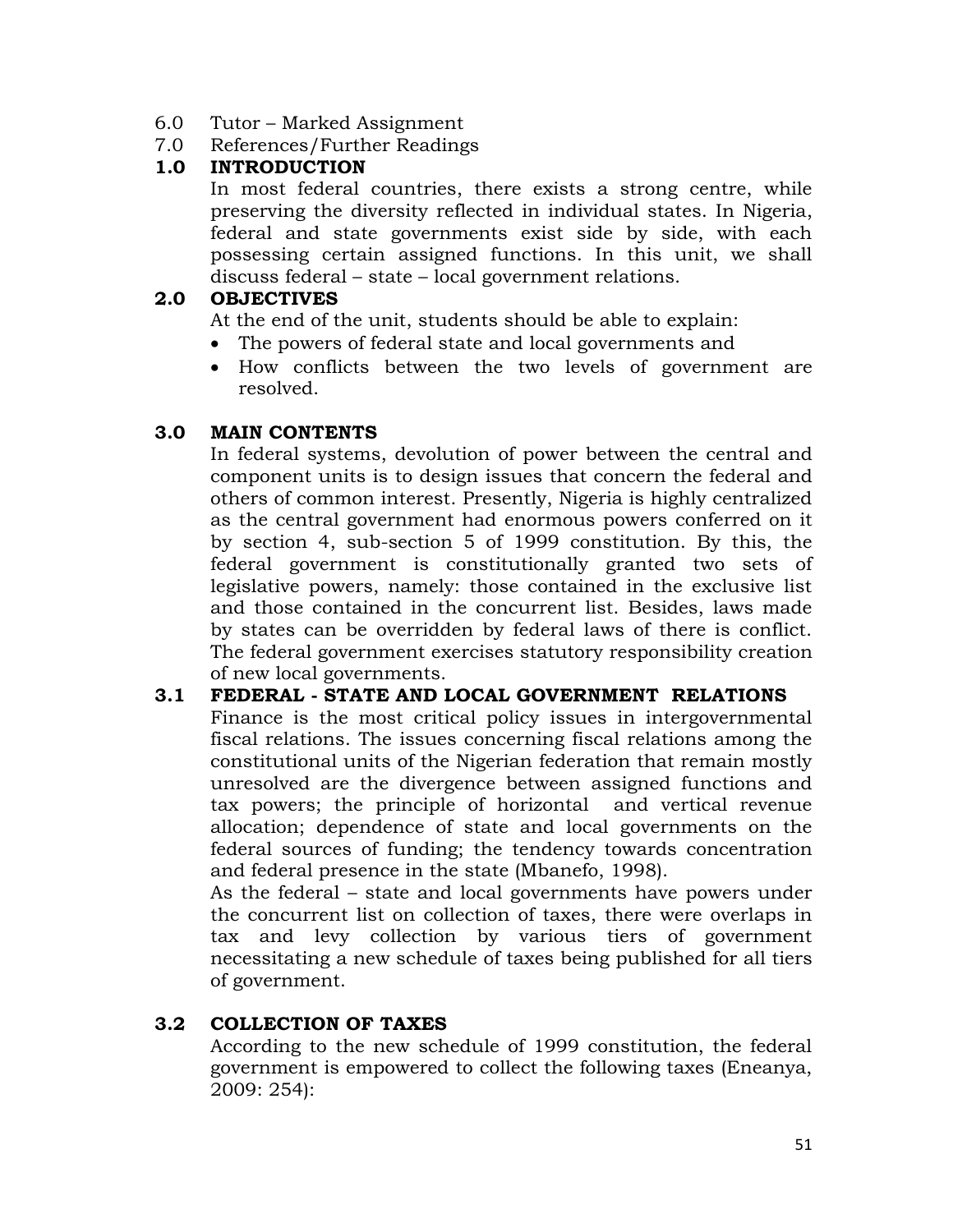- Company income tax
- Petroleum profit tax;
- VAT
- Education tax;
- Capital gains tax;
- Stamp duties of corporate entities ;
- Personnel income tax of armed forces;
- Foreign affairs;
- Police;
- Residents of the federal capital territory of Abuja.

State governments are empowered to collect the following taxes;

- Personal income tax;
- Withholding and capital gains tax
- Stamp duties from individuals;
- Road taxes:
- Development levy; and
- Business premises and registration level

Local governments are to collect the following taxes;

- Levy on shops and kiosks;
- Slaughter fees;
- Marriage, birth and death fees;
- Motor park fees;
- Cattle tax:
- Radio and television tax; and
- Advertisement tax.

There was another fiscal amendment in 1999 arising from the 1994 – 95 constitutional conference as a prelude to the 1999 constitution, which increased the list of items on the exclusive list from 66 in 1979 to 68 in 1999 and not less than 13% of proceeds from natural resources (offshore production proceeds commenced in March 2000).

## **4.0 CONCLUSION**

In this unit, we have been able to discuss the inter-governmental relationship. Evidently, the principle underlying the devolution of power in federal systems is to design matters of common interest and concern to the federal government. Basically, certain matters are contained in the exclusive list, such as: foreign affairs defence, external trade, interior, etc. the state and local governments are assigned to perform matters in the concurrent and residual lists, respectively.

However, crisis often arise especially in financial relationships. A number of administrative mechanisms are often devised to manage inter-governmental relations. Through, the relationships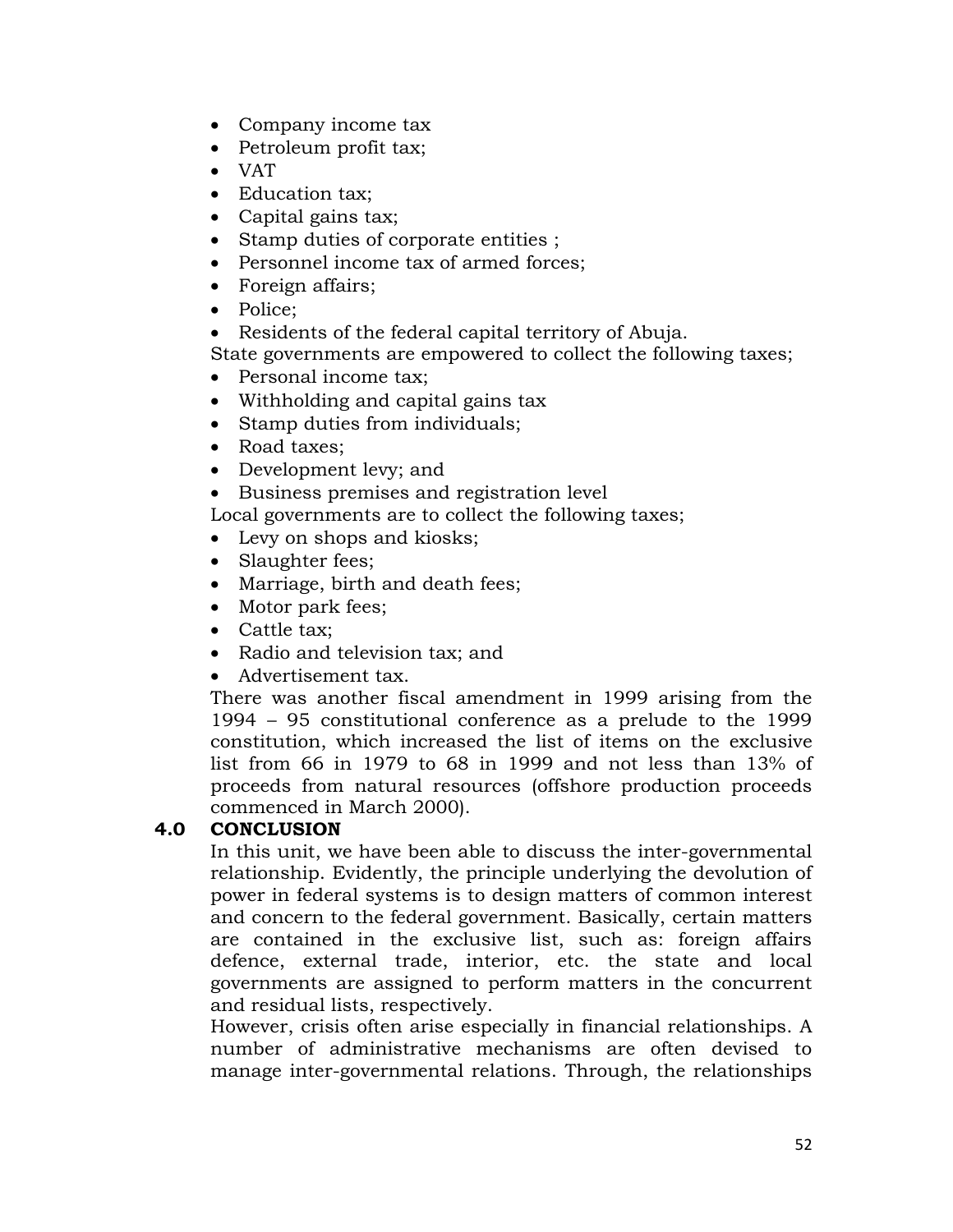often face some hiccups, more efforts should be made to allow true federalism emerge.

### **SELF – ASSESSMENT EXERCISE**

Describe the fiscal relationships between the federal, state and local governments

### **5.0 SUMMARY**

Evidently, intergovernmental relations between the federal, state and local governments have witnessed the introduction of administrative mechanism for managing conflicts; there has been a lot yet to be achieved in fiscal relationships. In the area of fiscal relations, the federal government levies and collects variety of taxes on behalf of the entire country which goes into a pool called the federation account. The lower tiers, states and local governments are responsible for taxes that are inelastic. Though, revenue allocation formulas were adopted, the high degree of centralizing federal collected revenues and this constituting 90 percent, has created room of agitation for the review by state and local governments. There is an urgent need therefore, for an overhaul of the revenue allocation formula for peaceful relationships between federal, state and local governments.

The federal – state – local government transactions are adjudged cooperative and mutually beneficial when higher levels respect the constitutional prescriptions outlining their respective jurisdictions and functional areas.

On the other hand, conflicting inter-governmental transaction are likely to arise when higher levels of government employ their superior position to interfere in their affairs of lower levels of government. However, there is the possibility that a lower level of governmental unit could initiate conflict situations by venturing into areas outside their jurisdictional allocations.

## **6.0 TUTOR – MARKED ASSIGNMENTS (TMAS)**

- 1. Describe the mechanism for managing federal, state and local relations
- 2. Mention five areas of collecting taxes by federal, state and local governments?

## **7.0 REFERENCES /FURTHER READINGS**

- Eneanya, A. N. (2012). *Policy Research Analysis and Effective Local Government.* Lagos: Concept Publications Ltd.
- Mbanefo, G. (1998). "Unsettled issues in Nigeria Fiscal Federalism and National Question in 1998. Conference Papers". Nigerian Economic Society (NES).
- Ugoh, S. C. (2011). *Understanding Inter-governmental, Relations in Nigeria.* Lagos: Sam Iroanusi publication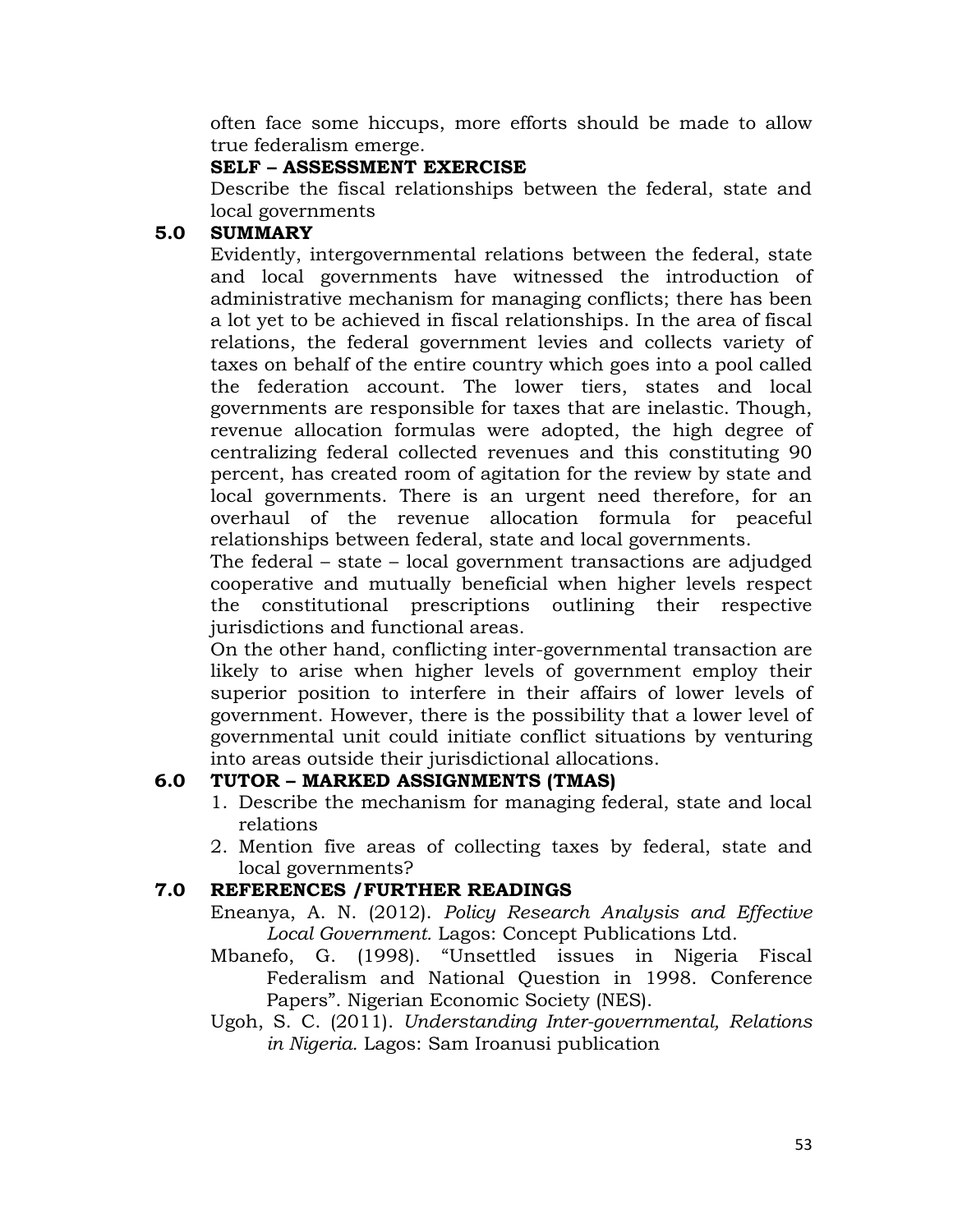#### **UNIT 5**

## **INSTITUTIONS FOR MANAGING INTER-GOVERNMENTAL RELATIONS**

#### **CONTENTS**

- 1.0 Introduction
- 2.0 Objectives
- 3.0 Main contents
	- 3.1 Role of RMAFC
	- 3.2 Conflict Resolution Machinery
	- 3.3 Tax Jurisdiction Machinery
	- 3.4 Resource control Machinery
	- 3.5 Other Mechanisms
		- 3.5.1 National Planning Commission
		- 3.5.2 Federal Account Allocation Committee (FAAC)
		- 3.5.3 Central Bank
		- 3.5.4 Meetings of Federal and State Accountant-Generals
		- 3.5.5 Debt Management Office
		- 3.5.6 Joint Tax Board
		- 3.5.7 State and Local government Affairs Office \*(SLGAO)
		- 3.5.8 State-Local government Joint Account Committee
		- 3.5.9 Other miscellaneous institutions
- 4.0 Conclusion
- 5.0 Summary
- 6.0 Tutor Marked Assignments
- 7.0 References/Further Readings

### **1.0 INTRODUCTION**

The nature of fiscal relations in any federal system is crucial to the survival of the country. Conflicts in inter-governmental relations have often centred on the issue of obtaining adequate financial resources to discharge essential political and constitutional responsibilities. To manage inter-governmental relations in Nigeria various administrative institutions were established. In this unit, we shall examine the institutions established by the 1999 constitution of the federal republic of Nigeria, the revenue mobilization allocation and fiscal commission (RMAFC).

### **2.0 OBJECTIVES**

At the end of the unit, students would be able to:

Under the causes of conflict in inter-government relations.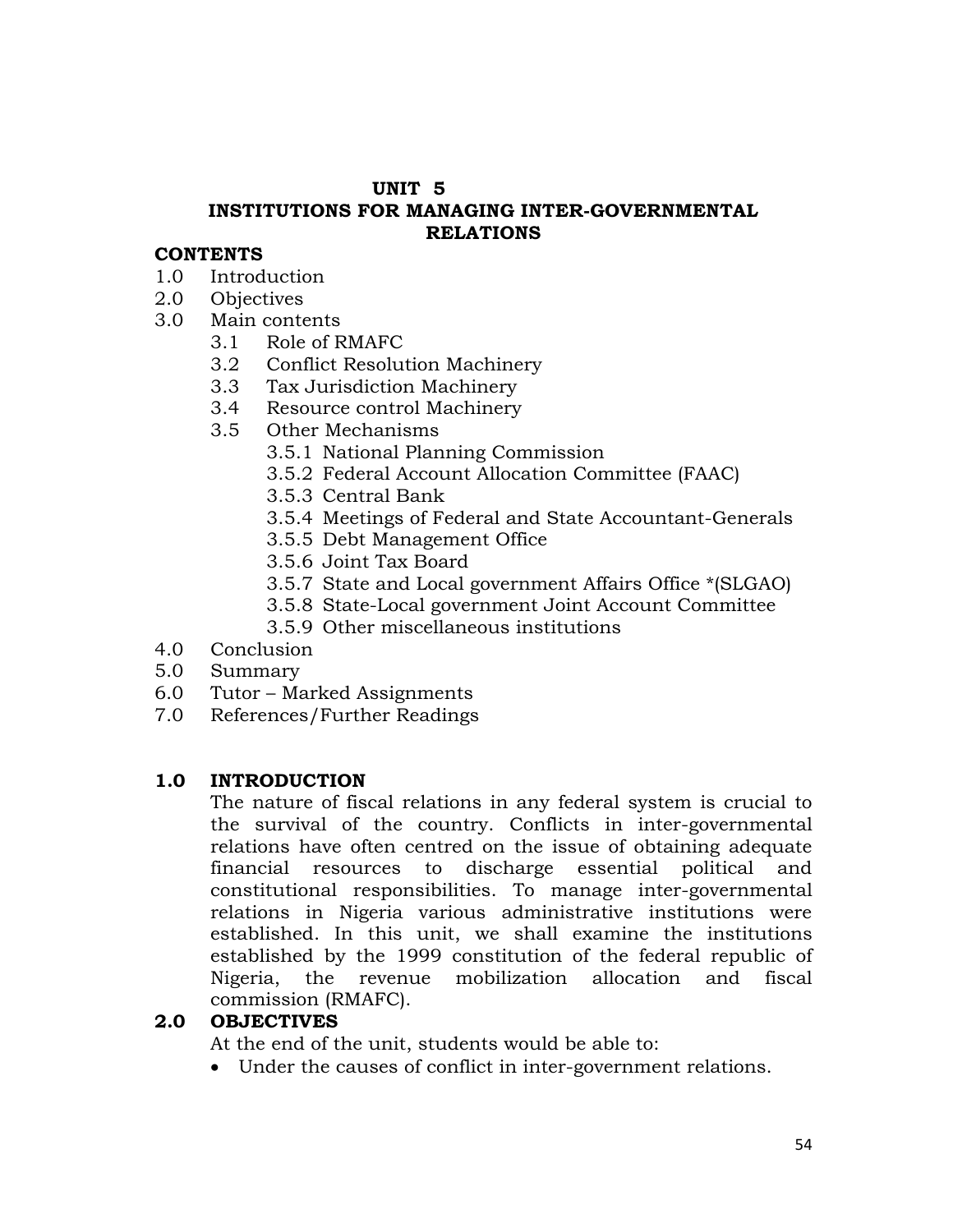- Understand the role of revenue mobilization allocation and fiscal commission
- Understand the role of other bodies in coordinating intergovernmental relations management.

### **3.0 MAIN CONTENTS**

## **3.1 REVENUE MOBILIZATION ALLOCATION AND FISCAL COMMISSION (RMAFC) MACHINERY**

In a bid to reduce inconsistencies associated with the management of inter-governmental relations through ad-hoc approaches, the 1999 constitution of Nigeria provided for the establishment of a revenue mobilization allocation and fiscal commission. The commission consists of chairman and one member from each state of the federation and the FCT, Abuja. The commission has the following as its major objectives and powers:

- i. Monitor the accruals and disbursement of revenue from the federation accounts.
- ii. Review from time to time, the revenue allocation formula and principles in operation to ensure conformity with changing realities for oil producing communities. It took the supreme court in April 5, 2002 to decide the case between eh federal and state governments to determine the conflict. All the states of the federation were joined in the suit filed on the issue 13% derivation for oil producing states ties, some leaders, especially from the North have called for review of that revenue sharing formula.

The revenue allocation formula is another area of conflict, especially, the Arewa Consultative Forum (ACF). The forum has urged the north to agitate for the review of the present revenue sharing formula, which stands as: federal 52.68%; state governments 26.72%; and local governments 20.6%. While 13% is given to oil producing states as derivation. The body claims that this formula has crated wide disparity between the north and south. The Niger Delta leaders have reacted to this line of argument from the North, claiming that the 13% derivation is not even enough to address the environmental degradation caused by oil exploration. Beside this there has been rancorous bickering between state – local governments over state – local government joint account and sharing of 10% internally generated state revenue, which the states have not been able to fulfill.

### 3.2 **CONFLICT RESOLUTION MACHINERY**

The nature of conflicts in inter-governmental relations is basically jurisdiction. Conflicts of jurisdiction can arise in areas, such as; tax jurisdiction road construction jurisdiction legislative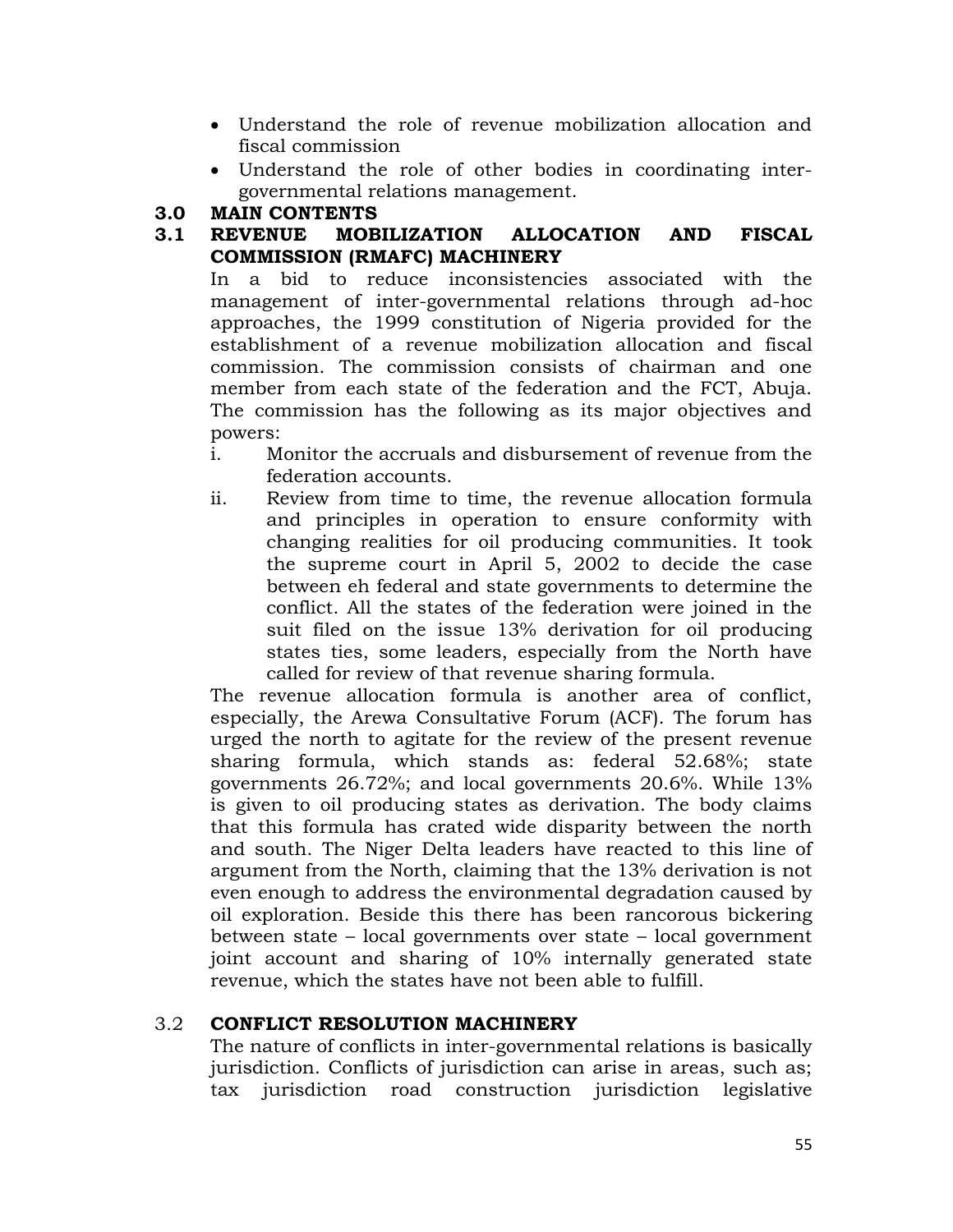jurisdiction, states security and federal jurisdiction on the use of political and so on. Conflicts in these areas are often over which level of government has constitutional jurisdiction over certain powers as enshrined in the 1999 constitution.

## **3.3 TAX JURISDICTION MACHINERY**

This refers to conflicts arising from which level of government should collect what revenue over a particular area. Most cases there is incursion into exclusive list by states and states also meddle in the revenue collection areas of local governments, causing conflict in their relations.

## **3.4 RESOURCE CONTROL MACHINERY**

Conflict on resource control often result on which tier of governments; federal or state has possession of off-shore mineral resources and 13% of

- i) Accept revenue formula by an act of the National Assembly, which shall remain in force for a period of not less than five years from the date of commencement of the Act.
- ii) To advise the federal and state governments on fiscal efficiency and methods by which their revenue can be increased.
- iii) To determine the salaries of political office holders, including the president, vice – president, Governors, Deputy Governors, ministers, commissioners, special advisers, legislator etc.
- iv) Discharge such other functions as may be conferred on the commission by the constitution or any Act of the Assembly (part, items 31 of the third schedule of the 1999 constitution).

These functions, no doubt were aimed to evolve a generally acceptable revenue allocation formula for the nation, in view of number of review commissions/committees set upon since independence to manage resources/revenue sharing and allocation.

## **3.5 OTHER BODIES COORDINATING INTER-GOVERNMENTAL RELATIONS**

Other bodies established to coordinate inter-governmental relations are (Eneanya, 2009, 263):

## **3.5.1 NATIONAL PLANNING COMMISSION**

National Planning Commission has considerable influence on fiscal policy coordination in Nigeria.

**3.5.2 THE FEDERATION ACCOUNT ALLOCATION COMMITTEE (FAAC)** – which comprises the minister and commissioners of finance, the RMAFC, the Central Bank of Nigeria, the National Planning Commission and the Federal Inland Revenue Service;

## **3.5.3 THE CENTRAL BANK OF NIGERIA**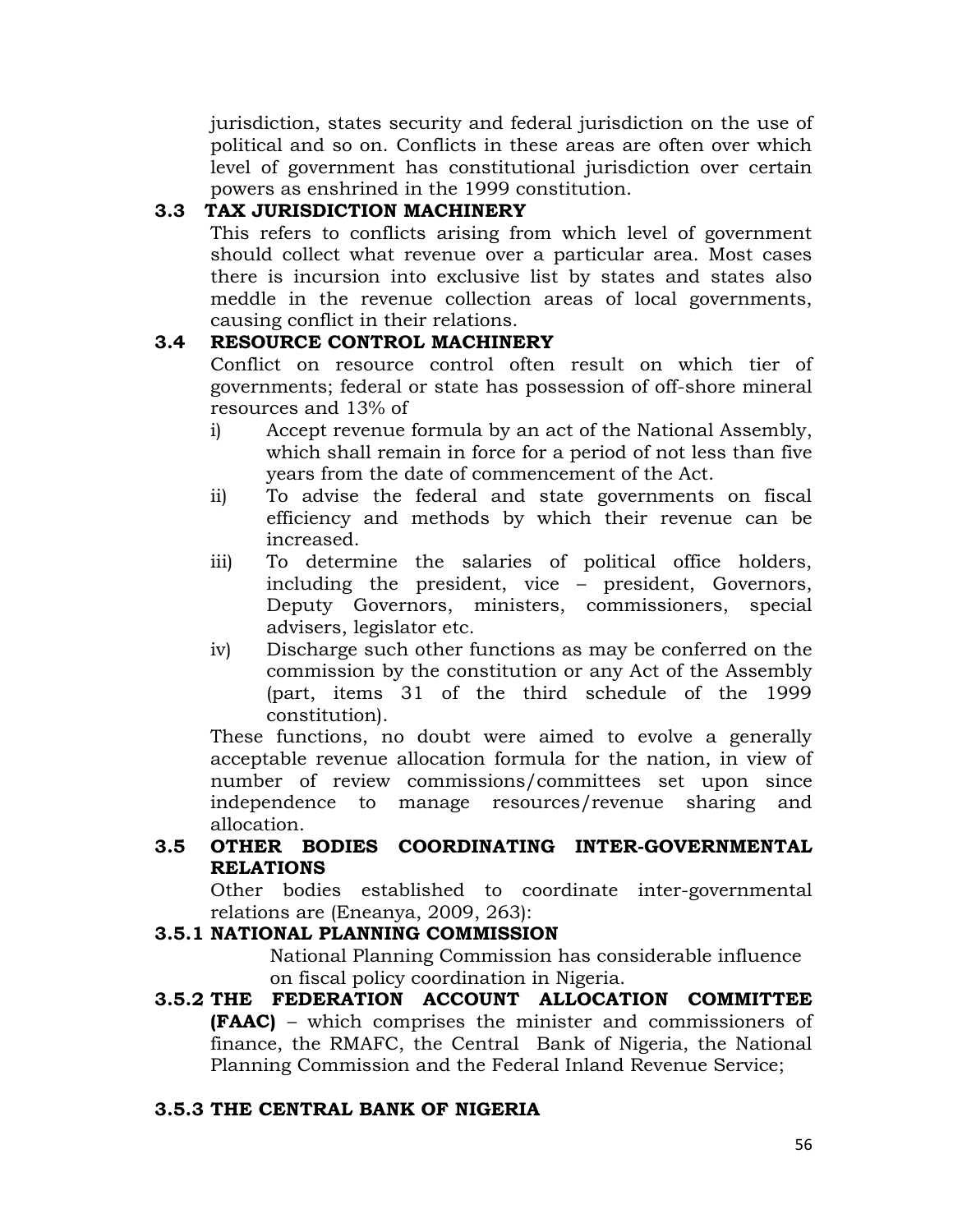### **3.5.4 THE MEETINGS OF THE FEDERAL; AND STATE ACCOUNTANT – GENERALS**.

It mains brief is to standardize and harmonize fiscal data reporting. Timelines of accounts and regular reporting of such data, the minimum reporting codes and the financial monitoring of spending, are areas that have engaged the attention of this body. The body has, however, in large part, been unable to force compliance of its recommendations on federal and state authorities because of the absence of statutory endorsement.

### **3.5.5 THE DEBT MANAGEMENT OFFICE (DMO)**

The principal mandate of the DMO is to coordinate borrowing. The DMO was set up to bring order to excessive borrowing by states.

- **3.5.6 THE JOINT TAX BOARD** The Joint Tax Board is charged with the responsibility of coordinating tax principles and policies among the three tiers of government. In particular, the board ensures uniformity in tax principles, policies and practices across state and local government boundaries and mediates when disputes arise over tax jurisdiction.
- **3.5.7 STATE AND LOCAL GOVERNMENT AFFAIRS OFFICES (SLGAO)**
- **3.5.8 STATE – LOCAL GOVERNMENT JOINT ACCOUNT COMMITTEE**

3.5.9 Others, such as: The National Council of State ;National economic Council ;National Council on Establishments ;National Council on Trade ;National Councils on Agriculture; and the judiciary

These institutionalized administrative bodies provide convenient for a consultations and negotiation on behalf of the federal, states and local governments in the management and resolution of conflicts in inter-governmental relations.

### **4 CONCLUSION**

In this unit, we have discussed the role of RMAFC in intergovernmental relations. Although, most of these bodies were set up to promote harmonious fiscal relations, due to lack of an enabling "legislative instruments" to provide the framework for intergovernmental fiscal relations as well as lack of fiscal discipline, fiscal policy coordination became problematic in Nigeria.

### **SELF – ASSESSMENT EXERCISE**

5 Describe the objective sand powers of revenue mobilization, allocation and fiscal commission (RMAFAC)

#### **6 SUMMARY**

The issue concerning fiscal relations among constitutional units of Nigeria remains mostly unresolved. Revenue is shared between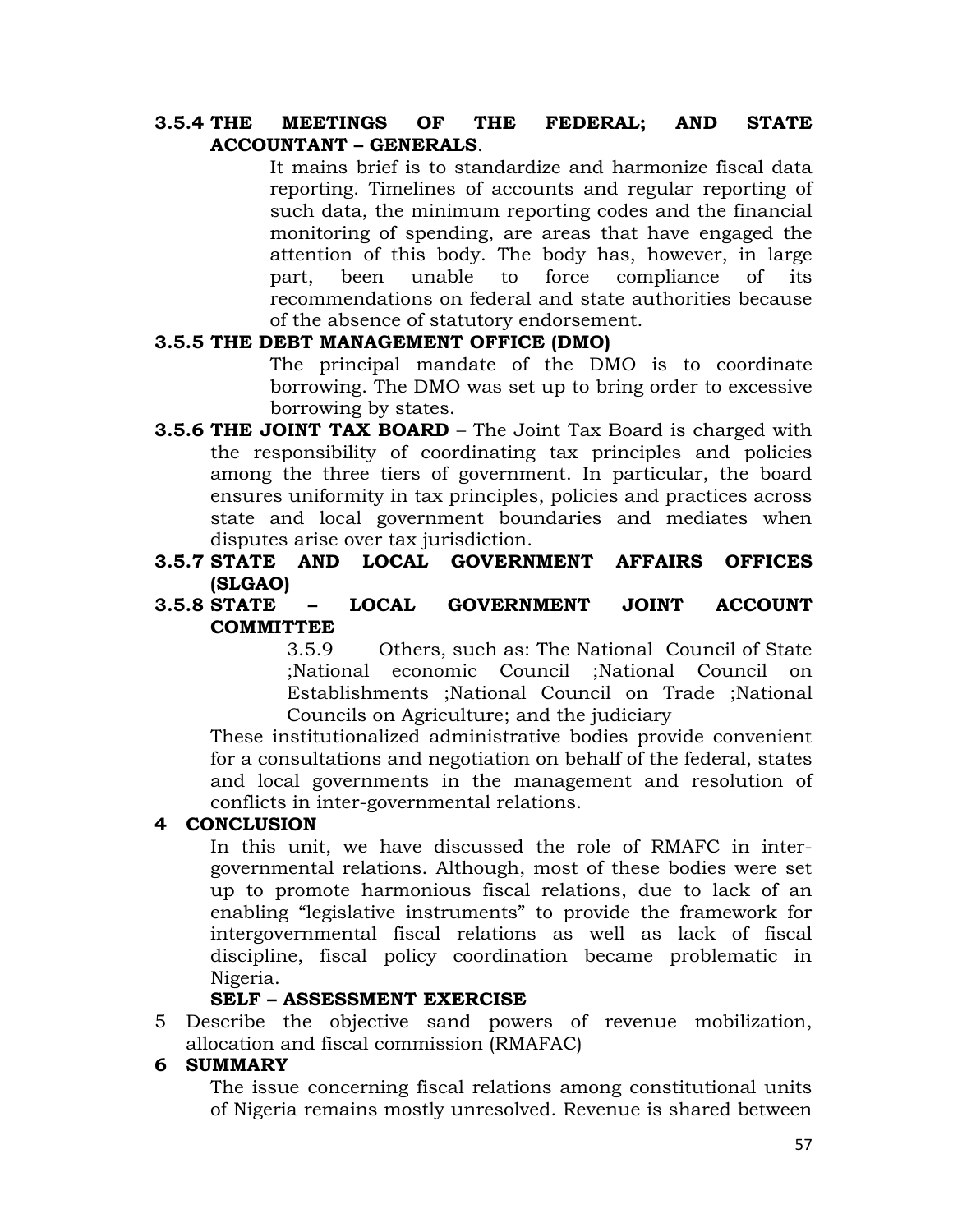and within tiers of governmental ultimately to promote interjurisdictional equity, enhance the efficiency of the public sector and minimize the cost of administering the tax system. The decision as to what parentage of centrally generated revenue that would be retained among the three – tier of government have always been a problems. In a bid to reduce these problems associated with revenue allocation, through review commissions and adhoc approaches, the 1999 comment of a revenue mobilization, allocation and fiscal commission. One of the functions of the commission is to advise the federal and state governments on fiscal efficiency and methods by which their revenue can be increased. Section 162, sub-section 2 of the 1999 constitutions says that "the president, upon receipt of advice fro the Revenue Mobilization Allocation and fiscal commission shall table before the national assembly proposals for revenue allocation from the federal account and in determining the formula, the National Assembly shall take into account, the allocation principle, especially those of population, equality of states, internal revenue generation, land mass, terrain as well as population density.

Besides, there are other bodies empowered to participate in the coordination of inter-governmental fiscal relations, namely; National Planning Commission, Federation Account Committee, Central Bank, Meetings of Federal and State accountant – Generals, Debt Management Office, Joint Tax Board, State and Local government Affairs offices, and State – Local Government Joint Account Committee.

All these bodies are established to promote harmonious fiscal inter-governmental relations.

### **7 TUTOR – MARKED ASSIGNMENTS**

- i. Describe the functions of revenue mobilization allocation and fiscal commission (RMAFC) in inter-governmental relations in Nigeria.
- ii. Explain the role of other institutions established to manage inter-governmental fiscal relations in Nigeria.

### **8 REFERENCES /FURTHER READINGS**

Eneanya, A. N. (2009). *Policy Research Analysis and Effective Policy-Making in Nigeria.* Lagos: Concept Publications Ltd. Federal Republic of Nigeria 1999 Constitution.

Ugoh, S. C. (2011). *Understanding Inter-governmental Relations in Nigeria.* Lagos: Sam Iroanusi Publications.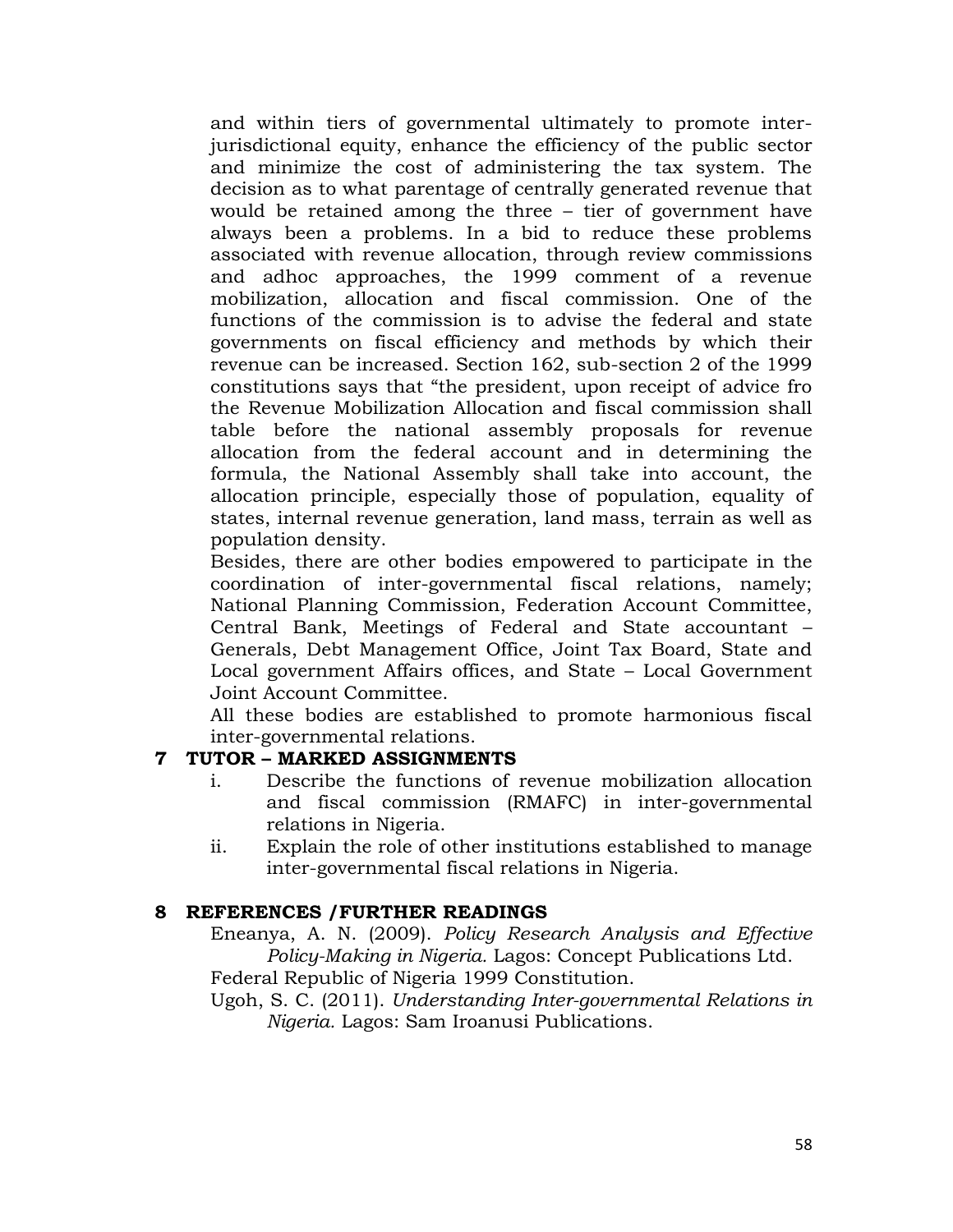### **MODULE 3**

## **COMPARATIVE INTERGOVERNMENTAL RELATIONS**

#### **UNIT 1: FISCAL RELATIONS IN NIGERIA**

- **UNIT 2: INTERGOVERNMENTAL RELATIONS IN AMERICA**
- **UNIT 3: INTERGOVERNMENTAL RELATIONS IN BRAZIL**
- **UNIT 4: INTERGOVERNMENTAL RELATIONS IN INDIA**
- **UNIT 5: INTERGOVERNMENTAL RELATIONS IN CANADA**

### **UNIT 1**

## **INTERGOVERNMENTAL FISCAL RELATIONS IN NIGERIA**

- 1.0 Introduction
- 2.0 Objectives
- 3.0 Main contents
	- 3.1 Objectives of Intergovernmental Fiscal Relations
	- 3.2 Expenditure Assignment
	- 3.3 Tax Assignment
		- 3,.3.1 Tax Assignment at Federal Level
		- 3.3.2 Tax Assignment at State level
		- 3.3.3 Tax Assignment at Local government level
	- 3.4 Revenue Allocation

3.4.1 Revenue Allocation: A Case Study of Nigeria's Current Experience

- 4 Conclusion
- 5 Summary
- 6 Tutor Marked Assignment
- 7 References/Further Reading

## **1.0 INTRODUCTION**

There are two major forms of federalism, namely; political and fiscal federalism (Hommes, 1995: 332). Political federalism deals with how to divide powers and allocate authorities. In contrast, fiscal federalism deals with the allocation of government spending and resources to the various tiers of government, so that each one can perform its responsibilities. For each major forms centralization decentralization framework, we have devolution of responsibilities. This involves the transfer of functions formally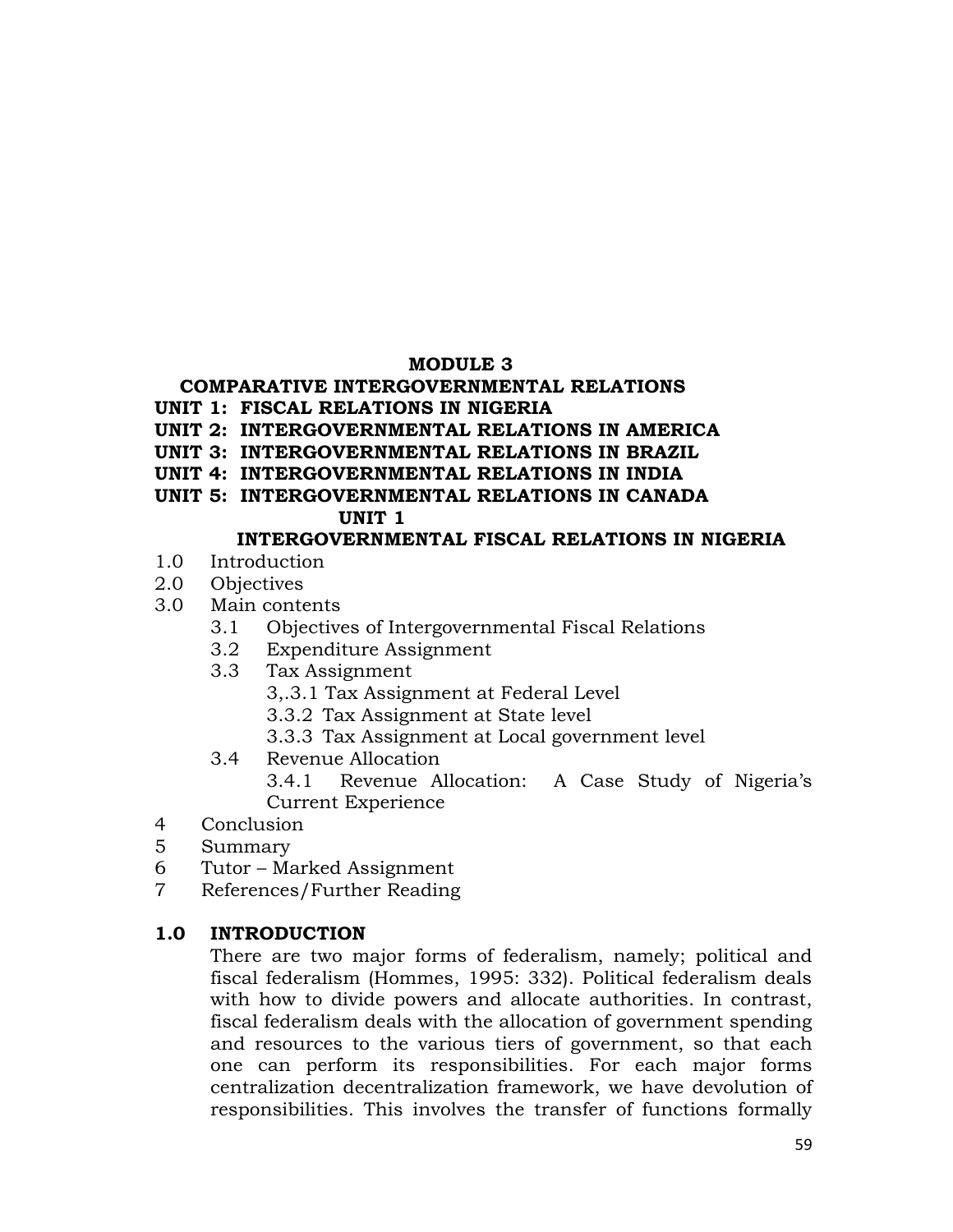performed by the central government to autonomous localities with popular representation and participation: Second there is deconcentration of powers. This involves the delegation of powers formerly held by the central government to localities, with the central government still having the responsibility for decision – making. Lastly, the central government could transfer some of its specific functions to semi-autonomous bodies such as parastatals. In this unit, we shall focus on fiscal federalism of the devolution type.

### **2.0 OBJECTIVES**

At the end of this unit, students should be able to:

- Understand the objectives of intergovernmental relations;
- Explain how responsibilities or expenditure is assigned;
- Understand the allocation of independent sources of revenue or revenue assignment; and
- Explain the principle of revenue sharing aspect of fiscal federalism.

### **3.0 MAIN CONTENTS**

- **3.1 OBJECTIVES OF INTERGOVERNMENTAL FISCAL RELATIONS** According to Litrack and Wallich, (1993) and Sewell and Wallich, (1994), the system of intergovernmental fiscal relations should be designed in such a way as to:
	- i. Ensure that both the macroeconomic management and income distribution goals of the government are not compromised;
	- ii. Improve the efficiency of public spending and minimize administrative costs;
	- iii. Match the expenditure profile of each tiers of government with its revenue profile;
	- iv. Encourage sub-national governments to generate revenue internally, and enhance accountability and transparency in public sector management.

These requirements will guide subsequent discussions as outlined in our objectives.

## **3.2 EXPENDITURE ASSIGNMENT**

Here an attempt is made to address the question; which government functions should be decentralized or how should government functions be shared among various tiers of government? This question can only be addressed by knowing the set of functions that are to be performed. However, government functions can be determined theoretically or empirically. The theoretical approach is largely based on public finance literature (Musgrave, 1989: 3 – 1`4), which presumes three economic objectives, or functions for the government, namely; allocation, distribution and stabilization functions. For allocation of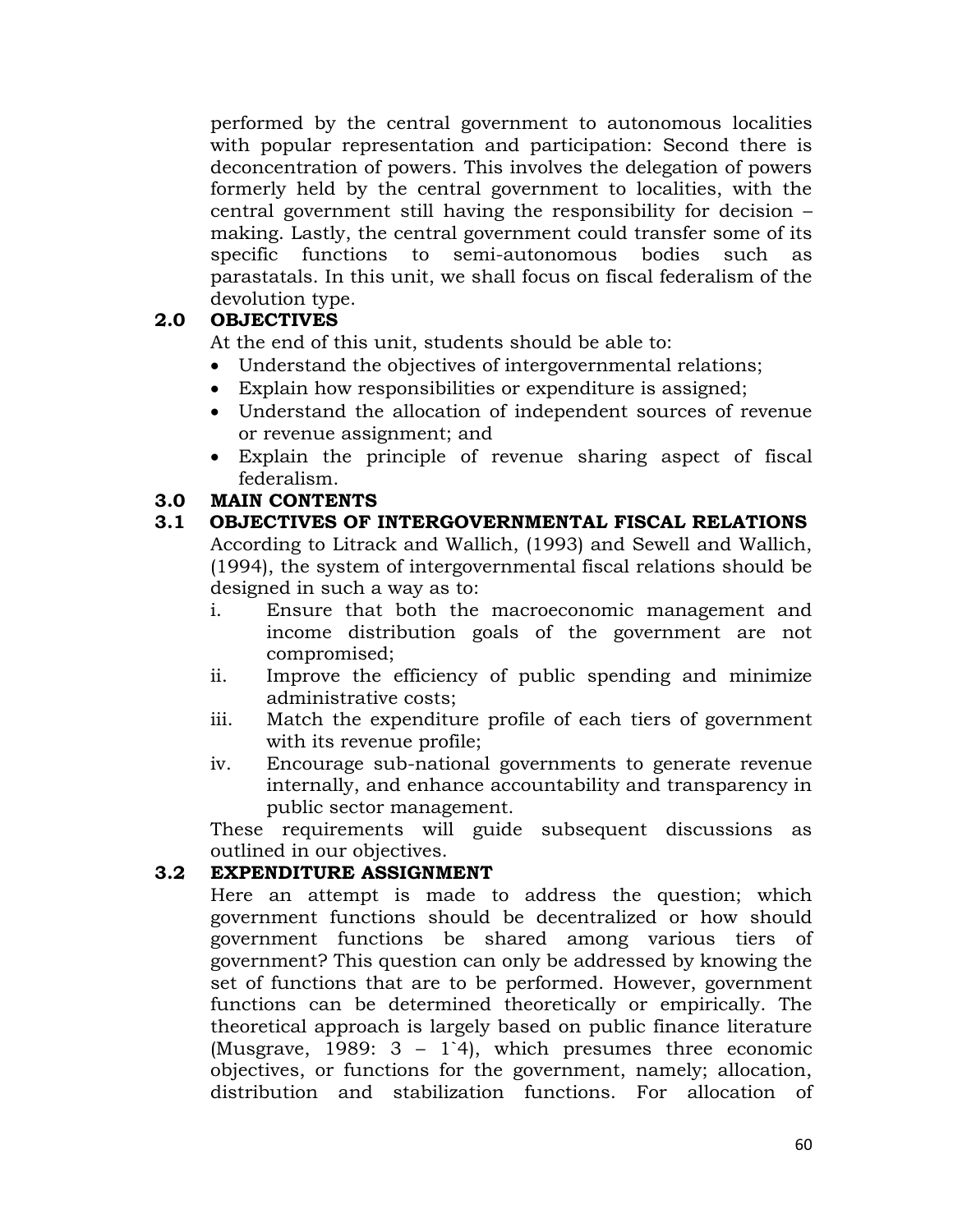functions the rationale for decent4ralisaiton indicates that it would be potentially more efficient to leave the provision of national public goods to the central government and the provision of location public goods to sub-national governments. For the distribution function, the main issue is whether a subnational government can sustain any programme of redistribution (income) better. The third function of the government is economic stabilization. This stabilization programme can take the form of employment generation, price stabilization or export promotion. The argument is that the benefits of the programme, no matter how it is financed is likely to suffer from sever leakages to other localities. This is the case as long as goods or people or some other resources are mobile between jurisdictions.

Thus, allocation, distribution and stabilization functions should be distributed as follows (Taiwo, 2004:42);

- a) The central government should be responsible for the provision of national public goods, such as; defense, regulation of the economy and redistribution of income and wealth; and
- b) Sub-national governments should be responsible for the provision of local public goods such as feeder roads and street lighting.

However, this allocation does not cover the provision of private goods that may be provided by the public sector. It also does not cover the provision of quasi-social goods, such as: education and health.

These goods are more difficult to allocate because of the need for supportive empirical information.

### **3.3 TAX ASSIGNMENT**

For it tax assignment to be meaning functions by tier must be accompanied by an appropriate mechanism for sharing the resources of the public sector, so that each and every tier of government would be able to effectively perform its assigned responsibilities. It the public sector resources are monetized as revenue, it can be mobilized for a tier of government by assigning revenue sources to the tier of government, or by a system of intergovernmental transfer, or both.

The problem of tax assignment is whether it should be completely centralized or partially decentralized or completely decentralized. If tax assignment should be decentralized, then the question is should which tax bases should be assigned to sub-national governments and which should be retained by the central government? It is relatively difficult to tackle issues in tax assignment because of the several dimensions to a tax. The dimensions include the power to choose the tax base, define the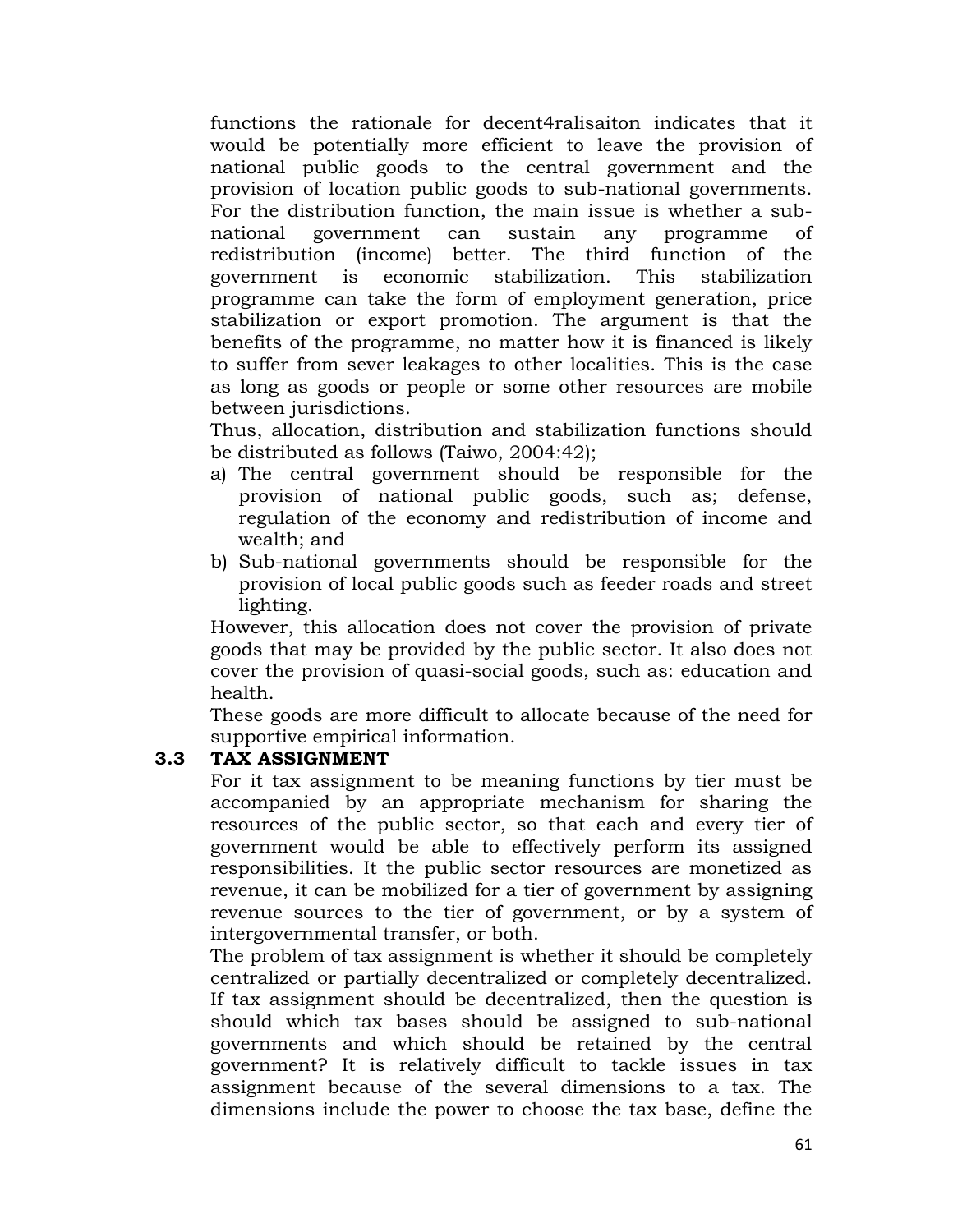tax base, set the tax rates, administer the tax, and the right to revenue. Of these dimensions, the most important is the power to set the tax rates (McHure Jr. 1995: 317).

To address the question, whether tax powers should be shared or not, decentralized system is generally favoured when the objective of tax policy is provision of local public goods and where sub-national governments need to be fiscally autonomous, accountable and responsible and in tax competition with one another. To make the best of complete centralization and complete decentralization of tax powers, it is expedient that tax collection should be shared by the various tiers of government. This, in effect, implies that partial decentralization of government functions should be matched by partial decentralization of tax powers.

This leads us to ask which tax bases should be decentralized. Shah, 1991 and Norregaard, (1997) suggest the following guidelines for determining whether or not tax powers should be shared or not:

- i. Progressive redistributive taxes, such as personal income tax and estate duties should be centralized;
- ii. Taxes suitable for economic stabilization, such as progressive income tax, should be centralized;
- iii. Taxes whose bases are distributed highly unequally across jurisdictions, such as natural resource taxes, should subject to political considerations, be centralized;
- iv. Taxes on bases that are geographically mobile, such as; the corporate income tax, should be centralized;
- v. Taxes that need to be made uniform across jurisdictions, such as; the value added tax, should be centralized;
- vi. Taxes that can be centrally collected at relatively low administrative cost, such as import and export duties, should be centralized;
- vii. Benefit taxes or user changes could be levied at all levels;
- viii. Residence based taxes, such as excise duties, should be decentralized; and
- ix. Taxes on highly immobile factors such as taxes on real property should be decentralized.

In Nigeria, the task of articulating on appropriate fiscal relationship among the different tiers of government is delegated to the Revenue Mobilization, Allocation ad fiscal commission. Contemporary experience in Nigeria shows the gradual relaxation of the imitations on state and local government finances. Presently, the state and local governments can now borrow to acquire the required fiscal resources for the execution of government programmes and services, especially as it has been appreciated.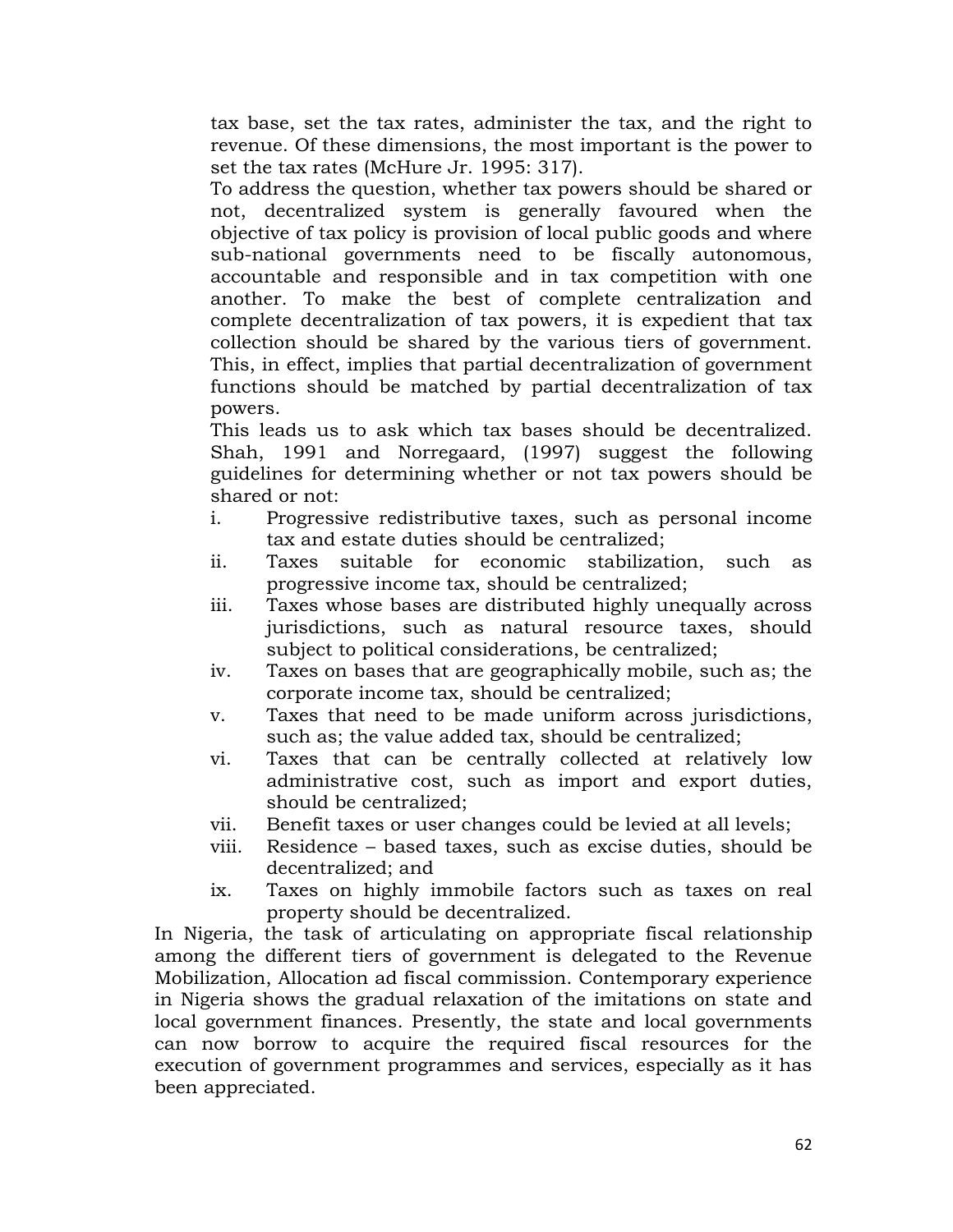Moreover, tax powers jurisdiction among different levels of government have been provided by part 1 of the second schedule of 1999 constitution (state- collectable revenue and fourth schedule of 1999 constitution (local government collectable revenue).

## 3.3.1 **TAX ASSIGNMENT AT FEDERAL LEVEL.**

The federal government controls the most inscriptive sources of revenue in Nigeria. Part 1 of the Second schedule to the constitution of the Federal Republic of Nigeria, 1999 contains the Exclusive Legislative List. A number of other sources of revenue for the federal government are:-

- (i) Export duties
- (ii) Company tax
- (iii) Maritime and navigation activities
- (iv) &&& and minerals (including oil fields, oil mining and natural gas)
- (v) National parks and Tourist
- (vi) Partents, trade marks, and industrial designs, etc.
- (vii) Stamp duties
- (viii) Posts, telephones and telephones
- (ix) Railways
- (x) Taxation of incomes, profits and capital gains
- (xi) Trade and commerce

The collection of sundry fees and other payments related to the activities above by the federal government forms the basis for itemizing these functional areas as sources of revenue collected by the federal government are first paid into the Federation Account before they are disbursed according to laid down principles and criteria.

## **3.3.2 TAX ASSIGNMENT AT STATE LEVEL**

The major source of revenue to states in Nigeria appears to be the statutory allocations from "the Federation Account". Section 152 (3) of the 1999 constitution provides for the mandatory allocation of revenues among the three tiers of government in Nigeria. The following are sources of revenue for the states:-

- (i) Statutory allocations (from Federal Account)
- (ii) Federal grants (of all sorts)
- (iii) Personal income tax or duty
- (iv) Capital grants and profit tax (of persons other than, companies)
- (v) Industrial, commercial or agricultural activities
- (vi) Loan
- (vii) Trade and commercial activities

### **3.3.3 TAX ASSIGNMENT AT LOCAL GOVERNMENT LEVEL**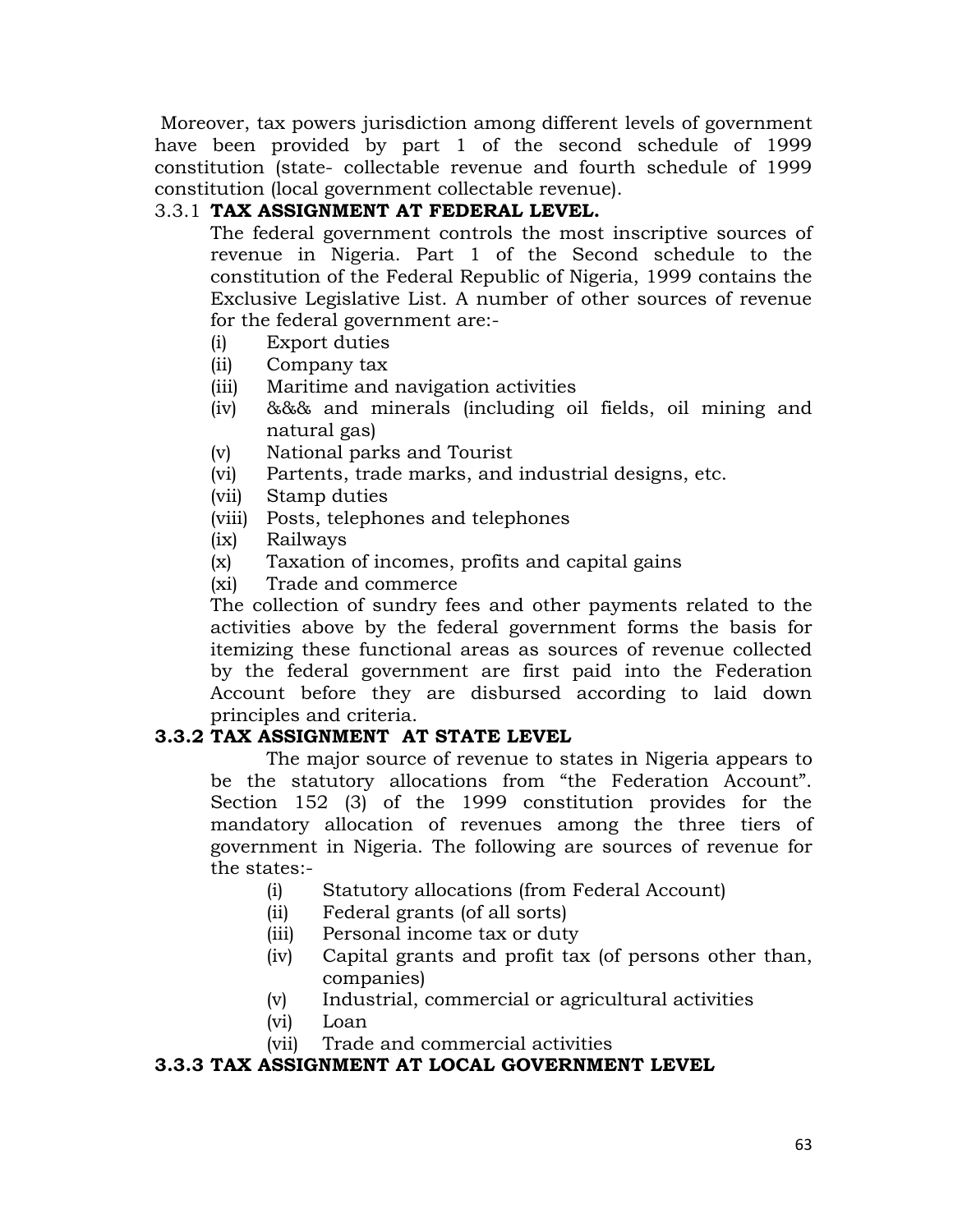Like the states, the local government's major sources of revenue in Nigeria are from both the federal and state governments). Other sources of revenue generated internally are:

- (i) Rent from market stalls
- (ii) Charges from business premises
- (iii) Gate-taking from motor parks
- (iv) Proceeds from mass transit buses operating in their areas of Jurisdiction
- (v) Poll tax
- (vi) Rates, etc

However, these jurisdictional tax powers among different levels of governments determined by a number of factors, namely: administrative efficiency and fiscal independence. The efficiency criterion demands that a tax s assigned to that level of government that will administer it efficiently at minimum cost, while the fiscal independence criterion requires that each level of government is permitted, as much as possible, to raise adequate resources from the revenue sources assigned to it to meet its needs and responsibilities. (Bello-Imarn, 1999:255).

In reality, however, the efficiency criterion tends to conflict with the principle of fiscal independence. This is because whereas the efficiency criterion calls for a great deal of concentration of tax powers at the highest tier of government due to limited administrative capacity of the lower tiers of government. On the other hand, fiscal independence criterion demands the devolution of more tax powers to the lower units of government to match the functions, assigned to them.

In reality, the weight of the two criteria has always tilted in favour of the efficiency criterion, and that is why the Federation Account of most federations, like Nigeria, has a domineering effect on their fiscal federalism. However, whatever the fiscal relationships between the different tiers of government in a federation and the volume of funds available to the political leadership within , their success can only be measured by their efficiency and effectiveness in promoting the citizenry, which is the essence of governance (Bello, Imam, 2004:24).

### **3.4 REVENUE ALLOCATION**

Revenue is allocated between and within tiers of government ultimately to promoted inter-jurisdictional equity, enhances the efficiency of the public sector and minimizes the cost of administering the tax system. In any federation, a minimal level of inter-jurisdictional fiscal equalization is desired. The equalization can be vertical if it refers to different levels of government or, horizontal, if it refers to the same level of government.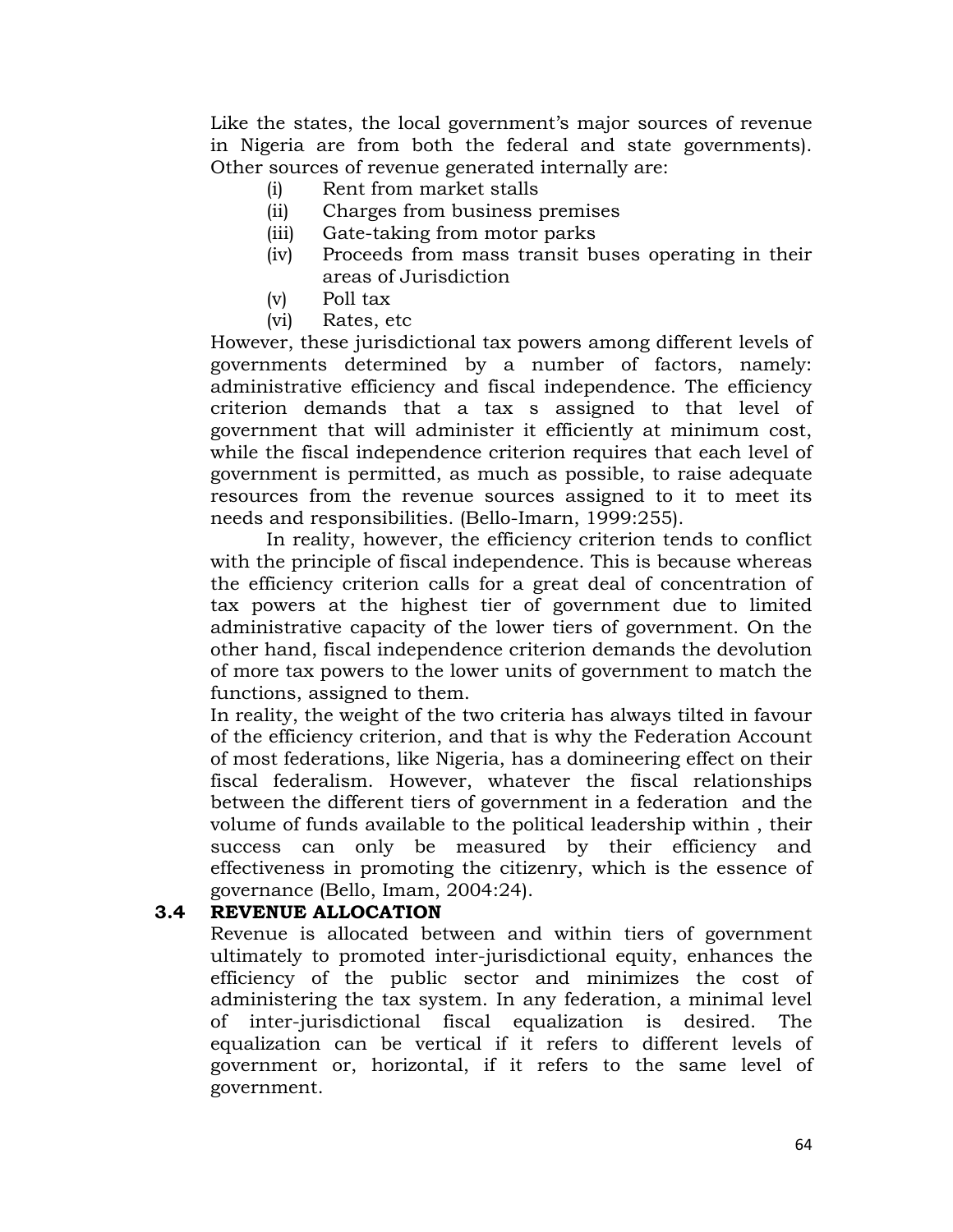Accordingly, the efficiency argument the central government may set and impose standards of some public services on subnational governments. Such services may have to be financed by the central government partly because sub-national governments may be unable or unwilling to do so, and partly because the implied financial burden may vary across jurisdictions. The problem can be resolved by bargaining and regulations. However, when these strategies fail, the central government may have to adopt a compensatory tax subsidy scheme through revenue sharing. Lastly, we have the administration cost argument. Where some taxes are centrally collected (partially or fully) on behalf of sub-national governments, because it is cheaper to do so, the yield should be shared with these governments.

However, once the objectives of intergovernmental transfers are known, the appropriate criteria for revenue sharing have to be determined or set. It is very unlikely that a single criterion will be able to satisfy more than one policy objective. A set of criteria will therefore, most liley emerge. Even on each policy objective, several options are likely to be open, in which determined, preferably after some analysis has been conducted. For example, to measure fiscal strength, per capita income of the locality can be determined. Grants may be given to those localities whose per capita incomes fall below the national average.

A grant may be general or selective. General grants are usually more suitable for fiscal equalization and for making the revenue from central taxes available to sub-national governments. In contras, specific grants are generally more suitable for the provision of merit goods and correction of externalities (Taiwo,  $2004:44 - 6$ .

Furthermore, it should be noted that central collection of taxes could lead to the criterion of derivation. So, revenue sharing should be made to supplement the internally generated revenue of sub-national governments.

### **3.4.1 REVENUE ALLOCATION: CASE STUDY OF NIGERIA'S CURRENT EXPERIENCE**

Finance is the most critical policy issue sin intergovernmental fiscal relations. In the area of fiscal relations between he federal, state and local governments, certain principles or criteria have often been adopted. There are levies and taxes that are centrally collected on behalf of all federating units. These revenues go into a pool called the federation account. The sharing of revenue from the federal account is based on the federal revenue allocation formular, managed by Revenue Mobilization Allocation Commission (RMAFC). Since its establishment in 1992, RMAFC shared revenue as follows:

Federal government  $=$  48.5%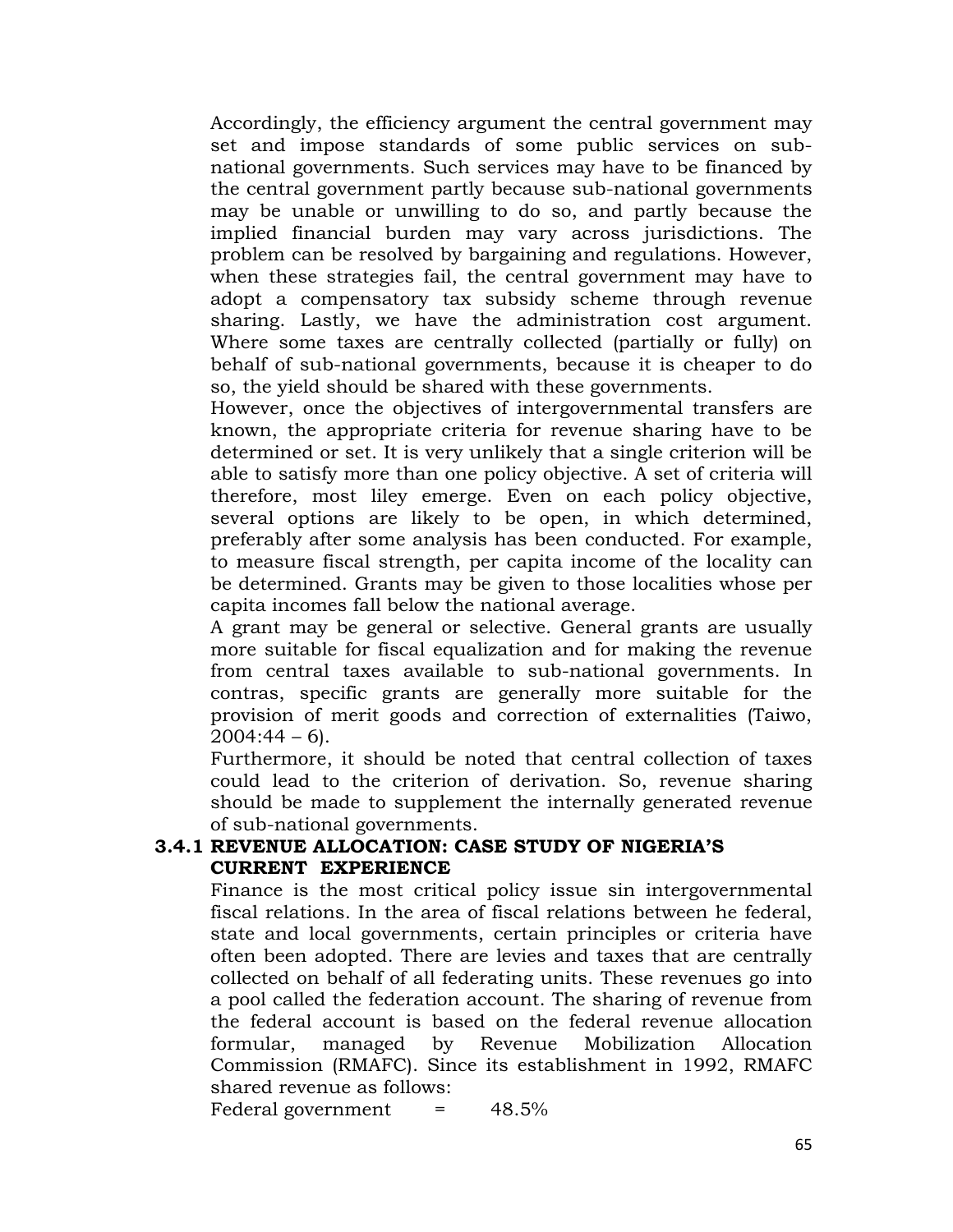| State governments  | $\mathbf{r} = \mathbf{r}$ | 24%     |  |                             |  |
|--------------------|---------------------------|---------|--|-----------------------------|--|
| Local Government   | $\mathbf{r} = \mathbf{r}$ |         |  | 20% (5% for the transfer of |  |
| primary education) |                           |         |  |                             |  |
| Special funds      | $\mathbf{r} = \mathbf{r}$ | $7.5\%$ |  |                             |  |

Decree 23 of 1992 setting up the RMAFC abolished on shore and off shore dichotomy in revenue. The federal government also an additional source of revenue in 1994. The formula for the distribution of VAT has been reversed several times. As at 1998, it was 25 percent to the federal government, 45 percent to the state governments and 30 percent to the local governments (Eneayan 2009:253).

Since 2005, revenue has been shared as follows:-

| Federal Government | $=$ | 52.7% |
|--------------------|-----|-------|
| State governments  | $=$ | 26.7% |
| Local governments  | $=$ | 20.6% |

Besides, there has been calls for changes to the rules governing the allocation of revenue between the three – tiers of governments, highlighting recurring tensions within the federation. The 13 per cent derivation formular for oil – producing state sis applied each month by the Federation Account Committee (FAAC) before its standard distribution of available resources to all states.

When the forum of worthier states, governors queried why the oil – producing states enjoyed the revenues from offshore production from the continental shelf, they were reminded that derivation had been 50% under the first republic and advise not to revise the sensitive terrain of the " on shored offshore dichotomy.

The derivation principle controversy has continued to rage. It explains the court case between Akwa Ibom and Cross River states over 76 disputed oil wells and equally the heated response to the official designation of Anambra as oil producing state and reaction from Kogi State of being the owner of the areas.

From revenue allocation debates, states are purchasing for more powers and more resources, they have strong argument in their favour in view of financial burden of 2011 National minimum wage from N7,500 to 18,00 per month and poor internally generated revenue average of 15%. Equally, the federal government advance reason for the revenue to be districted in the favour because of many matters of national interest within their jurisdiction. This debates and court cases are part of conflict in inter-governmental relations.

### **4.0 CONCLUSION**

This unit has stated and described the principles of multilevel government. We have discussed a major issue in fiscal federalism. It is the principles of intergovernmental relations, especially the fiscal aspect of federalism. The unit has shown that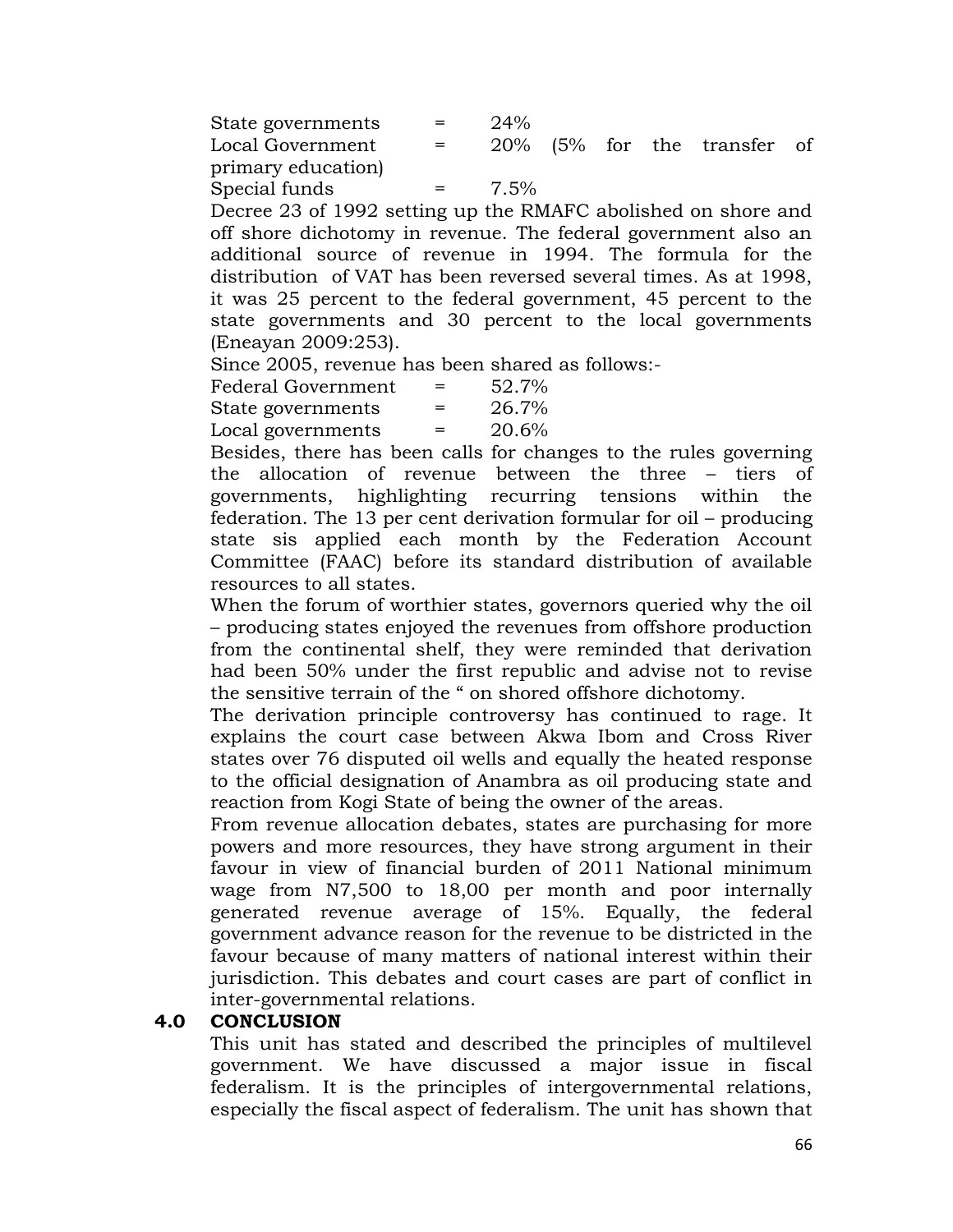among other things, that the allocation of responsibilities to the various tiers of government central government is responsible for the provision of national public goods and pursuit of equity and stabilization goals of government. Sub-national governments should then be responsible for the provision of local public goods. The sharing of government revenue among the various tiers of government should also complement the sharing of government functions and taxes that are geared towards the pursuit of central government functions should be centrally collected.

### **5.0 SUMMARY**

In this unit, we have discussed fiscal federalism. There are at least four dimensions to fiscal aspect of federalism. They are the objective, of intergovernmental fiscal relations, the allocation of responsibilities or expenditure assignment tax assignment and revenue sharing.

The objectives should be made to enhance accountability and transparency in fiscal federal relations. The allocation of government functions by tier system must be accompanied by an appropriate mechanism for sharing the resources of the public sector, so that each and every tier of government would be able to effectively perform its assigned responsibilities. If we revenue is generated solely form taxes, then the assignment of revenue sources boils down to the assignment of tax powers. If this is the case, revenue can be mobilized for a tier of government by assigning revenue sources to the tier of government or by a system of inter-government transfers (grants  $-$  in  $-$  aids) or is generally a complex exercise, as it involves both equity and efficiency issues and the value judgment of the government, there is need to supplement internally – generated revenue of subnational governments.

## **6.0 TUTOR – MARKED ASSIGNMENT**

1. Describe the objectives of fiscal intergovernmental relations.

2. Explain at least three dimensions of fiscal federalism

# **7.0 REFERENCES/FURTHER READINGS**

- Shah, A. (1991) "The New Fiscal Federalism in Brazil". *World Bank Discussion paper 124*. Washington, D.C: World Bank.
- Hommes, R. (1995). "Conflicts and Dilemmas of Decentralization". In Bruno, M. and B. Pleskovic (eds.). *Annual World Bank Conference on Development Economics,* pp. 331 – 50, Washington, DC: World Bank.
- Ltvack, Jyan DCI. Wallich, (1993). "Intergovernmental Finance: Critical to Russia's Transformation?". Finance and Development  $3(2)$ :  $6 - 9$ .
- Sewell, D. and C. I. Wallich (1994) . "Fiscal Decentralisation and Intergovernemntal Finances in the Republic of Albania".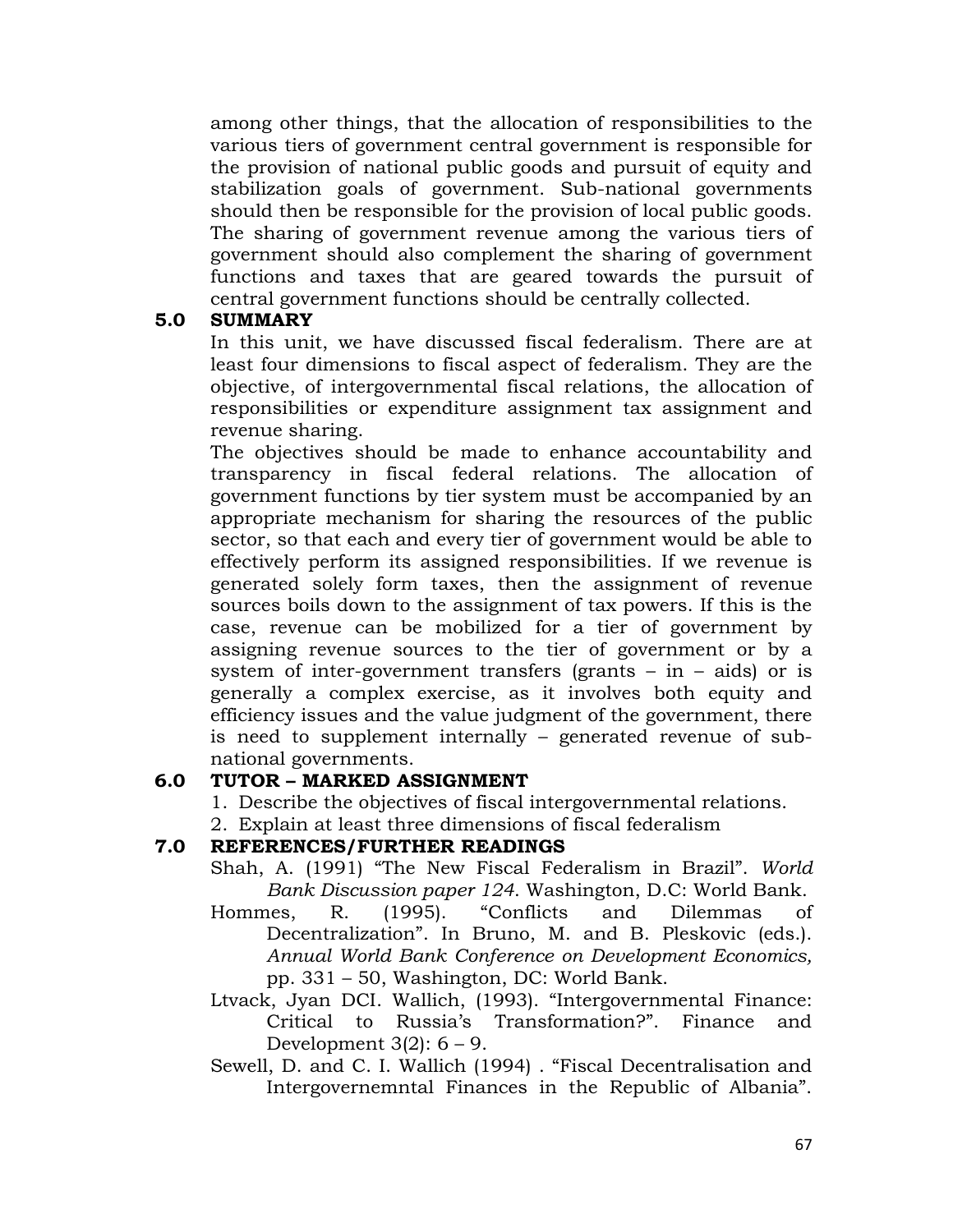*Policy Research Working paper*, 1354. Washington DC: World Bank.

- Musgrave, P. B. (1989). *Public Finance in Theory and Practice*. London: McGraw Hill, 5<sup>th</sup> ed.
- Taiwo, T. O. (2004) "Principles of Multilevel Govenrment in Demogractic System of Govenrment Fiscal Federalism and Democratic Governanc in Nigeria. Ibadan: NCEMA.
- Norregaard, J. (1997). "Tax Assignment" in Ter-Minassian T. (ed.) Fiscal Federalism in Theory and Practice. Washington, DC. IMF.

#### **UNIT 2**

#### **INTER-GOVERNMENTAL RELATIONS IN AMERICA**

**CONTENT**

- **1.0 Introduction**
- **2.0 Objectives**
- **3.0 Main Content**
	- **3.1 Meaning of IGR**
	- **3.2 Issues in IGR**
	- **3.3 Participants in IGR**
	- **3.4 Political aspects of IGR**
	- **3.5 Fiscal aspects of IGR**
- **4.0 Conclusion**
- **5.0 Summary**
- **6.0 Tutor-Marked Assignment**
- **7.0 References/Further Reading**

#### **1.0 INTRODUCTION**

The political system in United States is based in part on a separation of responsibilities among different units of government. The federal system established by the United States constitution ensured that there would be much flexibility in the way that governmental units interacted with one another and the fact that a federal system was created ensured the need for interactions. In this unit, we shall examine the relationships between the national government, on one hand, and the states and local governments, on the other.

#### 2.0 **OBJECTIVES**

At the end of this unit, students will be able to: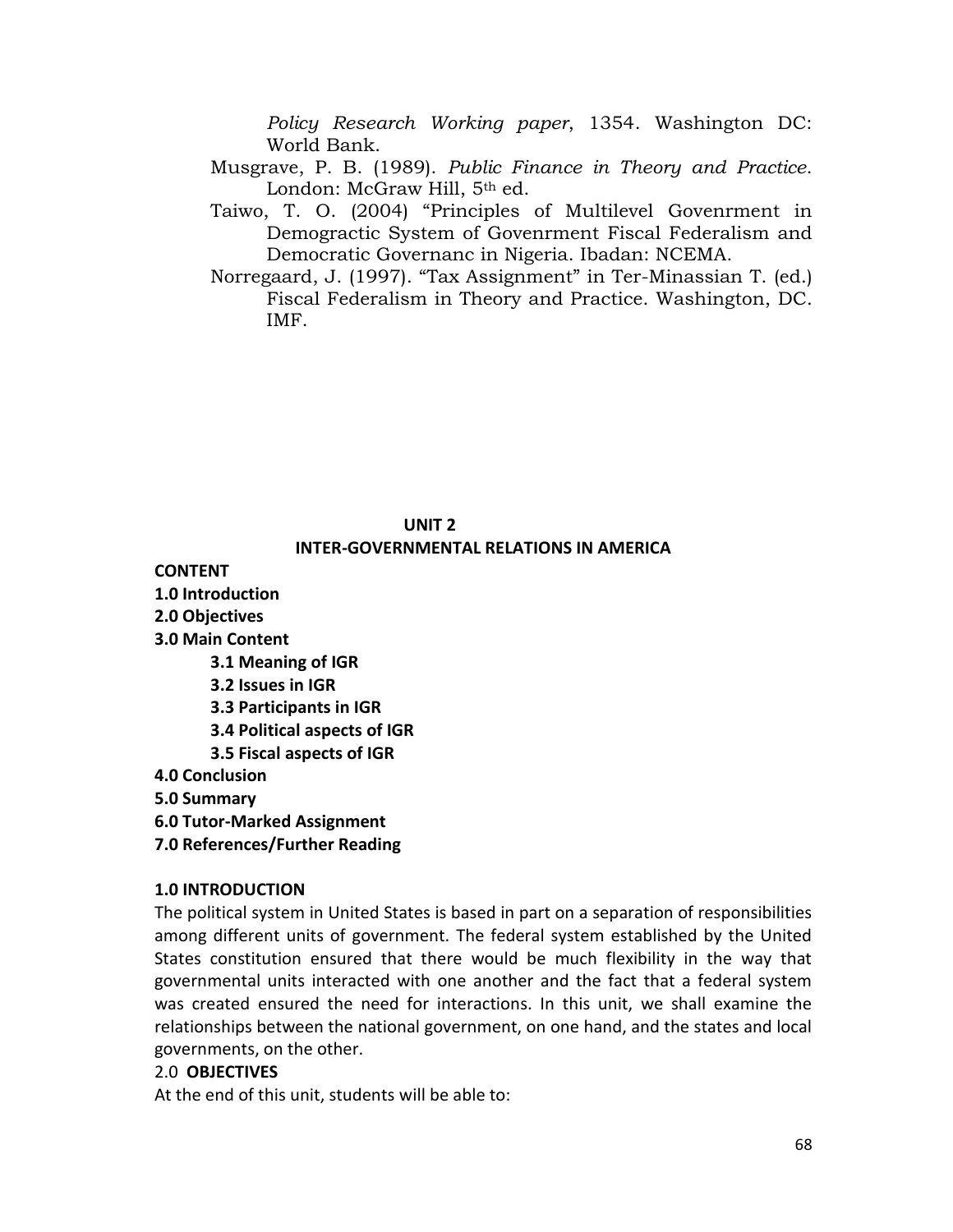- Explain the meaning of intergovernmental relations
- Describe the issues and participants in intergovernmental relations and
- Describe the political and Fiscal aspects of intergovernmental relations

#### 3.0 **MAIN CONTENT**

#### 3.1 **MEANING OF INTERGOVERNMENTAL RELATIONS**

The term "intergovernmental relations" is sometimes used interchangeably with federalism, but the two really do not mean the same thing. Federalism refers to the formal, legal structure of the political system, whereas intergovernmental relations refer to all the interactions of governmental units within the political system (CoChran, et al. 1986:121).

In other words, intergovernmental relations refer to the relationships among governmental jurisdictions. For our purpose, the term "inter-governmental relations mean the relationships between the national government, on one hand, and the states and local governments, on the other hand. Interactions between and among states and local governments are also part of the concept.

#### 3.2 **ISSUES IN INTER-GOVERNMENTAL RELATIONS**

Inter-governmental policy is a natural outgrowth of the federal system, in which government responsibilities are loosely distributed between the national government and the states. Because the United States constitution is not always clear on what exactly the division of responsibility should be, the principal issue is what role each level of government should assume. The authors of the constitution were many of too strong a central government and cognizant of the problems of too weak a one. They felt that it was necessary to have a national government that could reasonably coordinate the actions of the states, but they also wanted to give the states the autonomy to deal with their own concerns.

### 3.3 **PARTICIPANTS IN INTERGOVERNMENTAL RELATIONS**

There are numerous groups or special interests that also affect intergovernmental policies. Congress and the Executive branch interact in the politics of developing inter-governmental policies at the national level. The national government's actions are affected by the concern of state and local governmental officials. The Mayors and Governors through their conferences and organizations make pronouncements on those national government policies that affect them within their own parties they also attempt to influence the direction of national leaders on relevant issues. Governmental agency officials, especially national government administrators of intergovernmental programmes, also have considerable influence in policies. They give legislators their recommendations, and in the policy's implementation, their interpretation or action gives real meaning to the policy. Many of the complaints of state and local officials are directed at federal government administrators. State and local administrators also make their concerns known to policy makers at all levels of government.

#### 3.4 **POLITICAL ASPECTS OF INTERGOVERNMENTAL RELATIONS**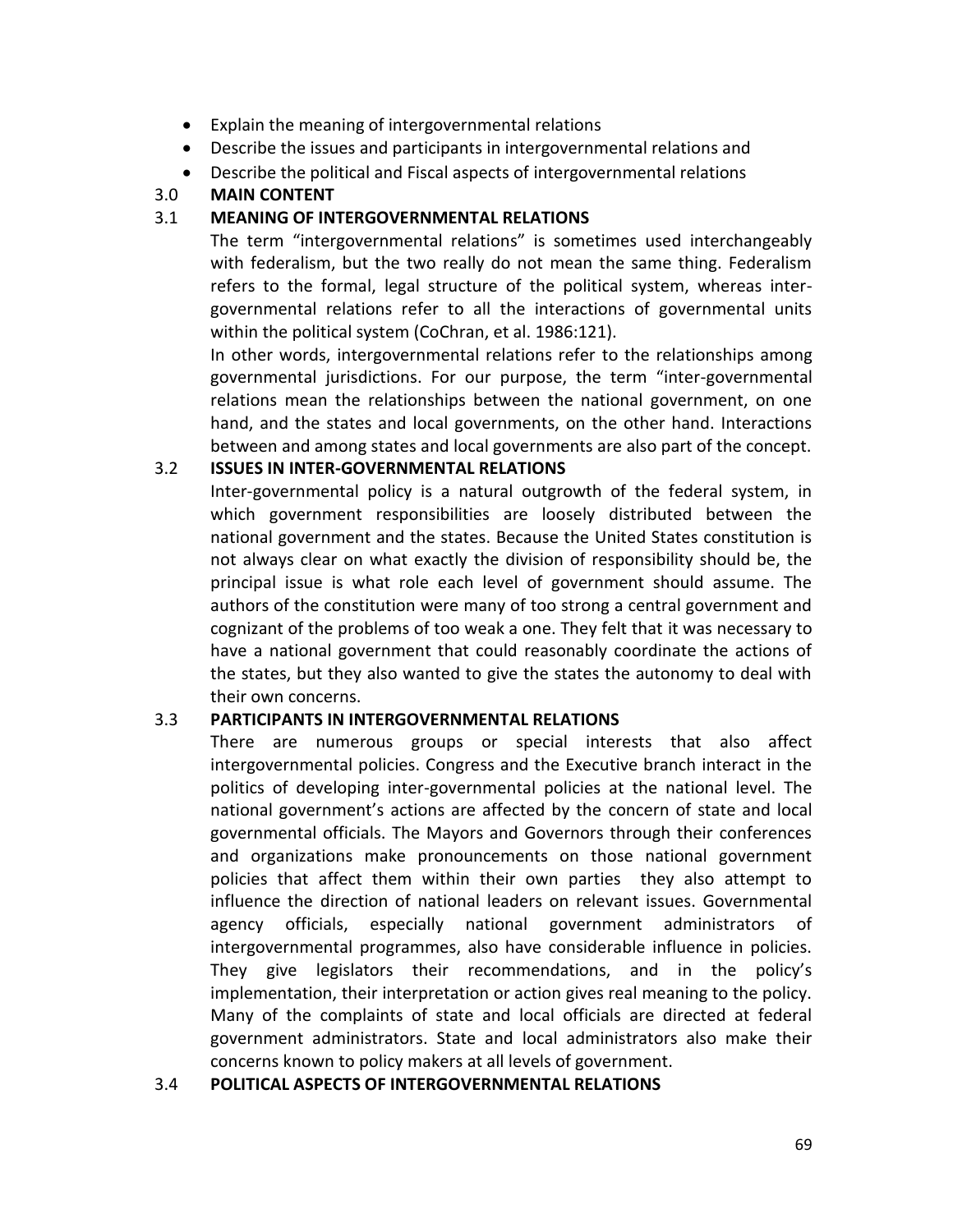The American intergovernmental network is fundamentally a political system or a complex of political systems. Until the twentieth century, the national government was not closely involved in domestic policy, which was seen as the realm of state and local governments.

The twentieth century particularly marked the era of escalating intergovernmental programs. During the 1930s, many national government programmes were created to help the nation out of the depression, and those programs signaled a strong national involvement in social and economic policies. Until the 1970s, the national government increased its involvement through many grant programs and the responsibility for the nation's general welfare.

Thus, the major legacy of the 1960s and 1970s was the development of project grants, such as Community Development Block grants, which required application for funds by the state and/or local government. The national government funding agency would then have to approach the grant. In doing so, the project or program as the agency wanted. Thus, the discretion of state and local units was further lessened.

During the 1970s and 1980s, there was the trend towards reducing the influence of the national government, and increasing the state governments' power. To do this, categorical grants were de-emphasized, and block grant funding was favoured. To do this, categorical grants were de-emphasized, and block grant funding was favoured. Categorical grants fund a specific project subject to federal government rules and regulations. Block grants fund general program areas such as education and permit the states to determine how the money will be spent within the area. General revenue sharing of funds in which the state and local government receive money with no strings from the federal government persisted. The money is then spent as the state or local government decides.

Tax reform suggestions also affect the revenues of state and local governments. By allowing tax payers to deduct state and local taxes on federal income tax forms, there is an indirect taxes are also more acceptable if they can be deducted on national taxes.

Current intergovernmental policy is a mixture of the current administration's emphasis on reducing national government prominence in public affairs and the historical development of national government responsibility in many areas of public concern. Since the "New Deal", the emphasis has been on creating programs and policies to cope with society's problems.

#### 3.5 **FISCAL ASPECTS OF INTERGOVERNMENTAL RELATIONS**

Another feature of the intergovernmental system is the financial relationship between and among units. Because of the national government increased the number of funded programs during the mid-twentieth century, intergovernmental transfers of funds became significant. The problem with providing federal funds lies in who controls the use of those funds. With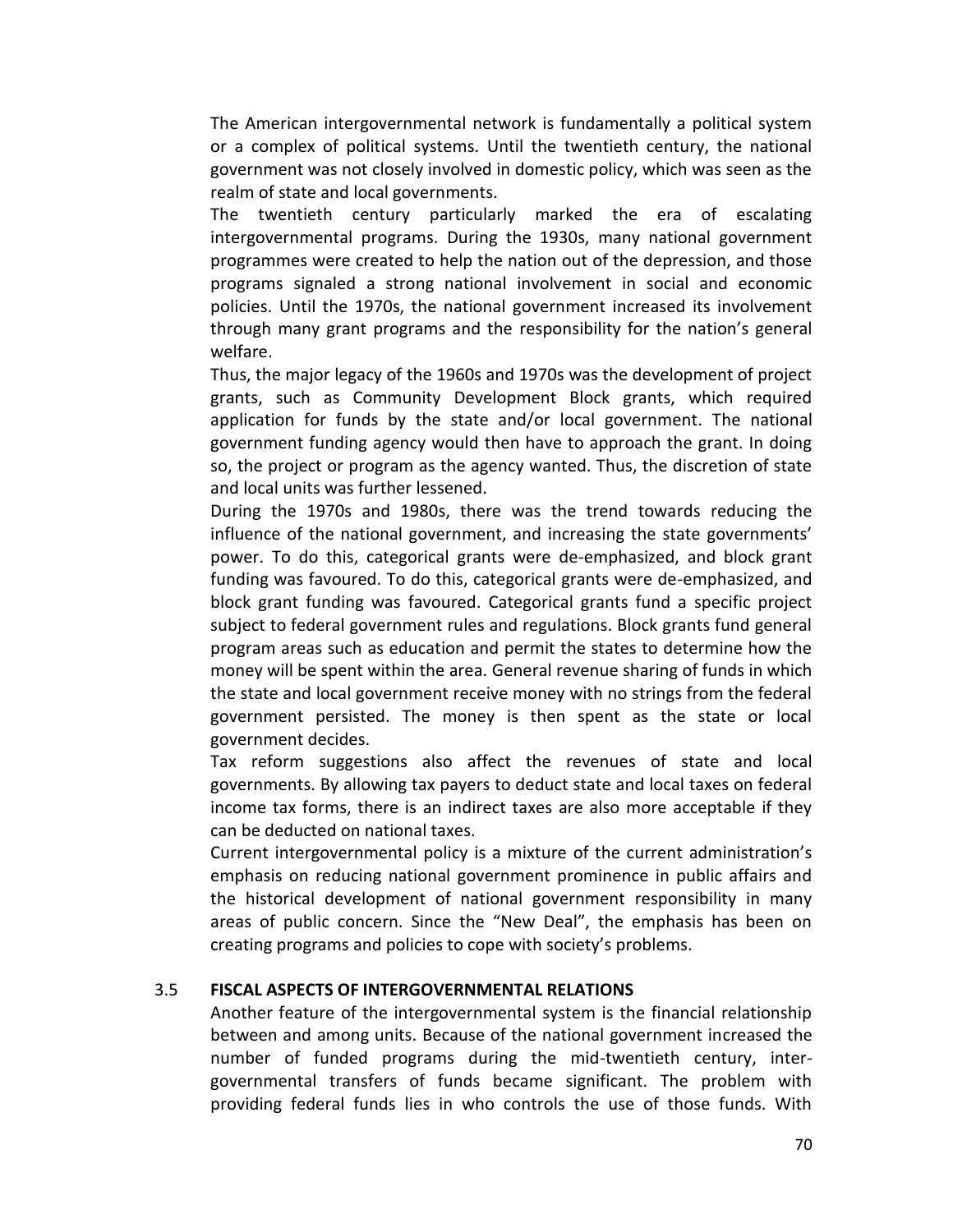categorical grants, the national government clearly established criteria for using the money. With block grants and general revenue sharing the expectation was that the national government would loosen its control.

During Reagan's administration, the purpose of domestic policy was to loosen restrictions couple with cuts in domestic spending.

With grants, the state and local levels are never certain what among of money is going to be available from year to year.

Another aspect of federal grants for the recipient units is the maintenance of effort requirement, which means that state and local governments cannot use federal money to replace their own spending on the affected program. The receiving governments are locked into spending patterns of they wish to receive the grants with such requirements. For example, Community Development Block, Grants could not be used to reduce the amount of money that the local government spent on redevelopment. Instead, a government would be required to continue to spend at the level it did in the past, or it could not continue to receive Community Development Funds.

The fiscal aspects of the intergovernmental system also reflect the characteristics of complexity and interdependence. Grants emerge from as well as create bargaining contests across levels of government and between specialist and generalist. Although, the politics and administration of the various fiscal instruments can differ greatly, the grant system in general appears resistant to change. This can be observed from the efforts to shrink the federal role or to reassign program responsibilities. However, modern inter-governmental relations still clearly preserve a network of cooperation and a forum for bargaining about issue-specific disputes among governments that possess both significant autonomy and numerous ties to other forms of intergovernmental interaction.

In addition to the financial relationships among the national government, there are many national programs, and requirements that affect states and local activities. National government legislation on health and safety, environmental protection, consumer protection, civil rights, regulation on non-discrimination requirements in the state and local units' personnel actions, cooperative efforts in law enforcement, cooperation in tax enforcement and other issues that require or encourage state and local entities to take or refrain from particular action.

#### **SELF-ASSESSMENT EXERCISE**

Describe the political aspects of intergovernmental relations

#### **4.0 CONCLUSION**

In this unit, we have examined inter-governmental relations in America. Today, a formidable set of inter-governmental issues and problems stretches before us, yet it is important to realize that both the achievements and dilemmas of the contemporary scene are bound up with the choices made at the nation's federal system. However, while the intergovernmental system has changed tremendously from the earliest decades, the basic framework created by the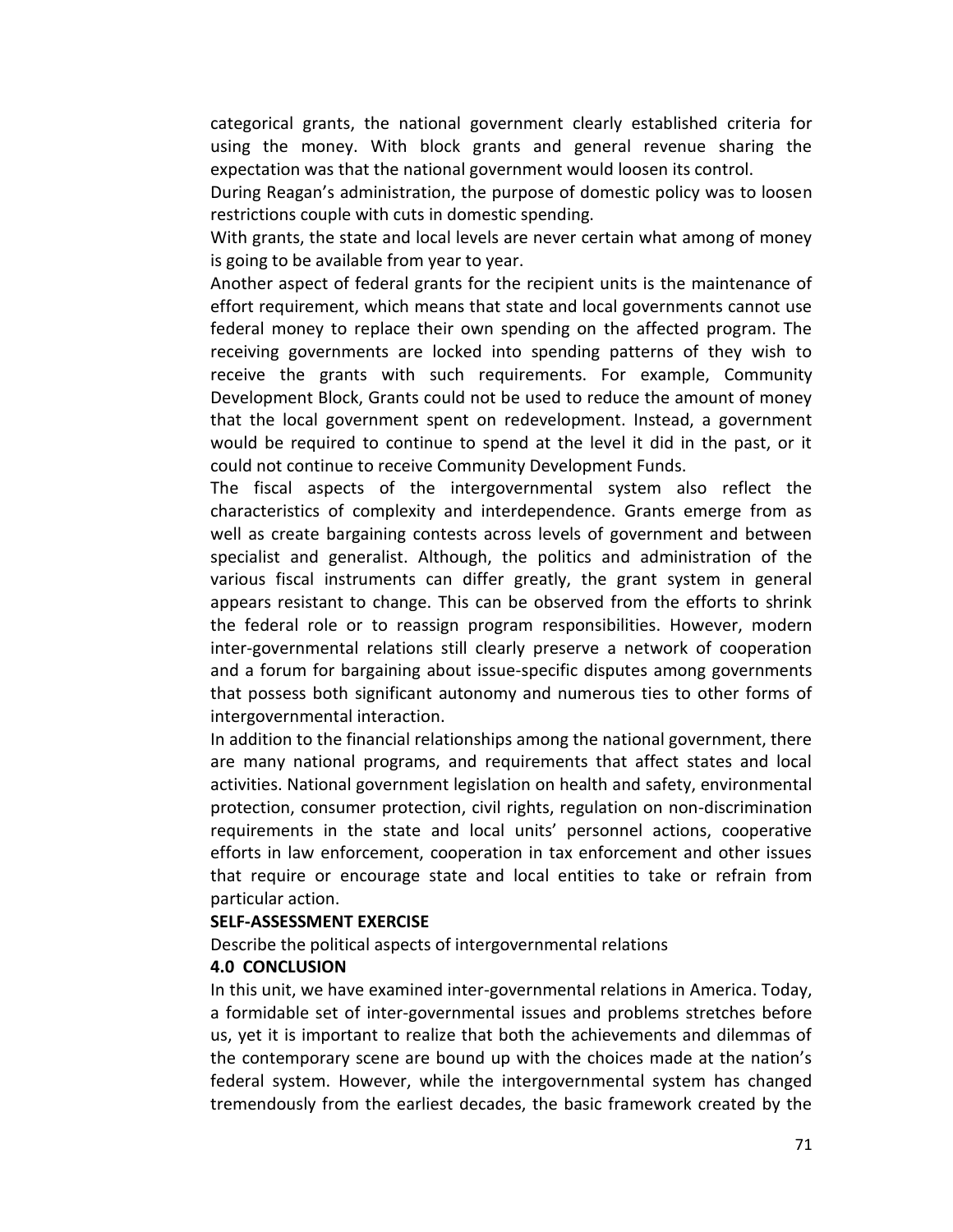founders continues to play a part in the perpetuation of vigorous intergovernment relations. Historically and contemporary imperatives toward cooperation across governmental lines notwithstanding, the intergovernmental relations framework has allowed and even encouraged the rise of today's pattern, one of conflict and bargaining in a complex and interdependent system.

#### **5.0 SUMMARY**

Intergovernmental Relations is the management and coordination of the relationships among governments for the purpose of achieving specific policies. Relations among American governments are extraordinarily complex. However, how these thousands of American governments act and react to each other is based on broad rules of the game set by the Constitution and Court decisions. The Constitution is instrumental in making distinctions between state and national responsibilities. It also deals with establishing and maintaining the separate identities between state and nation. The Constitution also deals with the integration of the national and State governments, primarily by providing for cooperation among them in the performance of certain functions. These three major features of the relations between the State governments and the national government – boundary settlement, separate identities, and national and State integration – were refined by the courts over time.

#### **6.0 TUTOR-MARKED ASSIGNMENTS**

- **(i)** Describe the political aspect of intergovernmental relations in America
- (ii) Describe the Fiscal aspects of intergovernmental relations in America

#### **7.0 REFERENCES/ FURTHER READING**

Wright, D.S. (1978). Understanding Intergovernmental Relations. North Scituate, Mass: Duxbury Press.

- Coclran, C.E, Mayer, L.C., Carr, T.R., and Cayer N.J. (1986). American Public Policy: An Introduction (2<sup>nd</sup> edition). New York: St. Martin's Press.
- O'toole, L.J. (1985). American Intergovernmental Relaitons: Foundations, Perspectives and Issues. Washington, DC: CQ Press.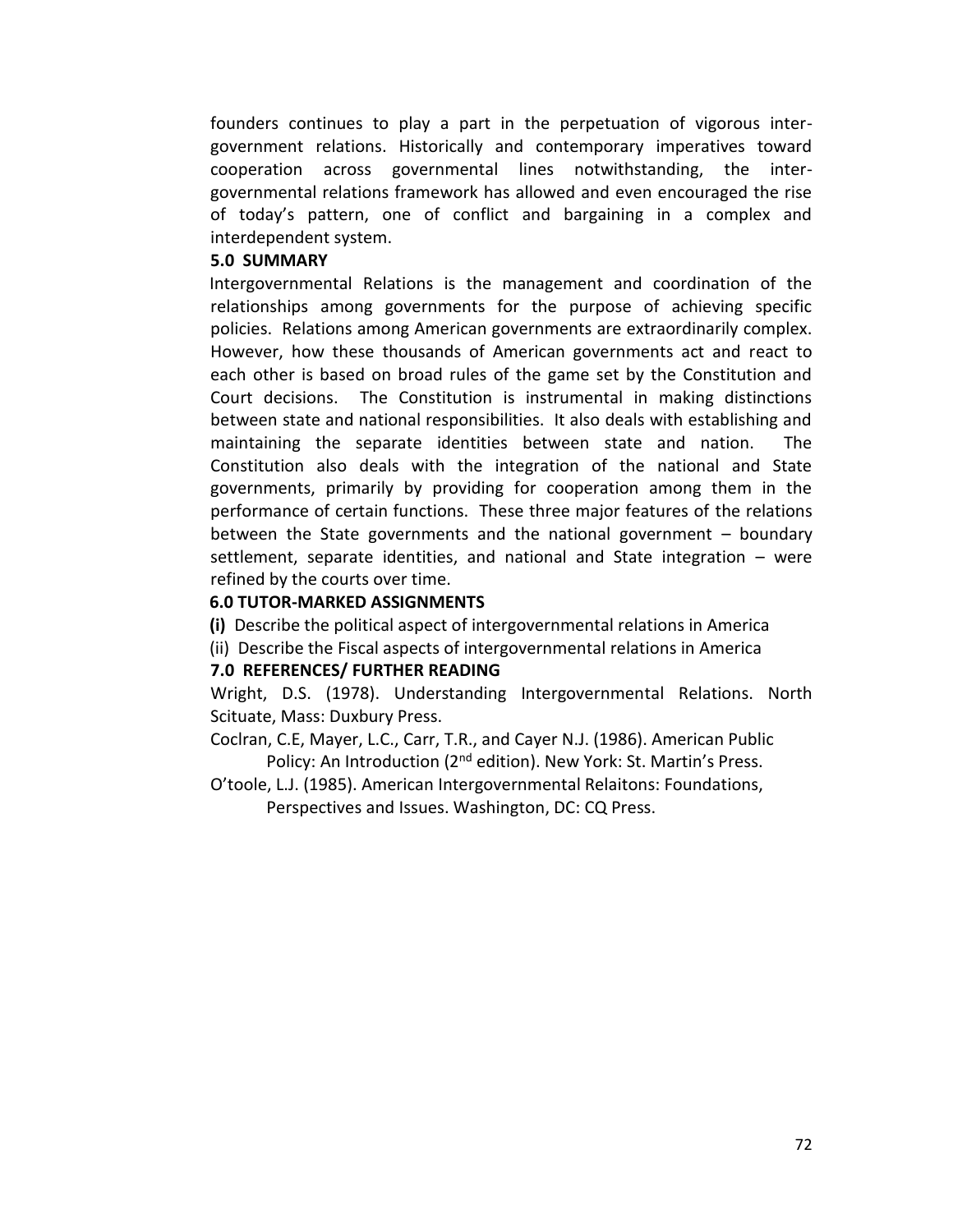## **UNIT 3**

## **INTERGOVERNMENTAL FISCAL RELATION IN BRAZIL**

**1.0 Introduction**

**2.0 Objectives**

- **3.0 Main Content**
	- **3.1 IGR in Brazil**
	- **3.2 Tax Assignment**
	- **3.3 Expenditure Assignment**
	- **3.4 Debt Regulation**

**4.0 Conclusion**

**5.0 Summary**

**6.0 Tutor-Marked Assignment**

**7.0 References/Further Reading**

# **1.0 INTRODUCTION**

Towards consolidating democracy after military rule of 1980s, Brazil has gone through a period of remarkable decentralization in both fiscal and political term. In this Unit, we shall examine the features of intergovernmental relations in Brazil.

# **2.0 OBJECTIVES**

At the end of unit, students should be able to:

- Explain fiscal relations in Brazil
- Describe expenditure assignment in Brazil and
- Explain debt regulation aspects of intergovernmental relations

## 3.0 **MAIN CONTENT**

## 3.1 **INTERGOVERNMENTAL FISCAL RELATIONS IN BRAZIL**

The Brazilian federation encompasses three levels of government; the federal government, 27 states (including the Federal District) and 5,509 municipalities. The states are divided into five geographical regions. The South is formed by the states of Parana; Santa Caterina and Rio Grande do sul, Espirito Santo, Minas Gerais, Rio de Janeiro and Sao Paulo are the states on the southeast region. The sparsely population Midwest region companies the states of Goias, Mato, Grosso, Mato Grosso da sul and the Federal District. The north consists of Acre, Amapa, Amazonas, Para, Randoma, Roraima and Tocantins. Finally, the Northeast includes the states of Alogoas, Bahia, Ceara, Marar hao, Paraiba, Pernambuco, Piaui, Rio Grande do Morte esergpe.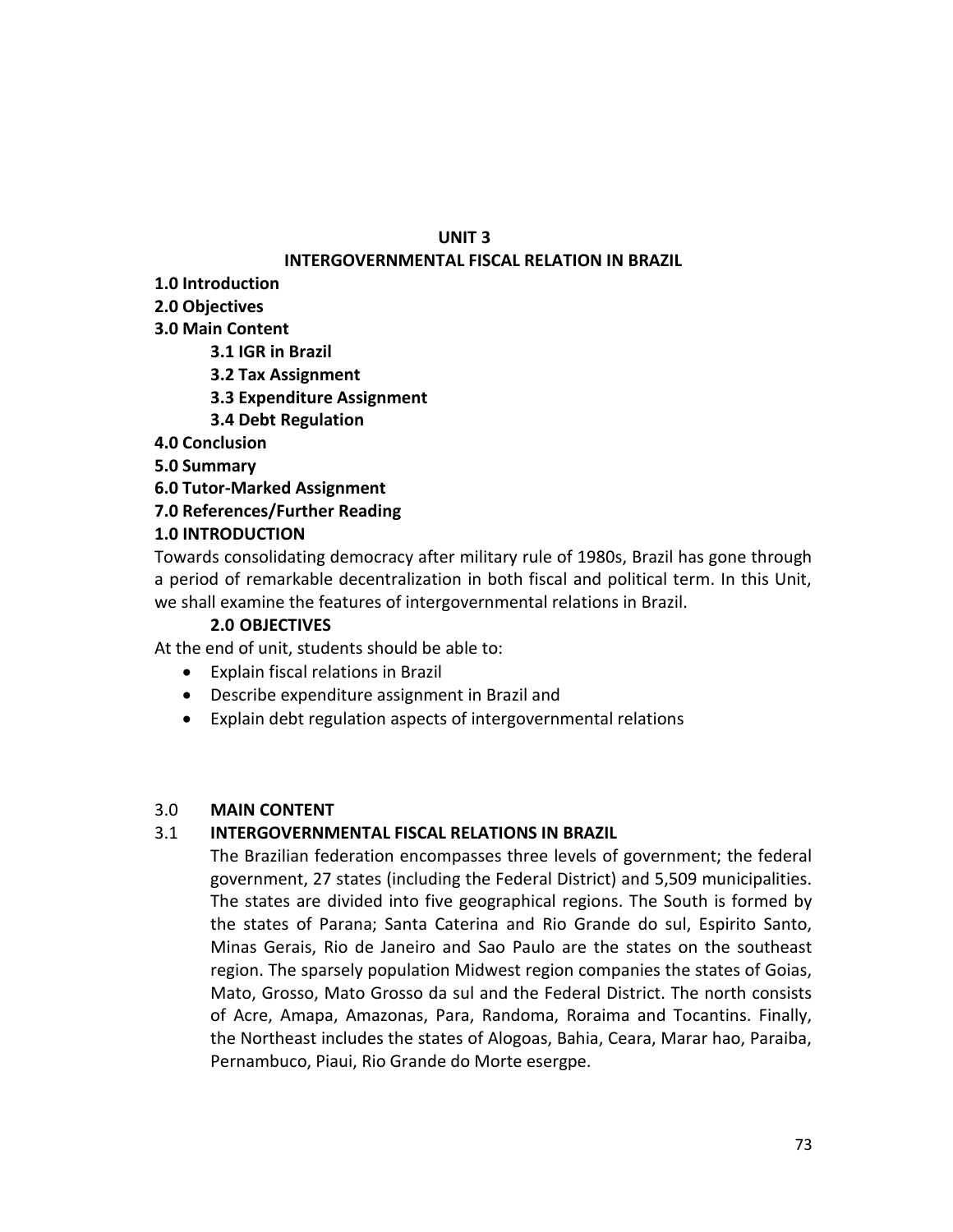Major disparities exist among the five regions. The states in the south and southeast regions accounted in 1997 for about 58 percent of the country's population and some 76 percent of the national GDP. Per Capita income ranged from about R\$1,400-1,600 a year in Maranhao and Piaui, in the poorest Northeast region, to almost R \$9,000 in Sao Paulo and more than R\$10,000 a year in the District Federal. At the regional level per capita income in the southeast region is about three times the per capita income of the Northeast.

#### **3.1.1 TAX ASSIGNMENT**

During the last decades, inter-governmental fiscal relations in Brazil have been regulated by the 1967 and 1988 Tax Reforms, which differ fundamentally with respect to the degree of decentralization promoted. The 1967 Reforms, enacted under the military regime concentrated the assignment of revenue sources at the federal level and introduced a system of revenue transfers to states and municipalities that was designed to correct major disparities among the regions. Conversely, the 1988 Reform extended the assignment of revenue sources to states and municipalities, at the expense of the federal government, and strengthened the system of intergovernmental transfers. Under the current system the federal government is assigned federal and corporate income taxes (IR), a value-added type of tax on, industrial products (IPI), a tax on rural property (ITR), social contributions levied on payroll or turnover of enterprises, taxes on foreign trade and taxes on financial transactions both the IR and the IPI are shared with states and municipalities through the state participation fund (FPE) and Municipal Participation Fund (FPM). The ITR is shared only with the municipalities. The states are assigned a broad-based value-added tax (ICMS), a motor vehicle registration tax (IPVA) and inheritance and gift taxes. The ICMS and the IPVA are shared with the municipalities. Finally, the municipalities are assigned a tax on services (ISS), an urban property tax (IPTU) and a tax on property transfers. Revenue sharing agreements have been established by the 1988 constitution with co-efficient that are primarily based on redistributive criteria. A major result of the 1988 reform was the increase in the revenues at the disposal of all government levels. The relative importance of this increase was higher for subnational government than for the federal government.

#### **3.1.2 EXPENDITURE ASSIGNMENT**

The 1988 constitution identifies three separate levels of government in the Brazilian federation (federal, state and municipal) and describes their responsibilities. The federal government is exclusively responsible for only a few conventional functions, such as: defense, foreign affairs immigration issues, and regulation of international trade and financial matters. For most functions, the responsibility is assigned to more than one level of government, leading to problems in service delivery. In education, for example, the federal government has the responsibility for setting national guidelines, while state governments are responsible for the delivery of the services. Pre-school and elementary education, however, are the responsibility of municipal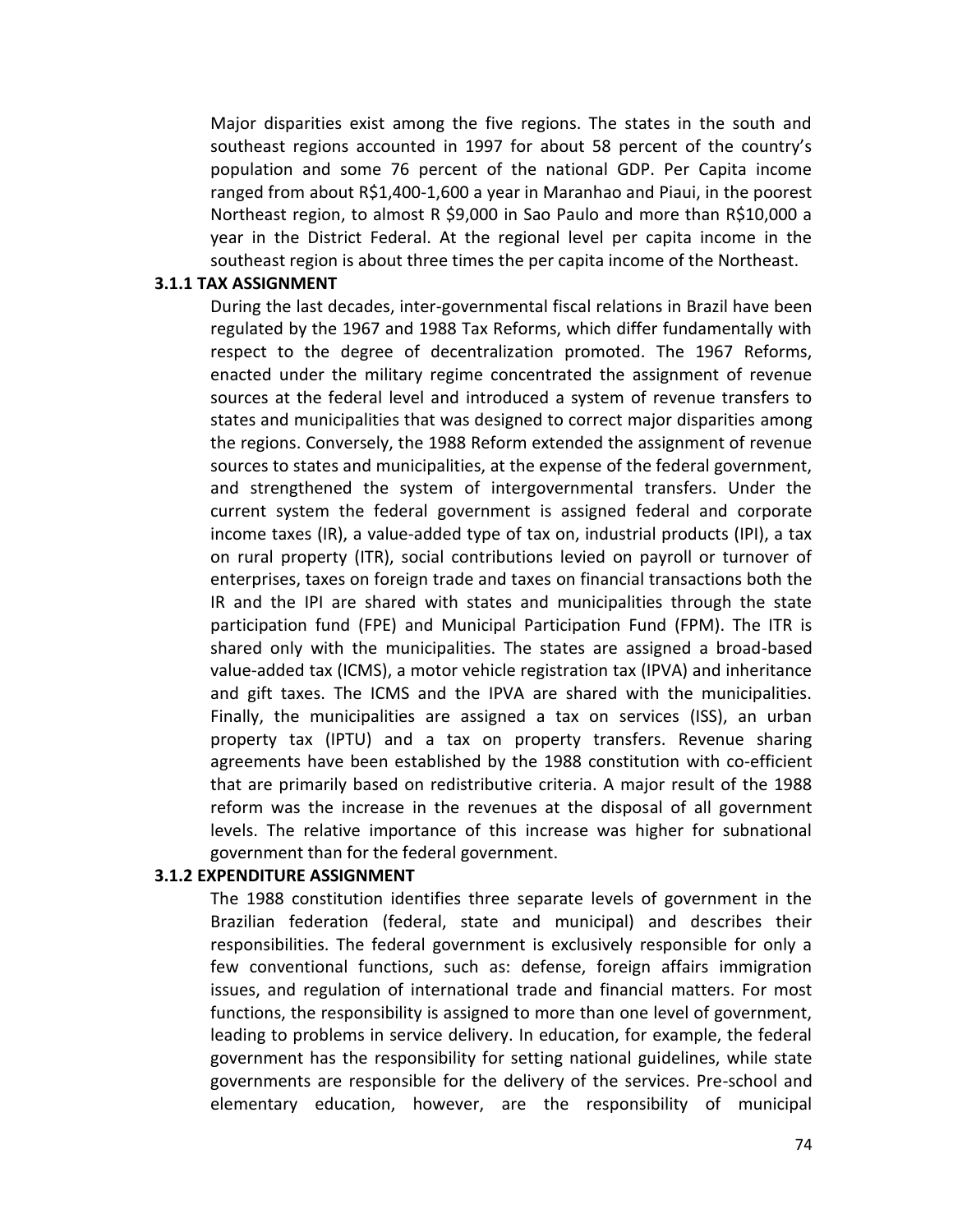governments. In practice the federal government still follows a pre-1988 constitution tradition and continues to have direct involvement in the delivery of education services at different levels.

#### **3.1.3 DEBT REGULATION**

With the 1967 constitution, the senate has the authority to regulate all publicsector borrowing in Brazil. It sets guidelines for subnational borrowing based on the amounts of existing debt, revenues and debt service. However, it has the power to grant exceptions to these guidelines. The Central Bank imposes a number of regulations on the access of states to different credit sources. External borrowing by the states is subject to regulation only when it requires a federal guarantee. Under the 1988 constitution, any legislation on debt renegotiation or financial rescue of subnational government can only be initiated by the President. After the initiative is taken, a financial rescue operation such as a debt bailout can only be implemented if it has been authorized by the Senate. Under the Braziliani constitution, the control of public sector borrowing is assigned to the senate, which has always shown a remarkable degree of tolerance with regard to increases in state indebtedness.

## **SELF-ASSESSMENT EXERCISE**

Describe the fiscal aspect of intergovernmental relations

## **4.0 CONCLUSION**

 In this unit, we have been able to explain the fiscal aspect, expenditure assignment and debt regulation aspects of intergovernmental relations. Under the 1988 Constitution, revenue sharing agreements was based on redistributive criteria. Any legislation on debt renegotiation or financial rescue of subnational government can only be initiated by the President. On expenditure assignment, the federal government is exclusively responsible for only a few conventional functions, such as: defense, foreign affairs immigration issues, and regulation of international trade and financial matters, while state governments are responsible for the delivery of the services. Pre-school and elementary education, however, are the responsibility of municipal governments.

## 5.**0 SUMMARY**

Under the 1988 Constitution in Brazil, responsibilities are assigned to federal, States and municipalities in intergovernmental relations. A major result of the 1988 reform was the increase in the revenues at the disposal of all government levels. The relative importance of this increase was higher for subnational government than for the federal government. On expenditure assignment, the federal government is exclusively responsible for only a few conventional functions, such as: defense, foreign affairs immigration issues, and regulation of international trade and financial matters, while state governments are responsible for the delivery of the services. Pre-school and elementary education, however, are the responsibility of municipal governments. Under the 1988 constitution, any legislation on debt renegotiation or financial rescue of subnational government can only be initiated by the President. After the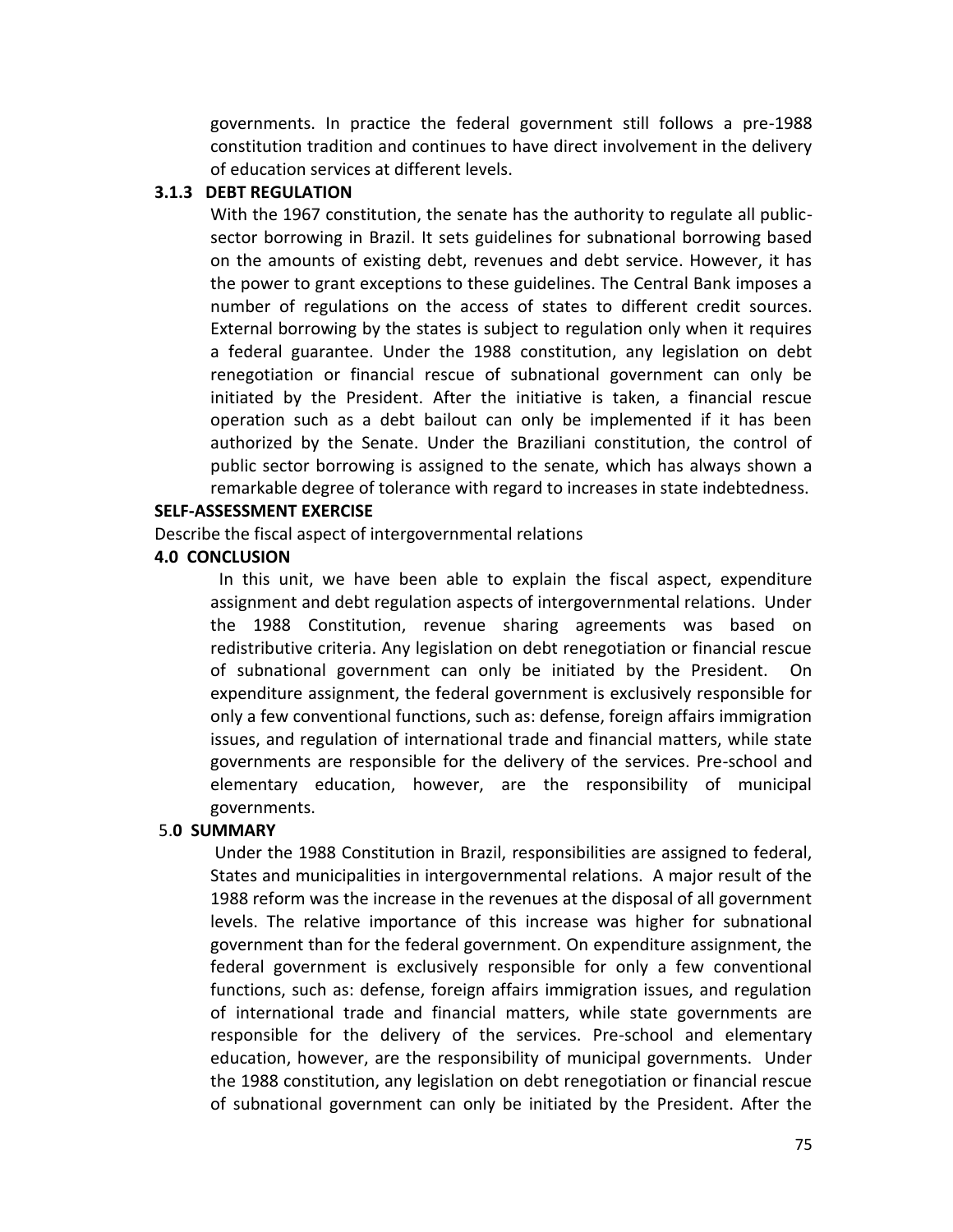initiative is taken, a financial rescue operation such as a debt bailout can only be implemented if it has been authorized by the Senate. Under the Brazilian constitution, the control of public sector borrowing is assigned to the senate, which has always shown a remarkable degree of tolerance with regard to increases in state indebtedness.

#### **6.0 TUTOR-MARKED ASSIGNMENT**

(i) Describe the tax assignment in intergovernmental relations under Brazilian Constitution of 1988

(ii) Explain the expenditure assignment in intergovernmental relations under Brazilian Constitution of 1988

## 7.0 **REFERENCES/FURTHER READINGS**

Bevilaqua; A.S. and F.A. Blanco (1999): "Intergovernmental Fiscal Relation in Brazil in the 1990s" Rio de Janeiro, Brazil: Puc-Rio Department de Economia. *Mimeographed document*.

World Bank (1995): "Brazil State Debt: Crisis and Reforms" Washington DC, United States: World Bank.

#### **UNIT 4**

## **INTERGOVERNMENTAL RELATIONS IN INDIA**

- **CONTENT**
- **1.0 Introduction**
- **2.0 Objectives**
- **3.0 Main Content**
	- **3.1 Intergovernmental Fiscal Relations**
	- **3.2 Expenditure Tax Assignment**
	- **3.3 Institutional Developments and Reforms**
- **4.0 Conclusion**
- **5.0 Summary**
- **6.0 Tutor-Marked Assignment**
- **7.0 References/Further Reading**
- **1.0 INTRODUCTION**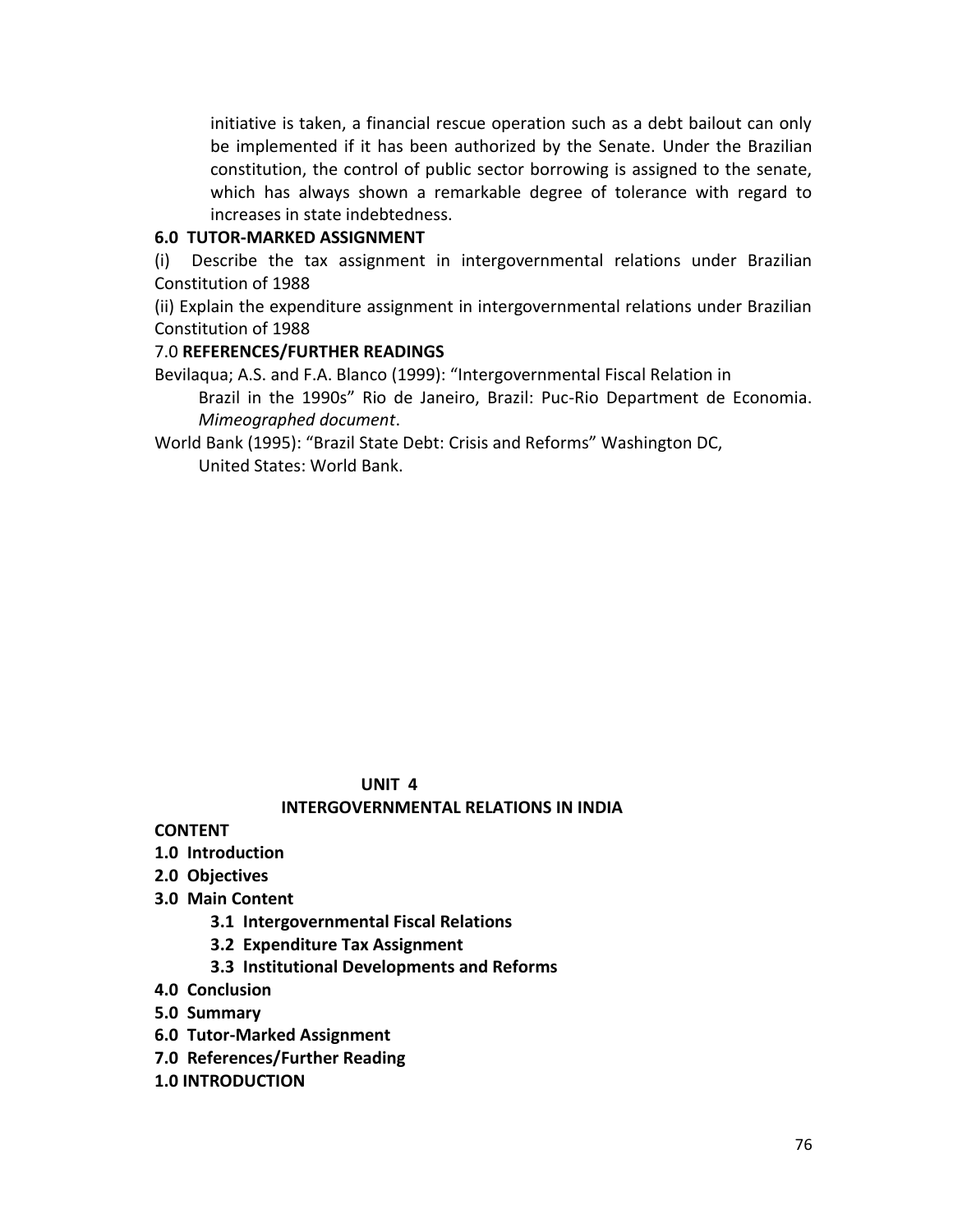India has witnessed constitutional democracy since 1950. India now comprises 28 states, six "Union Territories" (UTs) and a National Capital Territory (NCT), Delhi. The NCT and the UT of Pondicherry have their own elected legislatures, whereas the other UTs are governed directed by appointed of the centre. All the states have elected legislatures, with Chief Ministers in the executive role. Each state has a Governor, nominally appointed by the President, but effectively an agent of the Prime-Minister. The primary expression of statutory constitutional authority in India comes through the directly elected parliamentary –style governments at the national and state level, as well as nascent directly elected government bodies at various local levels. In this unit, we shall examine the intergovernmental relations in India.

## **2.0 OBJECTIVES**

At the end of this unit, students will be able to:

- Explain intergovernmental fiscal relations in India
- Describe the expenditure and tax assignment in intergovernmental relations
- Examine the institutional developments and reforms

## **3.0 MAIN CONTENT**

## **3.1 INTER-GOVERNMENTAL FISCAL RELATIONS**

India has developed explicit as well as implicit channels for managing IGFR, and for making vertical transfers, particularly from the centre to the states and UTs. This section reviews constitutional tax and expenditure assignments, the role of the Finance Commissions, Planning Commissions, and Central Ministries in making intergovernmental fiscal transfers, and the nature and associated problems of sub-national borrowing. It will be seen that India's intergovernmental fiscal transfers system is complicated by the existence of multiple channels, particularly the Planning Commission, which is charged with drawing up and implementing five-year economic development plans.

Furthermore, while the bulk of transfers are general-purposes formulaic transfers, there is also a complex mix of specific purpose transfers, sometimes with adhoc matching requirements and often determined through political bargaining.

## **3.2 EXPENDITURE AND TAX ASSIGNMENTS**

The Indian Constitution, in its seventh schedule assigns the powers and functions of the centre and the states. The schedule specifies the exclusive power of the centre in the union list; exclusive powers of the states in the state list and those falling under the joint jurisdiction are placed in the concurrent list.

All residuary powers are assigned to the centre. The nature of the assignment of expenditure functions is fairly typical of federal nations and broadly fits with economists, economic rational.

The functions of the central government are those required to maintain macroeconomic stability, international trade and relations, and those having implications for more than one state. The major subjects assigned to the states comprise public order, public health, agriculture, irrigation land rights, fisheries and industries and minor minerals. The states also assume a significant role for subjects in the current list such as, education and transportation, social security and social insurance.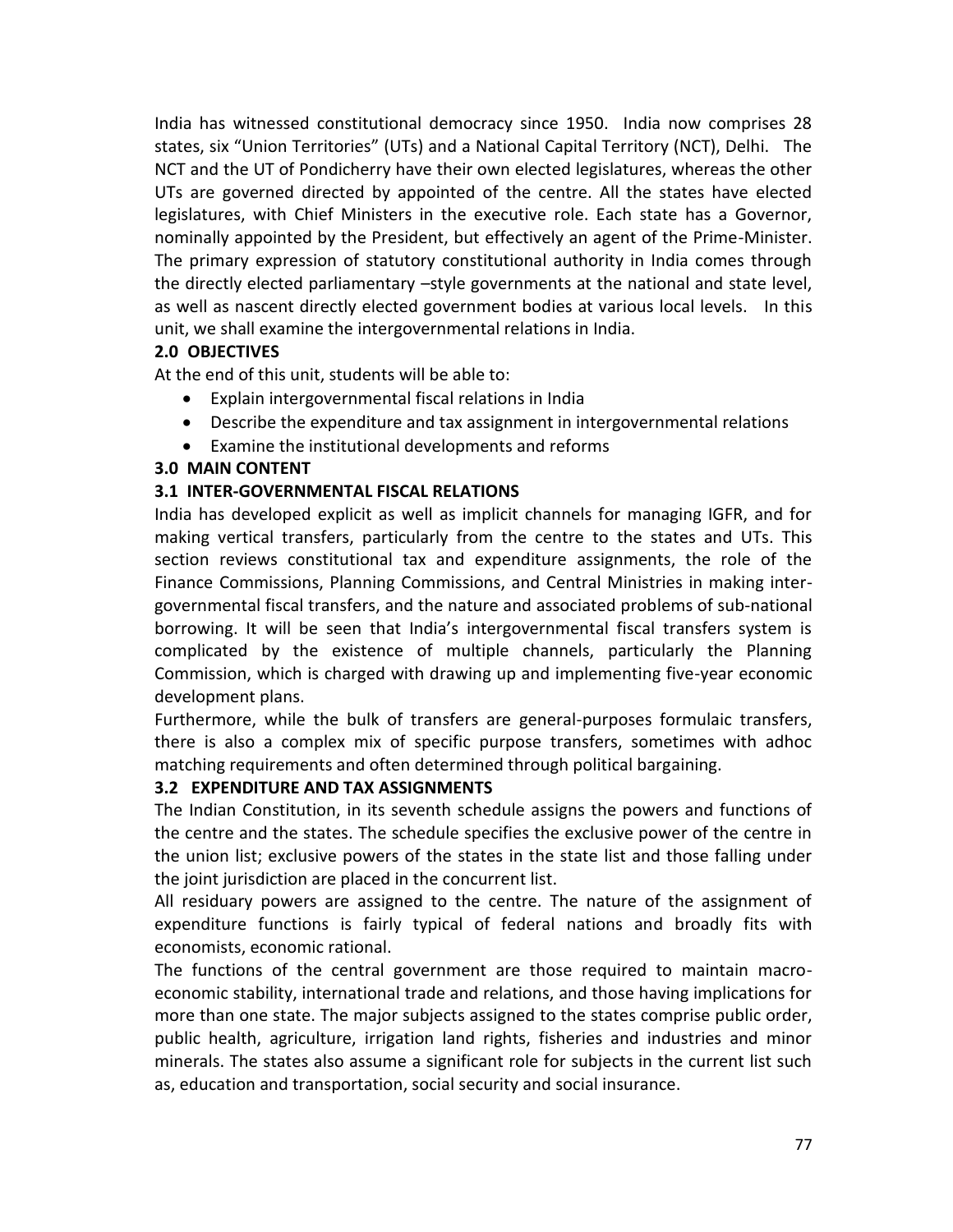The tax assignment powers in India is based on a principle of separation, that is, tax categories are exclusively assigned either to the centre or to the states. Most broadbased (in principle though not in practice) taxes have been assigned to the centre, including taxes on income and wealth from non-agricultural sources, corporation taxes on production (excluding those on alcoholic liquors) and customs duty. A long list of taxes is assigned to the states. However, only the tax on the sale and purchase of goods has been significant for state revenues. This narrows effective tax base is largely a result of political economy factors that have eroded or prevented the use of taxes on agricultural land or incomes by state governments. The centre has also been assigned all residual powers, so that taxes not mentioned in any of the lists automatically fall into its domain.

The constitution specified certain categories of centrally collected taxes that were to be shared with the states according to criteria to be determined by the finance commission. In particular, personal income taxes were a major component of tax transfers from the centre to the states which received 87.5 percent of such tax revenues.

#### **3.3 INSTITUTIONAL DEVELOPMENTS AND REFORMS**

Several institutional developments and policy imperatives stand out in a review of India's IGFR system, and represent new opportunities and challenges. India has taken major strides in decentralizing government by creating a tier of local government that has constitutional states and that requires another layer of intergovernmental transfers. Previous transfer was adhoc and discretionary based on control of local bodies by state governments.

Local government reform has changed the nature of tax and expenditure assignments to local governments and instituted a system of formal state-local transfers modeled on the component of the existing centre-state system that is governed by the Finance Commission.

In 2004, the central government proposed transferring money directly to local governments. In the past, the states have received unconditional financial commission transfers earmarked for local governments, but have retained control of these monies. They have controlled planning commission and central ministry conditional transfers that have ostensibly been targeted at district or block level rural government authorities. With local government now enjoying constitutional status, the states are reluctant to permit new transfers direct to rural local government, fearing direct to rural local government to lead to reductions in their own transfer receipts.

#### **SELF-ASSESSMENT EXERCISE**

Describe intergovernmental fiscal relations in India

#### **4.0 CONCLUSION**

In India, many features of its Intergovernmental Fiscal relations (IGFR) were a product of colonial rule and the immediate post-independence environment. Improvement in its IGFR system, therefore, included reforming the system of tax and expenditure assignments as well as the intergovernmental transfer system. In 2004, the central government proposed transferring money directly to local governments. Local government reform has changed the nature of tax and expenditure assignments to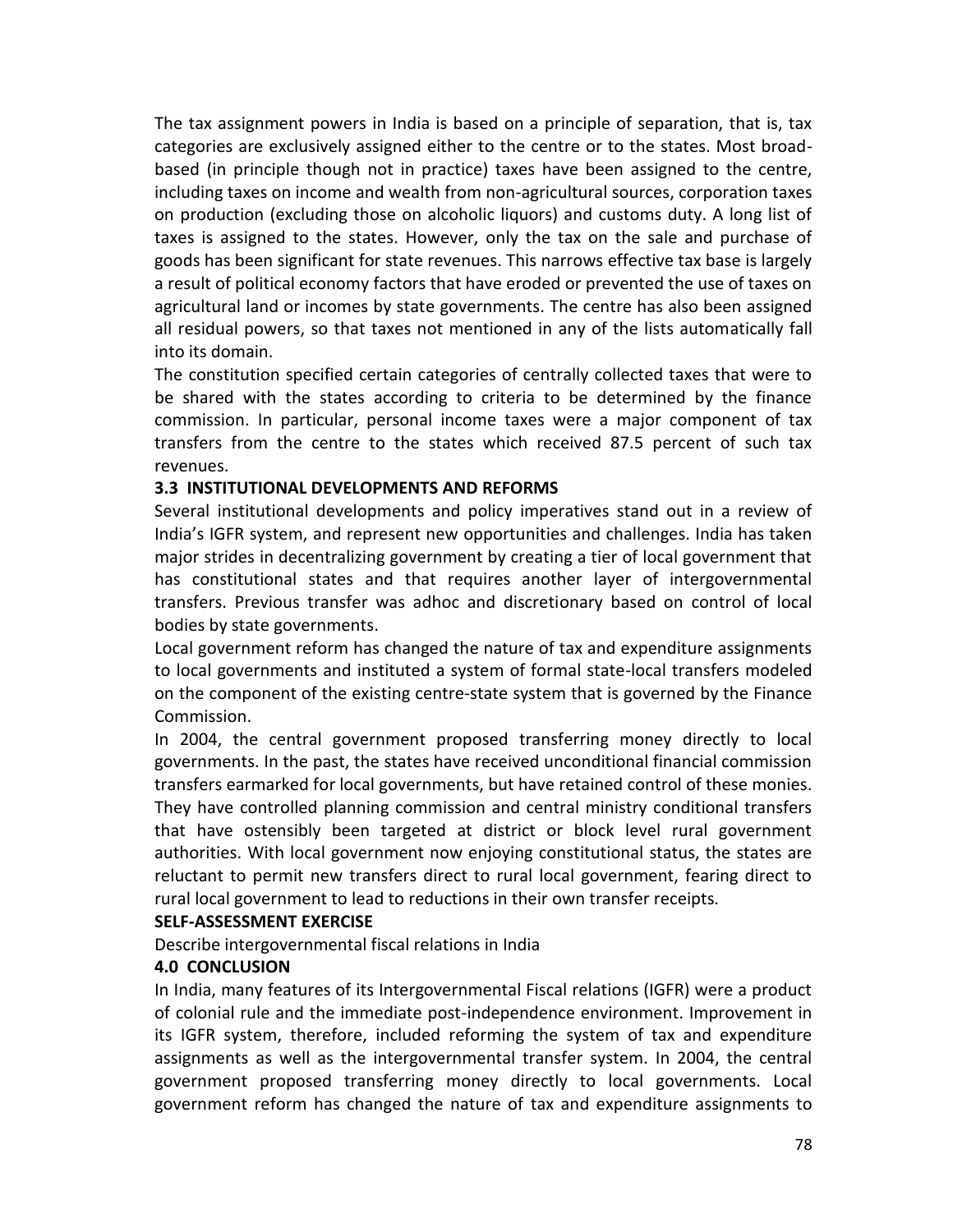local governments and instituted a system of formal state-local transfers modeled on the component of the existing centre-state system that is governed by the Finance Commission.

## **5.0 SUMMARY**

India has developed explicit as well as implicit channels for managing Intergovernmental fiscal relations, and for making vertical transfers, particularly from the centre to the states and Union Territories. India's intergovernmental fiscal transfers system is complicated by the existence of multiple channels, particularly the Planning Commission. In the past, the states have received unconditional financial commission transfers earmarked for local governments, but have retained control of these monies. They have controlled planning commission and central ministry conditional transfers that have ostensibly been targeted at district or block level rural government authorities. With local government now enjoying constitutional status, the states are reluctant to permit new transfers direct to rural local government, fearing direct to rural local government to lead to reductions in their own transfer receipts.

# **6.0 TUTOR-MARKED ASSIGNMENT**

**(i)** Describe intergovernmental fiscal relations in India

(ii) Explain the expenditure and tax assignment in India's intergovernmental relations

## **7.0 REFERENCES/FURTHER READINGS**

Rao, M. G. and N. Singh (2004a). *The Political Economy of India's Federalism, Forthcoming.* London: Oxford University Press.

Rao, M.G. (2000a). "Tax Reform in India: Achievements and Challenges" *Asia-Pacific Development Journal,* 7, 2, 59-74.

## **UNIT 5**

### **INTER-GOVERNMENTAL FISCAL RELATIONS IN CANADA CONTENT**

- **1.0 Introduction**
- **2.0 Objectives**
- **3.0 Main Content**
	- **3.1 Divisions of Powers**
	- **3.2 Expenditure Assignment**
	- **3.3 Tax Assignment**
	- **3.4 Inter-governmental Transfer System**
- **4.0 Conclusion**
- **5.0 Summary**
- **6.0 Tutor-Marked Assignment**
- **7.0 Reference/Further Reading**
- **1.0 INTRODUCTION**

Canada is operates a federal system. With a population of 28.1 million (1994 Census) and a total area of 9.9 million square kilometers, Canada represents the second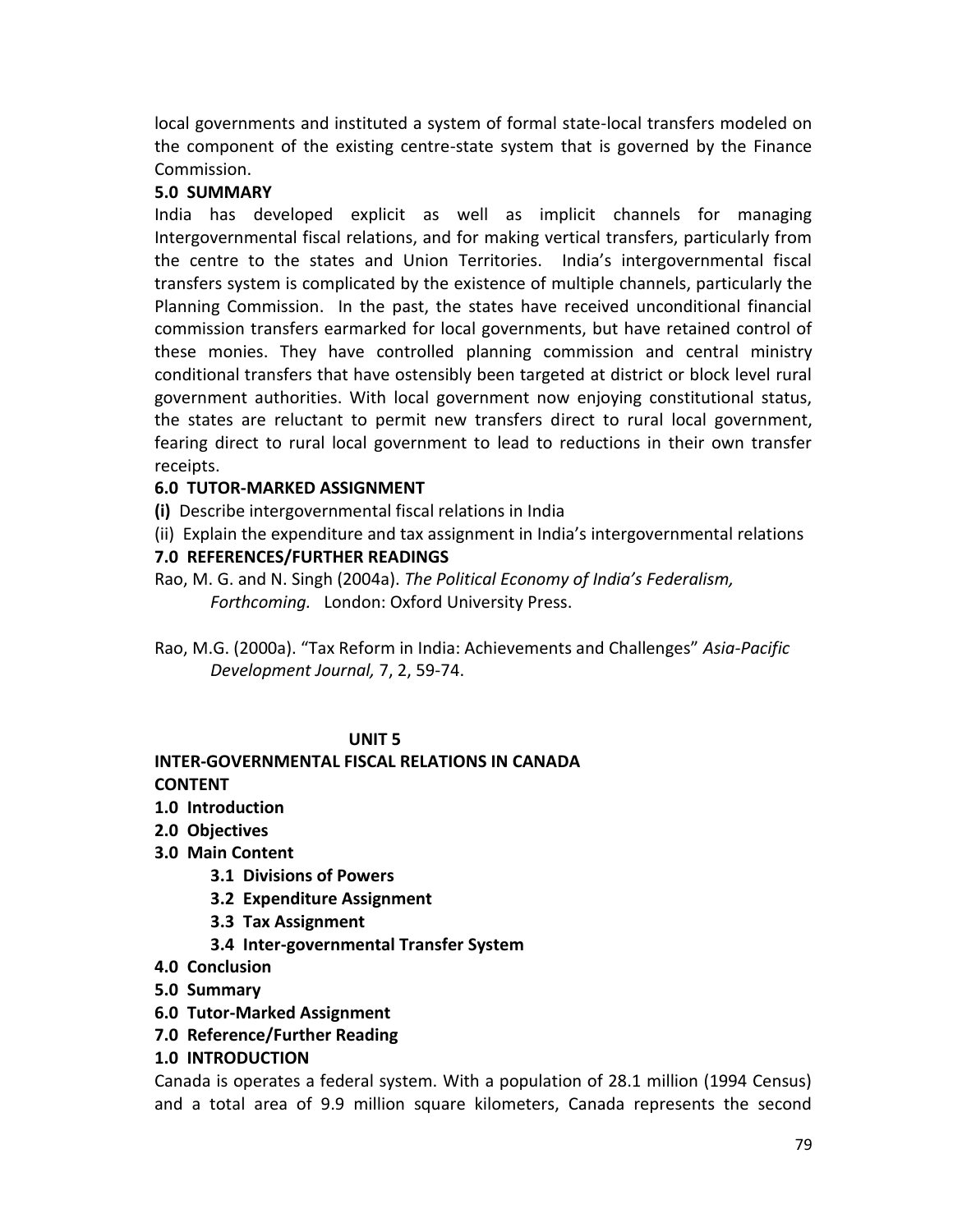largest country but one with the lowest population density in the world. Canada is a federation of the provinces (British Columbia, Alberta, Saskatchewan, Manitoba, Ontario Quebec, New, Brunswick, Nova-Scotia, Prince Edward Island and New found land and two territories –Northwest Territories and Yukon. In this unit, we shall examine the intergovernmental relations in Canada.

## **2.0 OBJECTIVES**

At the end of the unit, we shall be able to:

- Explain division of powers in Canada
- Describe Expenditure assignment in Canada
- Describe tax assignment and intergovernmental transfer system

## 3.0 **MAIN CONTENTS**

## **3.1 DIVISION OF POWERS**

Division of powers in Canada was guided by the British Worth America Act of 1867 until 1982, when the Canadian constitution Act vested the power to amend the constitution with the Canadian Parliament. Under the Constitution Act of 1982, the Queen of England remains the sovereign and is represented by her appointee (appointed on the advice of the Prime Minister of Canada) the governor-general of Canada.

The Parliament has two houses: Senate of 104 members appointed for life and a House of Commons of 295 members apportioned by provincial population and elected at least every five years. The leader of the majority party or one having a trust of a majority of members in the house, assumes the office of the prime minister, laws must be passed by both houses of parliament and signed by the governor-general in the green's name.

The ten provincial governments are normally headed by lieutenant governors appointed by the governor-general, but the executive powers are vested in the provincial cabinet headed by the premier. Members of provincial legislative assemblies are elected for a four-year term.

The Judicial system consists of the supreme courts of Canada provincial supreme courts, and country courts. The governor-general in council appoints judges to these courts.

Thus, Canada has a two-tiered system, highly decentralized system. It can be characterized as a model of dual federalism with coordinate authority. Whereas, federal and provincial governments are co-equal partners in the federation, local governments do not enjoy independent constitutional status and are simply the handmaidens of the provinces.

## **3.2 EXPENDITURE ASSIGNMENT**

Expenditure assignment is transparent money, banking, trade airlines, railways, foreign affairs, defense and unemployment insurance are federal responsibilities. Pension, immigration, agriculture and industry are shared by federal and provincial governments. Educational, health, social welfare, police, natural resources, and highways are provincial matters. Provincial –local governments account for 50 percent of consolidated public expenditures, including debt charges and 59 percent of direct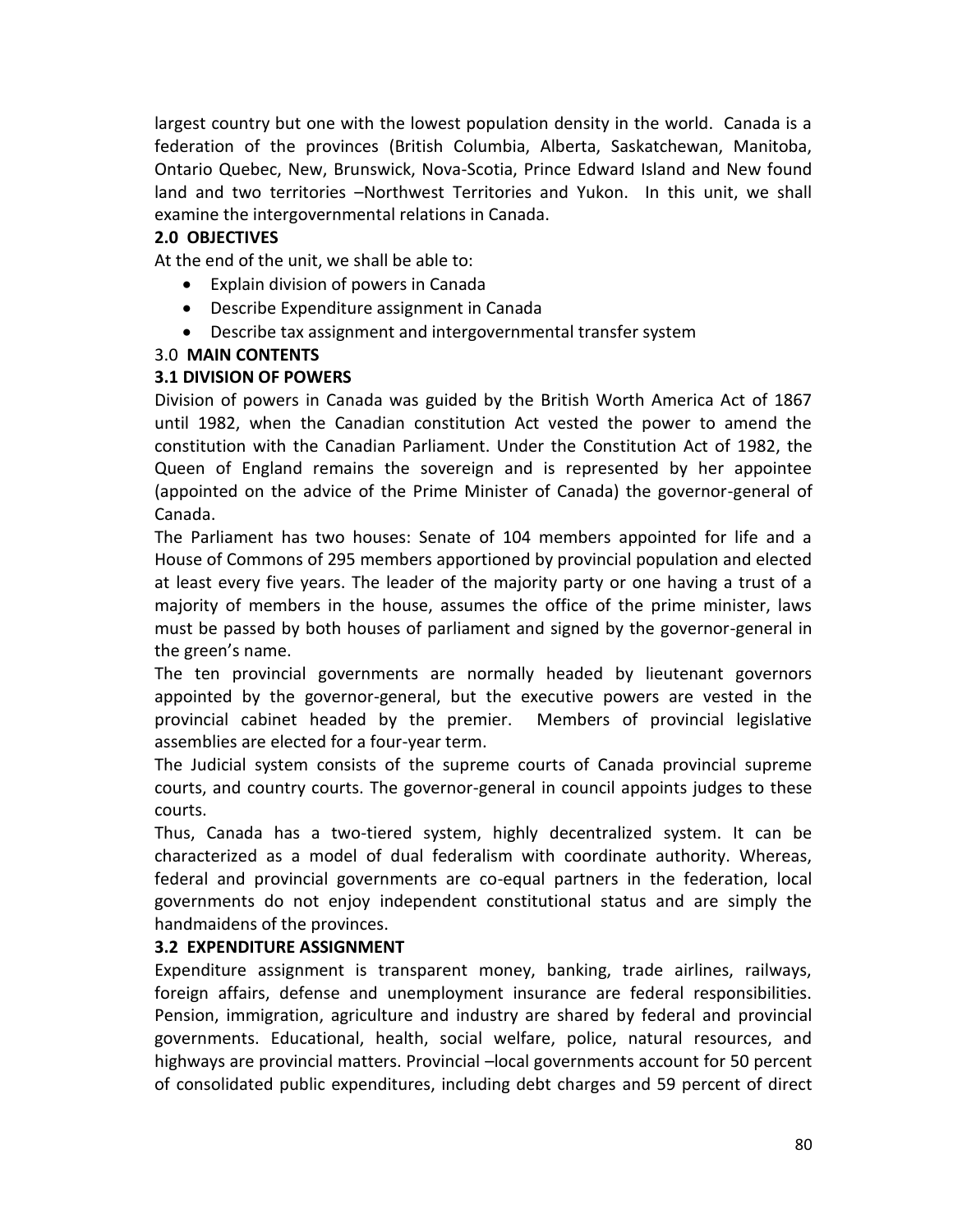| provincial levels are: |           |            |
|------------------------|-----------|------------|
| Program:               | Federal   | Provincial |
|                        | (Percent) | (Percent)  |
| Transport              | 27        | 73         |
| Health                 | 3         | 97         |
| Education              | 3         | 97         |
| Social Services<br>65  |           | 35         |
| <b>Debt Services</b>   | 58        | 42         |

programme spending. Percentage of total programme spending between federal and

**Source:** Departments of Finance, Government of Canada, Ottawa, Unpublished data.

## **3.3 TAX ASSIGNMENT**

The British North-America Act of 1867 restricted provincial access to 'direct" taxes and charges only. The Supreme Court of Canada broadened this jurisdiction considerably by interpreting sales taxes as "direct" taxes. The constitution Act of 1982 further extended provincial powers to include resources taxes as well. Thus, provincial governments today enjoy overlapping taxing responsibilities with the federal government in all areas except customs, unemployment insurance premiums and contributions to the Canadian Pension.

In terms of VAT, Canada presents an interesting case study in implementing a VAT in federal country. The Canadian constitution restricts to provincial government access only to "direct" taxes, but Canadian courts have interpreted a retail sales tax to be a direct tax. Before 1991, Canada had a manufacturers' sales tax at the federal level and a retail sales taxes in nine of the ten provinces. The federal government tried but failed to win support for a combined federal-provincial VAT. It then acted alone and introduced a VAT, the "goods and service tax" (GST) at 7 percent in 1991. Under this tax, basic groceries, prescription drugs, and medical devices are rated zero, and residential rents, health services, aid services, legal aid, educational services and financial institutions are exempt from taxation. The GST at the present time is not harmonized with provincial retail sales taxes except in the province of Quebec. Quebec has announced that its sales tax would be "substantially harmonized with the GST, subject to certain Quebec characteristics". A substantially harmonized multistage sales tax (QST) was introduced by Quebec in July 1992 at 8 percent. Exports are zero rated. The most notable exception of GST is that financial institutions are zero-rated by Quebec. Quebec has also sought to administer the GST within its boundaries, and discussions are under way to formalize Quebec administration of GST and QST.

Newfoundland and Prince Edward Island began a process of full harmonization with GST in 1992, but later halted this process. Pressure from business groups for harmonization of federal and provincial taxes continue to mount. In the long run, the federal tax should be fully harmonized with provincial sales taxes in some provinces. Zero rating of provincial exports adopted by Quebec appears to offer a simple alternative for such harmonization. Federal-Provincial fiscal arrangements in Canada encompass three broad areas: (a) tax harmonization (b) fiscal transfers, (c) fiscal and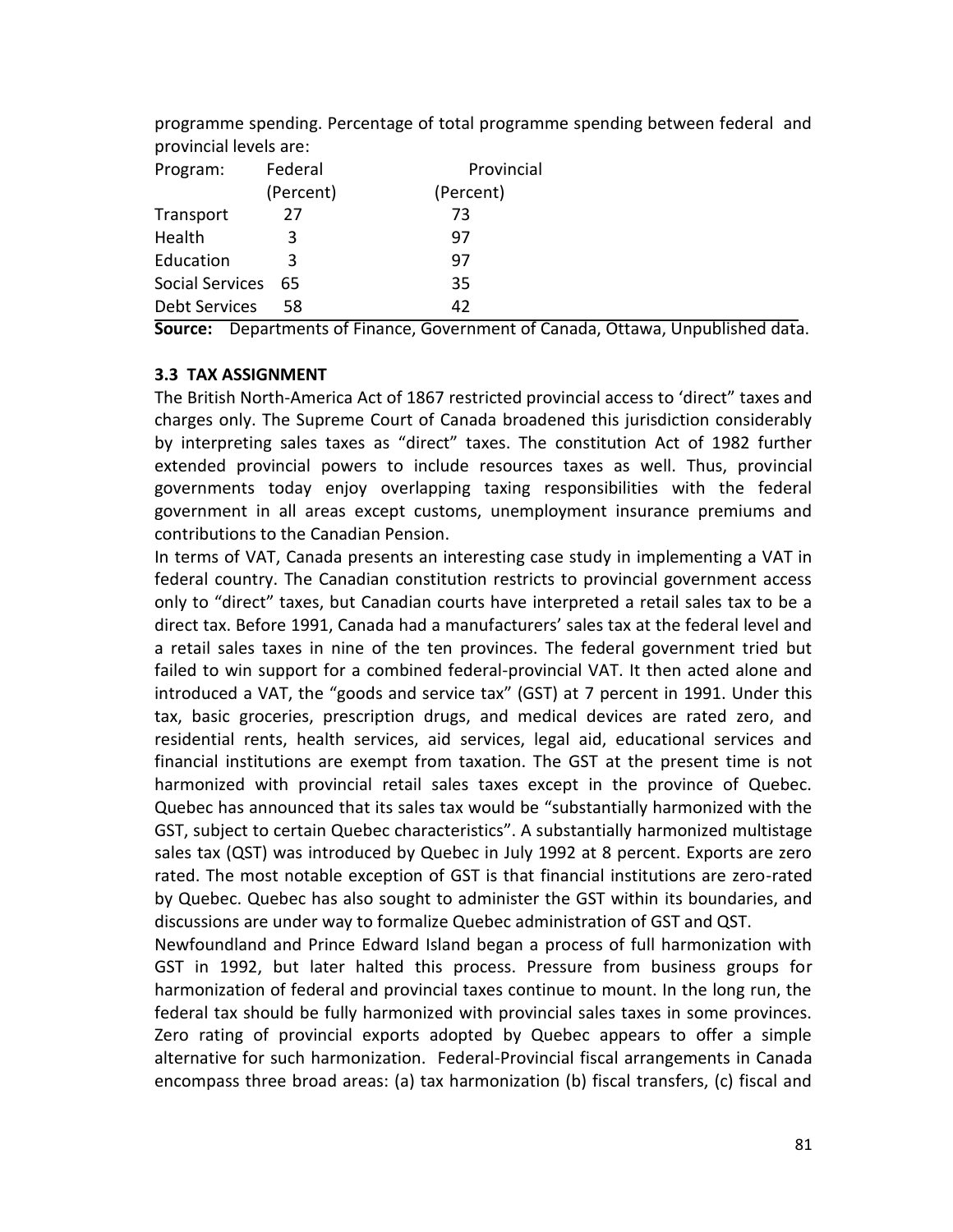economic policy coordination through periodic first ministers' conferences, meetings of finance minister and various inter-governmental committees of officials.

# **3.4 INTERGOVERNMENTAL TRANSFER SYSTEM**

The federal government in Canada pursues a number of objectives through the use of its spending power. It transfers revenues to provincial and territorial governments. The overriding objective of the transfer is to secure economic union by maintaining minimum national standards in provincial, local and public services across the nation. Three major programmes of federal transfer to the province are:

- (a) the Established Programs Financial (EPF): conditional block (per capita) transfers for health and education with federal conditions on accessibility and standards of service;
- (b) the Canada Assistance Plan (CAP): conditional matching transfers for welfare assistance, and
- (c) the Canadian Fiscal Equalization Programme: a constitutionally mandated unconditional block transfer programme to support reasonably comparable levels of service at reasonably comparable levels of taxation.

In many case EPF and CAP account for a majority of federal conditional transfers. **SELF-ASSESSMENT EXERCISE**

Describe how powers are divided in Canadian intergovernmental relations

# **4.0 CONCLUSION**

In this unit, we have provided brief overview of Canadian federal system. We have examined the expenditure assignment, tax assignment and inter-government transfers. Canada has a two-tiered system, highly decentralized system. It can be characterized as a model of dual federalism with coordinate authority. Whereas, federal and provincial governments are co-equal partners in the federation, local governments do not enjoy independent constitutional status and are simply the handmaidens of the provinces.

# **5.0 SUMMARY**

Canada is operates a federal system. Canada has a two-tiered system, highly decentralized system. Whereas, the federal and provincial governments are co-equal partners in the federation, local governments do not enjoy independent constitutional status and are simply the handmaidens of the provinces. The federal government in Canada pursues a number of objectives through the use of its spending power. It transfers revenues to provincial and territorial governments. In terms of VAT, the Canadian constitution restricts to provincial government access only to "direct" taxes, but Canadian courts have interpreted a retail sales tax to be a direct tax. Finally, the Federal-Provincial fiscal arrangements in Canada encompass three broad areas: tax harmonization, fiscal transfers and economic policy coordination through periodic first Ministers' Conferences, Meetings of Finance Minister and various inter-governmental Committees of officials.

# **6.0 TUTOR-MARKED ASSIGNMENT**

(i) Explain the expenditure assignment in Canadian intergovernmental relations